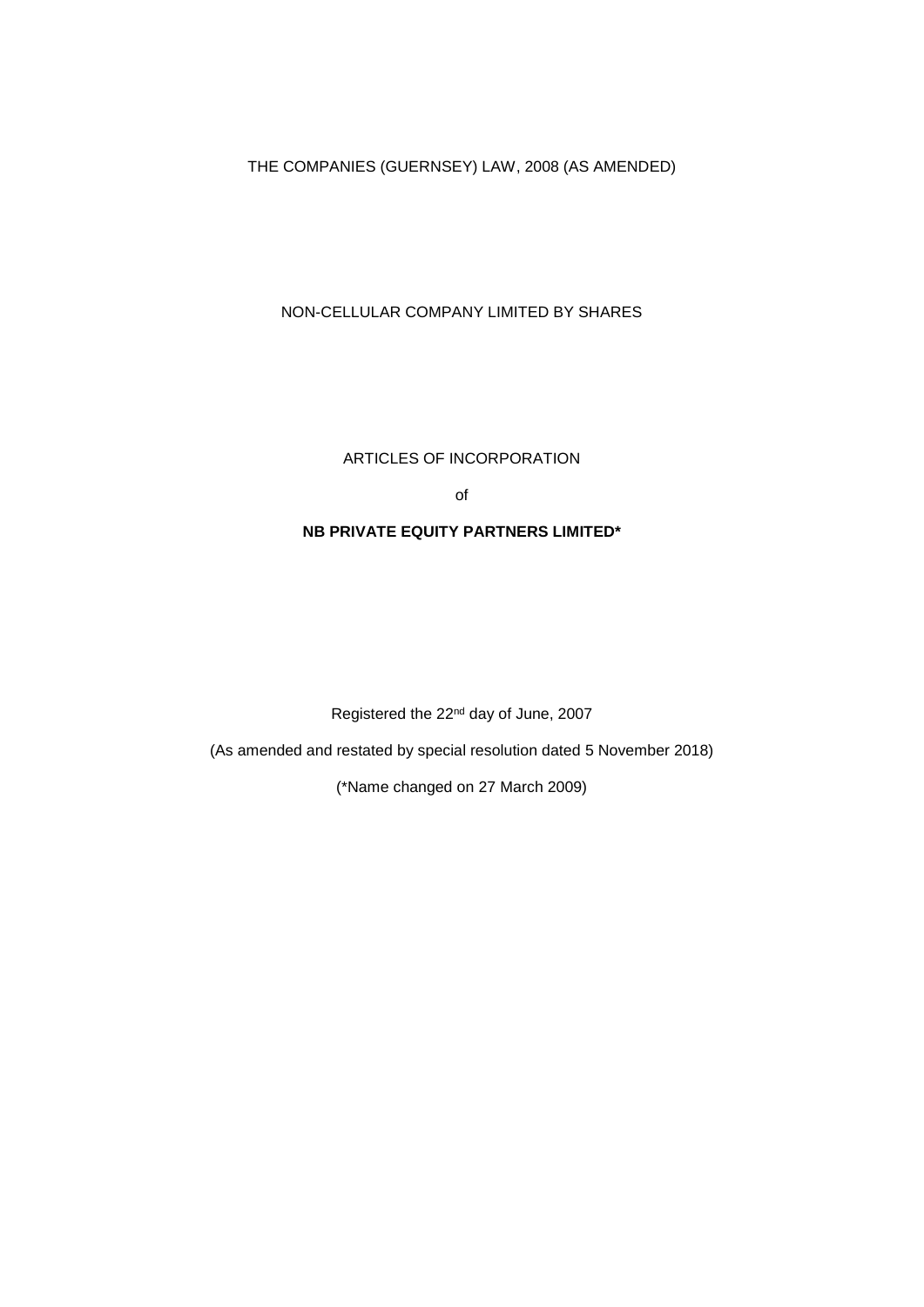# **TABLE OF CONTENTS**

| 1.  |  |
|-----|--|
| 2.  |  |
| 3.  |  |
| 4.  |  |
| 5.  |  |
| 6.  |  |
| 7.  |  |
| 8.  |  |
| 9.  |  |
| 10. |  |
| 11. |  |
| 12. |  |
| 13. |  |
| 14. |  |
| 15. |  |
| 16. |  |
| 17. |  |
| 18. |  |
| 19. |  |
| 20. |  |
| 21. |  |
| 22. |  |
| 23. |  |
| 24. |  |
| 25. |  |
| 26. |  |
| 27. |  |
| 28. |  |
| 29. |  |
| 30. |  |
| 31. |  |
| 32. |  |
| 33. |  |
| 34. |  |
| 35. |  |
| 36. |  |
| 37. |  |
| 38. |  |
| 39. |  |
| 40. |  |
| 41. |  |
| 42. |  |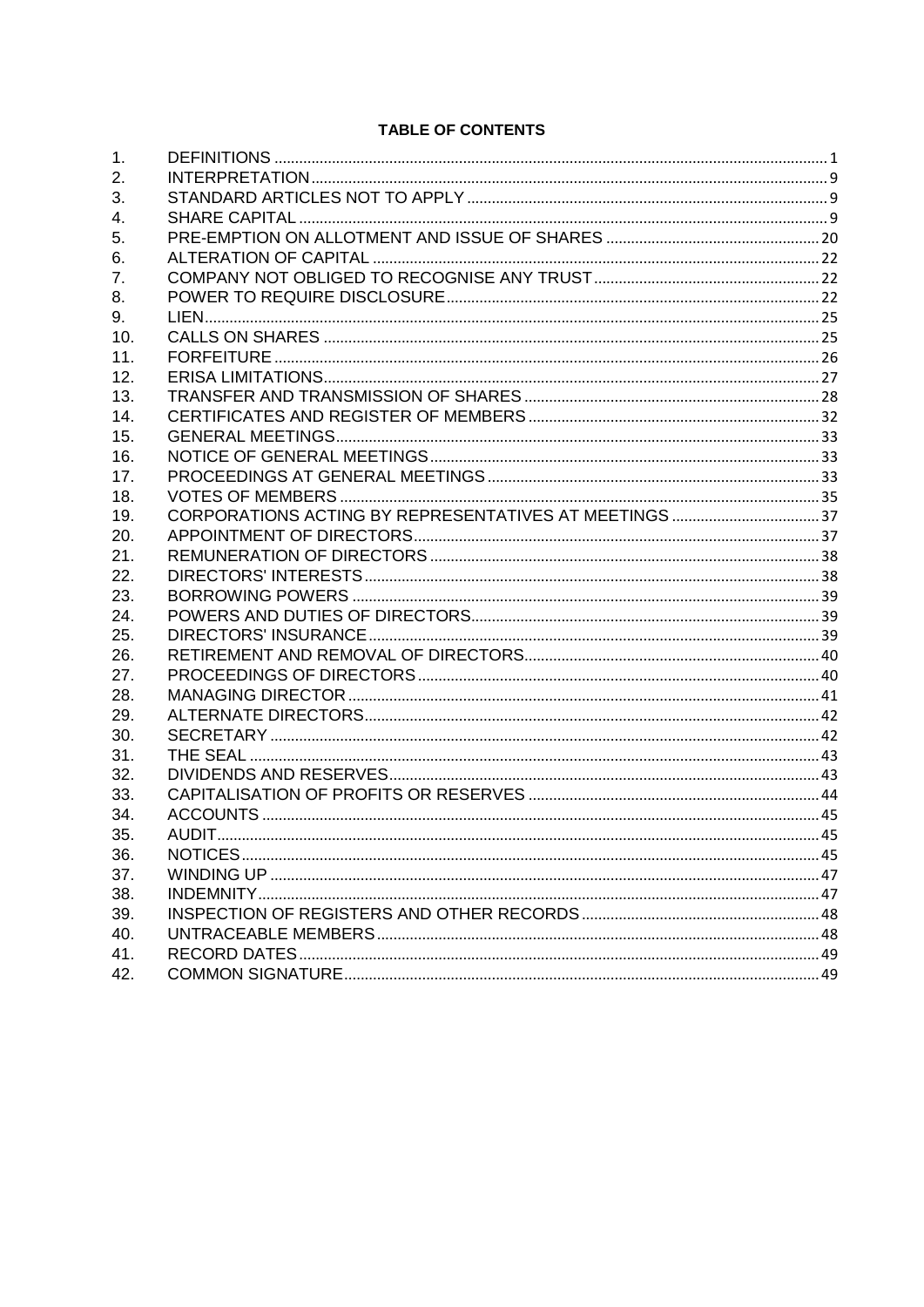THE COMPANIES (GUERNSEY) LAW, 2008 (AS AMENDED)

## NON-CELLULAR COMPANY LIMITED BY SHARES

ARTICLES OF INCORPORATION

of

## **NB PRIVATE EQUITY PARTNERS LIMITED**

(the "**Company**")

# <span id="page-2-0"></span>**1. DEFINITIONS**

In these Articles the words standing in the first column of the table next hereinafter contained shall bear the meanings set opposite to them respectively in the second column thereof, if not inconsistent with the subject or context.

| "2022 ZDP Calculation Date"                                 | As defined in Article 4.23.3.                                                                                                                                                                       |
|-------------------------------------------------------------|-----------------------------------------------------------------------------------------------------------------------------------------------------------------------------------------------------|
| "2022 ZDP Cover"                                            | As defined in Article 4.23.5.                                                                                                                                                                       |
| "2022 ZDP Cover Test"                                       | As defined in Article 4.23.3.                                                                                                                                                                       |
| "2022 ZDP Exempted Resolution" As defined in Article 4.23.1 |                                                                                                                                                                                                     |
| "2022<br>Final<br><b>ZDP</b><br><b>Entitlement"</b>         | <b>Capital</b> The amount determined in the manner described in the<br>2022 ZDP Prospectus.                                                                                                         |
| "2022<br><b>ZDP</b><br><b>Resolution"</b>                   | <b>Liquidation</b> As defined in Article 4.25.                                                                                                                                                      |
| "2022 ZDP Prior Cover"                                      | As defined in Article 4.23.4.                                                                                                                                                                       |
| "2022 ZDP Prospectus"                                       | The prospectus published by the Company in<br>connection with the admission of the 2022 ZDP Shares<br>to trading on the Specialist Fund Segment of the Main<br>Market of the London Stock Exchange. |
| "2022 ZDP Recommended<br><b>Resolution"</b>                 | As defined in Article 4.26.                                                                                                                                                                         |
| "2022 ZDP Reconstruction<br><b>Resolution"</b>              | As defined in Article 4.27.                                                                                                                                                                         |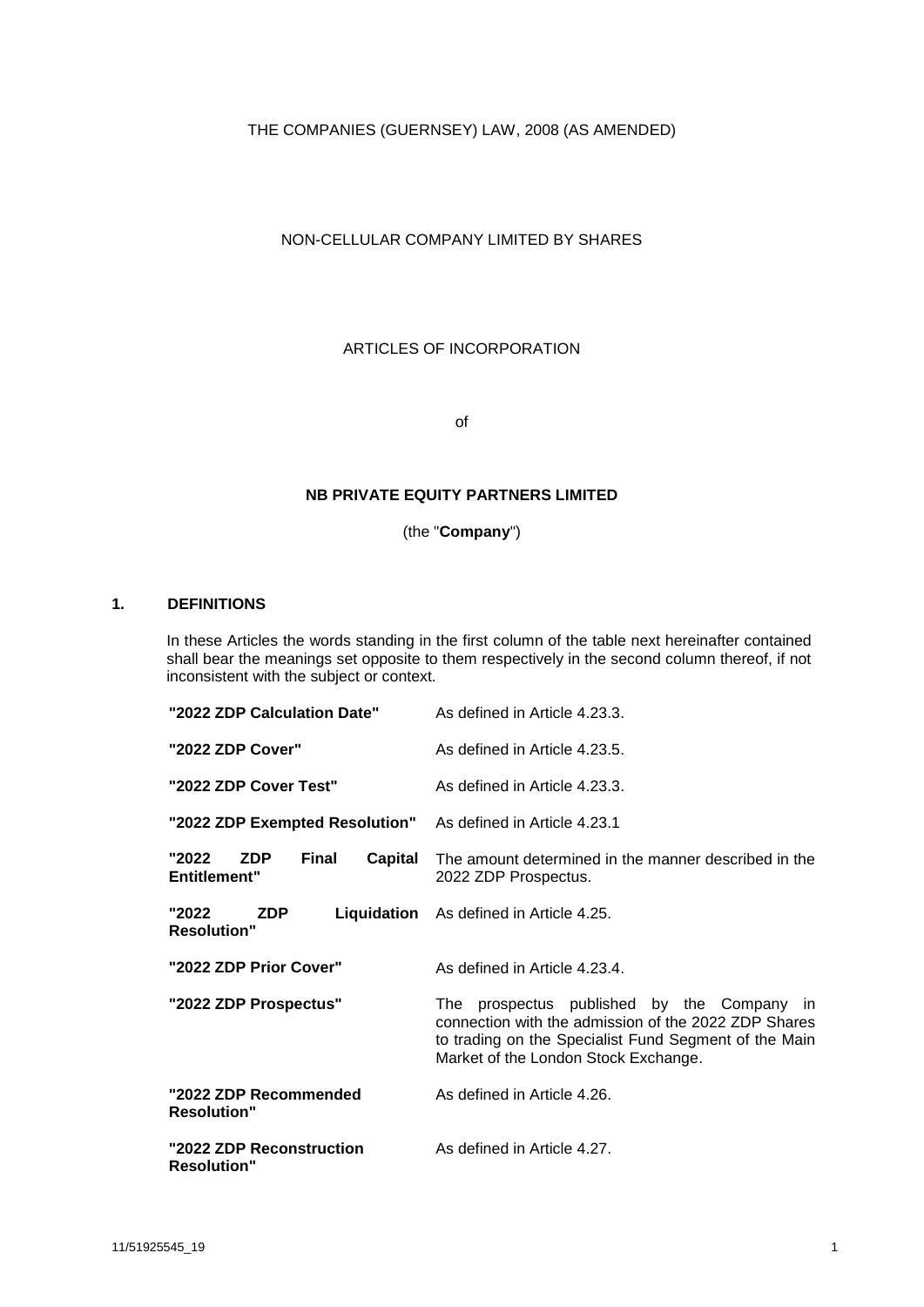| "2022 ZDP Repayment Date"                                             | 30 September 2022.                                                                                                                                                                                                                                                                                                                                                                                                                                                                                                                               |
|-----------------------------------------------------------------------|--------------------------------------------------------------------------------------------------------------------------------------------------------------------------------------------------------------------------------------------------------------------------------------------------------------------------------------------------------------------------------------------------------------------------------------------------------------------------------------------------------------------------------------------------|
| "2022 ZDP Share"                                                      | A class of ZDP Share issued and designated as a<br>2022 ZDP Share having the rights provided for under<br>these Articles with respect to such 2022 ZDP Shares.                                                                                                                                                                                                                                                                                                                                                                                   |
| "2022 ZDP Shareholder"                                                | A holder for the time being of 2022 ZDP Shares.                                                                                                                                                                                                                                                                                                                                                                                                                                                                                                  |
| "2024 ZDP Calculation Date"                                           | As defined in Article 4.30B.3.                                                                                                                                                                                                                                                                                                                                                                                                                                                                                                                   |
| "2024 ZDP Cover"                                                      | As defined in Article 4.30B.5.                                                                                                                                                                                                                                                                                                                                                                                                                                                                                                                   |
| "2024 ZDP Cover Test"                                                 | As defined in Article 4.30B.3.                                                                                                                                                                                                                                                                                                                                                                                                                                                                                                                   |
| "2024 ZDP Exempted Resolution                                         | As defined in Article 4.30B.1                                                                                                                                                                                                                                                                                                                                                                                                                                                                                                                    |
| "2024<br><b>Final</b><br><b>ZDP</b><br>Capital<br><b>Entitlement"</b> | The amount determined in the manner described in the<br>2024 ZDP Prospectus.                                                                                                                                                                                                                                                                                                                                                                                                                                                                     |
| "2024<br><b>ZDP</b><br><b>Resolution"</b>                             | Liquidation As defined in Article 4.30D.                                                                                                                                                                                                                                                                                                                                                                                                                                                                                                         |
| "2024 ZDP Prior Cover"                                                | As defined in Article 4.30B.4.                                                                                                                                                                                                                                                                                                                                                                                                                                                                                                                   |
| "2024 ZDP Prospectus"                                                 | The prospectus published by the Company<br>$\mathsf{I}$<br>connection with the admission of the 2024 ZDP Shares<br>to trading on the Specialist Fund Segment of the Main<br>Market of the London Stock Exchange.                                                                                                                                                                                                                                                                                                                                 |
| "2024 ZDP Recommended<br><b>Resolution"</b>                           | As defined in Article 4.30E.                                                                                                                                                                                                                                                                                                                                                                                                                                                                                                                     |
| "2024 ZDP Reconstruction<br><b>Resolution"</b>                        | As defined in Article 4.30F.                                                                                                                                                                                                                                                                                                                                                                                                                                                                                                                     |
| "2024 ZDP Repayment Date"                                             | 30 October 2024.                                                                                                                                                                                                                                                                                                                                                                                                                                                                                                                                 |
| "2024 ZDP Share"                                                      | A class of ZDP Share issued and designated as a<br>2024 ZDP Share having the rights provided for under<br>these Articles with respect to such 2024 ZDP Shares.                                                                                                                                                                                                                                                                                                                                                                                   |
| "2024 ZDP Shareholder"                                                | A holder for the time being of 2024 ZDP Shares.                                                                                                                                                                                                                                                                                                                                                                                                                                                                                                  |
| "Admitted Institution"                                                | As defined in the WGE.                                                                                                                                                                                                                                                                                                                                                                                                                                                                                                                           |
| "Affiliate" or "Affiliated"                                           | With respect to a specified person, any person who,<br>directly or indirectly, is in control of, or controlled by, or<br>is under common control with, such person. For the<br>purposes of this definition, "control" of a person means<br>the power, direct or indirect, (i) to vote more than 50<br>per cent. of the securities having ordinary voting power<br>for the election of directors of such person or (ii) to<br>direct or cause the direction of the management and<br>policies of such person whether by contract or<br>otherwise. |
| "Affiliated Institution"                                              | Any institution which is affiliated with the Authorised                                                                                                                                                                                                                                                                                                                                                                                                                                                                                          |

#### "**Affiliated Institution**" Any institution which is affiliated with the Authorised Operator for the purpose of trading on the Relevant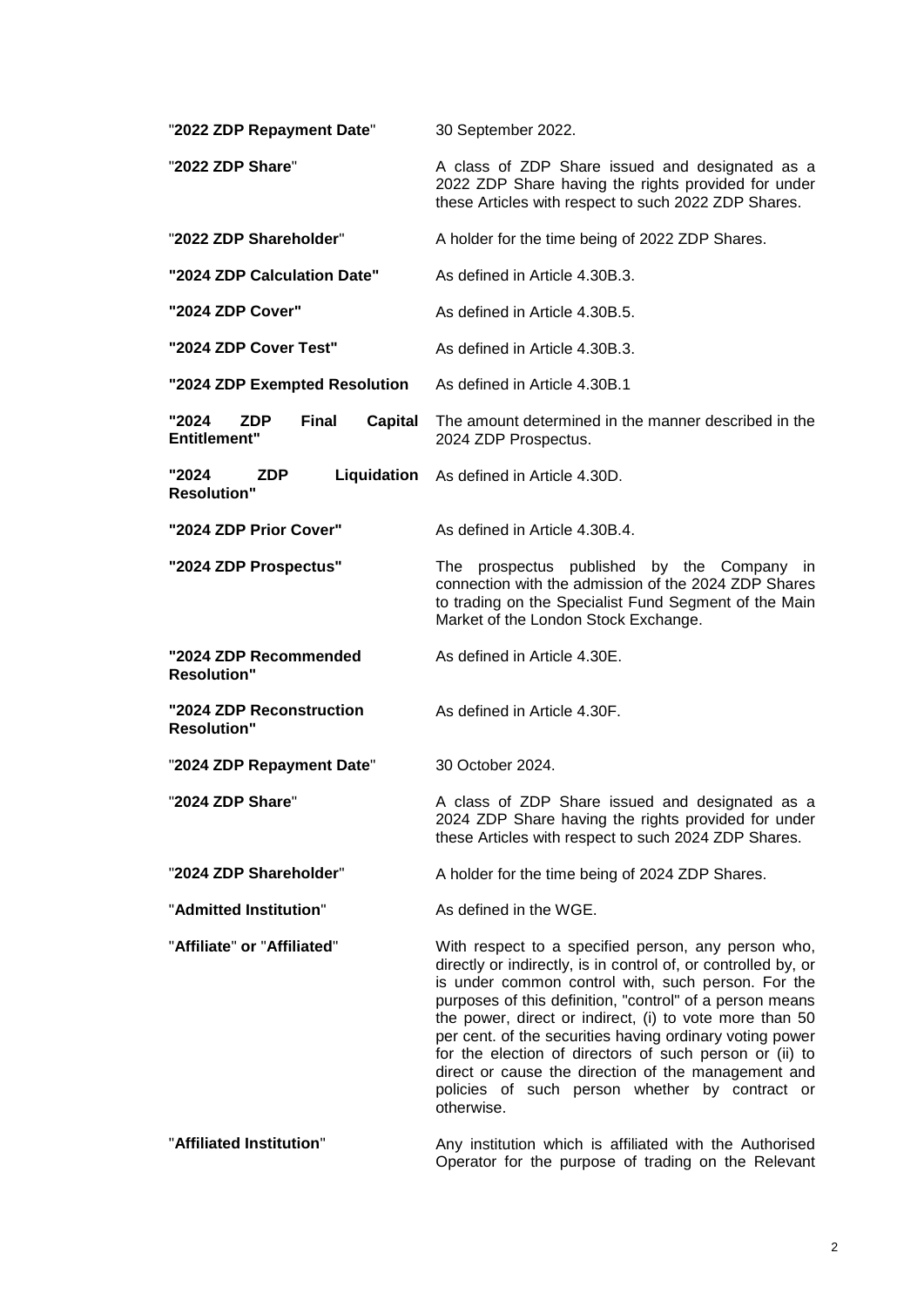|                       | Exchange.                                                                                                                                                                                                                                                                                                                                                      |
|-----------------------|----------------------------------------------------------------------------------------------------------------------------------------------------------------------------------------------------------------------------------------------------------------------------------------------------------------------------------------------------------------|
| "Articles"            | The articles of incorporation of the Company in their<br>present form or as from time to time altered.                                                                                                                                                                                                                                                         |
| "Authorised Operator" | Euroclear UI or such other person as may for the time<br>being be authorised under the Regulations to operate<br>an Uncertificated System.                                                                                                                                                                                                                     |
| "Board"               | The Directors at any time or the Directors present at a<br>duly convened meeting at which a quorum is present<br>or, as the case may be, the Directors assembled as a<br>committee of such Board.                                                                                                                                                              |
| "Business Days"       | Days (excluding Saturdays and Sundays or public<br>holidays in Guernsey) on which banks generally are<br>open for business in Guernsey for the transaction of<br>normal business                                                                                                                                                                               |
| "Cause"               | Any ground on which the Company may (acting in its<br>own capacity and in its capacity as general partner of<br>NB PEP Investments LP (Incorporated)), under the<br>Investment Management Agreement, terminate the<br>Investment Management Agreement with immediate<br>effect without the Manager being entitled to a<br>termination fee on such termination. |
| "Certificated"        | A unit in a Guernsey security which is not<br>Uncertificated and reference to such security being<br>held in certificated form should<br>be construed<br>accordingly.                                                                                                                                                                                          |
| "Class A Share"       | An ordinary share in the capital of the Company of<br>\$0.01 nominal value having the rights provided for<br>under these Articles with respect to such Class A<br>Shares.                                                                                                                                                                                      |
| "Class A Shareholder" | A holder for the time being of Class A Shares.                                                                                                                                                                                                                                                                                                                 |
| "Class B Share"       | An ordinary share in the capital of the Company of<br>\$0.01 nominal value having the rights provided for<br>under these Articles with respect to such Class B<br>Shares.                                                                                                                                                                                      |
| "Class B Shareholder" | A holder for the time being of Class B Shares.                                                                                                                                                                                                                                                                                                                 |
| "clear days"          | In relation to a period of notice, shall mean that period<br>excluding the day when the notice is served or deemed<br>to be served and the day for which it is given or on<br>which it is to take effect.                                                                                                                                                      |
| "Collective Deposit"  | A collective deposit as referred to in the WGE.                                                                                                                                                                                                                                                                                                                |
| "Companies Law"       | The Companies (Guernsey) Law, 2008, as amended.                                                                                                                                                                                                                                                                                                                |
| "Court"               | The Royal Court of Guernsey sitting as an Ordinary<br>Court.                                                                                                                                                                                                                                                                                                   |
| "Default Shares"      | As defined in Article 8.6.                                                                                                                                                                                                                                                                                                                                     |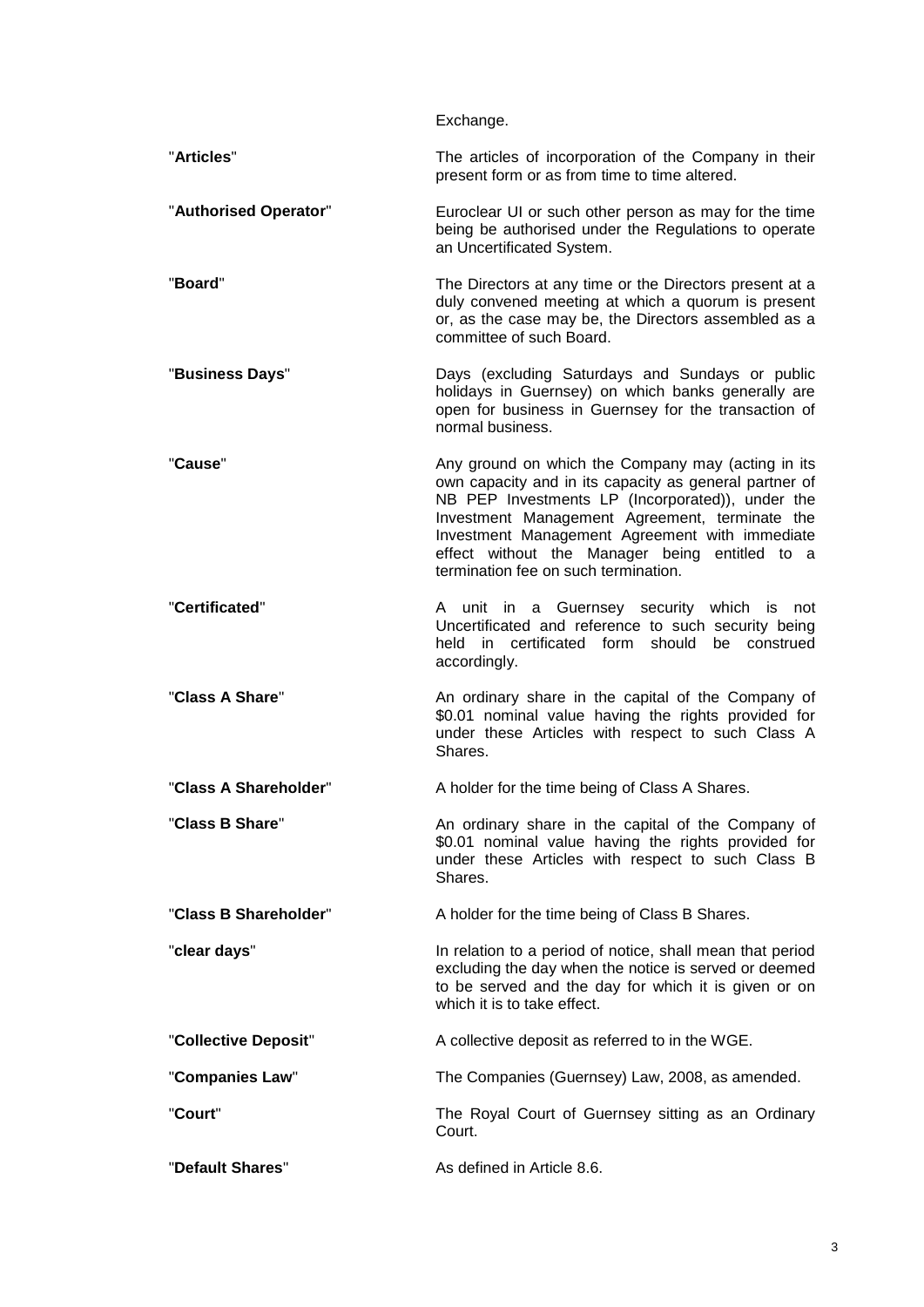| "Director Resolution"                 | A resolution of the Members of the Company<br>proposing the appointment, election, re-election or<br>removal of any Director, save for a resolution<br>proposing the re-election of a Non-Independent<br>Director.                                                                                                                                                                                                                                                                                               |
|---------------------------------------|------------------------------------------------------------------------------------------------------------------------------------------------------------------------------------------------------------------------------------------------------------------------------------------------------------------------------------------------------------------------------------------------------------------------------------------------------------------------------------------------------------------|
| "Directors"                           | The directors of the Company for the time being or, as<br>the case may be, the directors assembled together as<br>the Board or a committee of the Board.                                                                                                                                                                                                                                                                                                                                                         |
| "EEA State"                           | A state which is a contracting party to the Agreement<br>on the European Economic Area signed at Oporto on 2<br>May 1992 (as it has effect from time to time).                                                                                                                                                                                                                                                                                                                                                   |
| "Electronic Communications"           | Any communication "sent in electronic form" (as such<br>term is defined in the Companies Law).                                                                                                                                                                                                                                                                                                                                                                                                                   |
| "ERISA"                               | The US Employee Retirement Income Security Act of<br>1974, as amended.                                                                                                                                                                                                                                                                                                                                                                                                                                           |
| "Euroclear Nederland<br>Requirements" | The rules and requirements of Euroclear Nederland as<br>included in the WGE, as amended, or otherwise as<br>may be applicable to the Company from time to time.                                                                                                                                                                                                                                                                                                                                                  |
| "Euroclear Nederland System"          | The facilities and procedures for the time being of the<br>relevant system of which Euroclear Nederland has<br>been approved as operator.                                                                                                                                                                                                                                                                                                                                                                        |
| "Euroclear Nederland"                 | Centraal<br>Nederlands<br>Instituut<br>Giraal<br>voor<br>Effectenverkeer B.V., the Dutch depositary and<br>settlement institute, a subsidiary of Euroclear Bank<br>S.A./N.V., the operator of the system known as<br>"Euroclear" or the "Euroclear System" (or<br>any<br>successor thereto).                                                                                                                                                                                                                     |
| "Euroclear UI"                        | Euroclear UK & Ireland Limited.                                                                                                                                                                                                                                                                                                                                                                                                                                                                                  |
| "FATCA"                               | (i) Sections 1471 through 1474 of the US Tax Code,<br>any current or future regulations, other official guidance<br>or official interpretations thereof; (ii) any agreement<br>entered into pursuant to Section 1471(b) of the US Tax<br>Code; or (iii) any fiscal or regulatory legislation, rules or<br>practices adopted pursuant to any intergovernmental<br>agreement entered into in connection with the<br>implementation of such Sections of the US Tax Code,<br>whichever is applicable to the Company. |
| "Foreign Private Issuer"              | A "foreign private issuer" within the meaning of Rule<br>3b-4 under the US Exchange Act or Rule 405 under<br>the US Securities Act.                                                                                                                                                                                                                                                                                                                                                                              |
| "FPI Calculation Date"                | Any date selected by the Directors by reference to<br>which the FPI Test is carried out.                                                                                                                                                                                                                                                                                                                                                                                                                         |
| "FPI Determination Date"              | As defined in Article 4.8.                                                                                                                                                                                                                                                                                                                                                                                                                                                                                       |
| "FPI Specified Percentage"            | 35 per cent. (or such other threshold as may be<br>determined by the Directors and approved by Ordinary<br>Resolution).                                                                                                                                                                                                                                                                                                                                                                                          |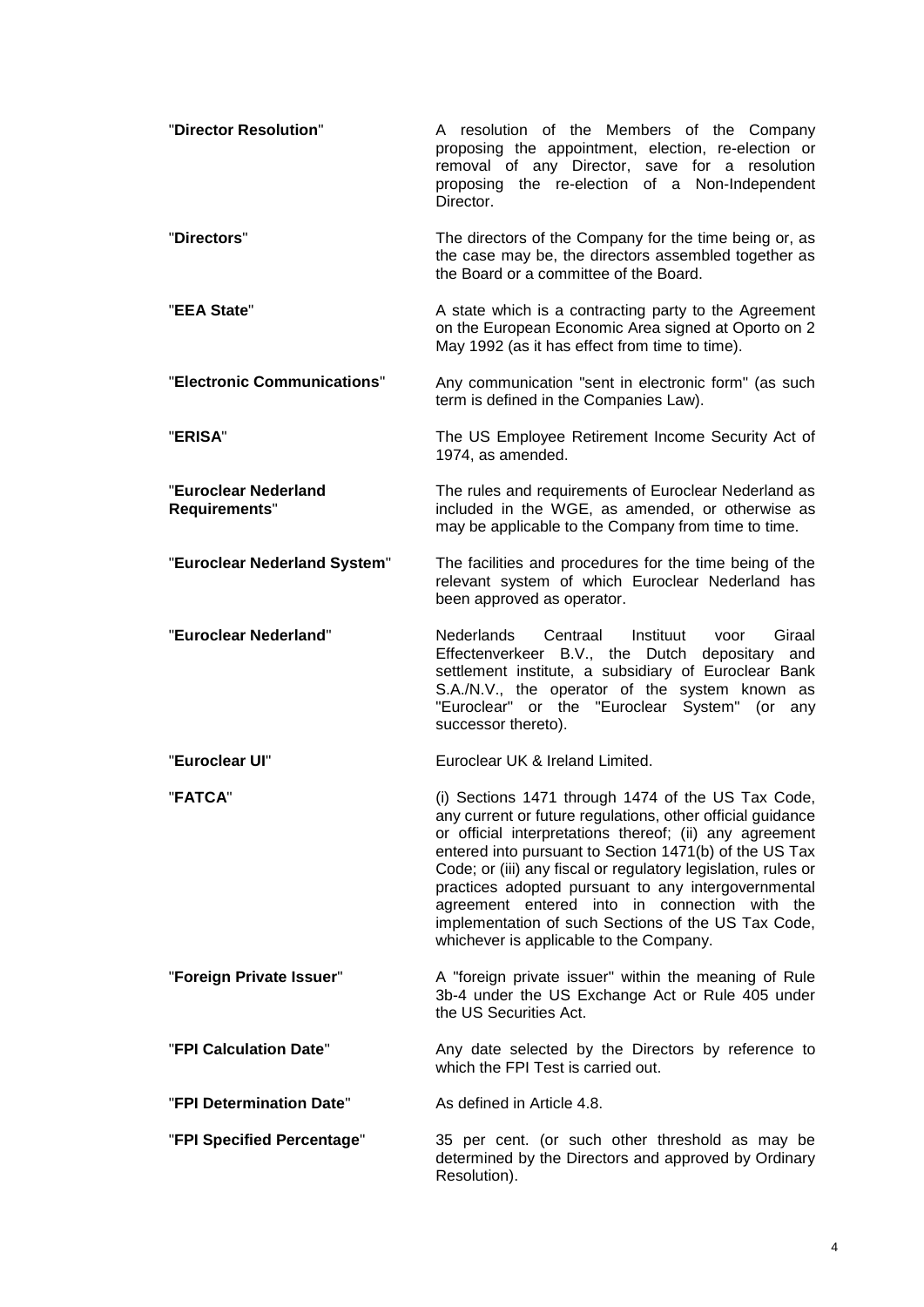| "FPI Test"                           | The calculation of the US Shareholding Percentage in<br>accordance with the method described for calculating<br>ownership by US Residents in Rule 3b-4 under the US<br>Exchange Act or Rule 405 under the US Securities Act.                                                                                                                                                                     |
|--------------------------------------|--------------------------------------------------------------------------------------------------------------------------------------------------------------------------------------------------------------------------------------------------------------------------------------------------------------------------------------------------------------------------------------------------|
| "Independent Director"               | A Director who is considered independent for the<br>purposes of the Listing Rules of the UK Financial<br>Conduct Authority.                                                                                                                                                                                                                                                                      |
| "Investment Management<br>Agreement" | The investment management and services agreement<br>entered into between, inter alios, the Investment<br>Manager and the Company.                                                                                                                                                                                                                                                                |
| "interested party"                   | As defined in Article 8.1.                                                                                                                                                                                                                                                                                                                                                                       |
| "Investment Manager"                 | NB Alternatives Advisers LLC, or such other entity as<br>may from time to time be appointed as investment<br>manager of the Company.                                                                                                                                                                                                                                                             |
| "Member"                             | In relation to Shares means the person whose name is<br>entered in the Register as the holder of such Shares.                                                                                                                                                                                                                                                                                    |
| "Memorandum"                         | The memorandum of incorporation of the Company for<br>the time being current.                                                                                                                                                                                                                                                                                                                    |
| "month"                              | Calendar month.                                                                                                                                                                                                                                                                                                                                                                                  |
| "NAV per Class A Share"              | The NAV attributable to the Class A Shares divided by<br>the number of Class A Shares in issue.                                                                                                                                                                                                                                                                                                  |
| "NAV"                                | At any time, the aggregate value of the assets of the<br>Company less the aggregate value of the liabilities of<br>the Company.                                                                                                                                                                                                                                                                  |
| "Non-Independent Director"           | A Director who is not considered independent for the<br>purposes of the Listing Rules of the UK Financial<br>Conduct Authority.                                                                                                                                                                                                                                                                  |
| 'Non-Qualified Holder"               | As defined in Article 13.5.                                                                                                                                                                                                                                                                                                                                                                      |
| "Office"                             | The registered office for the time being of the<br>Company.                                                                                                                                                                                                                                                                                                                                      |
| "Ordinary Resolution"                | A resolution of the Members (or a class thereof) of the<br>Company passed by a simple majority of the votes of<br>the Members entitled to vote and voting in person or by<br>attorney or by proxy at the general meeting (or class<br>meeting) or as a Written Resolution passed by<br>Members representing a simple majority of the votes<br>eligible to be cast in respect of such resolution. |
| "Participant"                        | A participant within the meaning of the WGE who is<br>entitled to a Collective Deposit in respect of shares.                                                                                                                                                                                                                                                                                     |
| "Participating Security"             | A security (including a Share) the title to units of which<br>is permitted by an Authorised Operator to<br>be<br>transferred by means of an Uncertificated System.                                                                                                                                                                                                                               |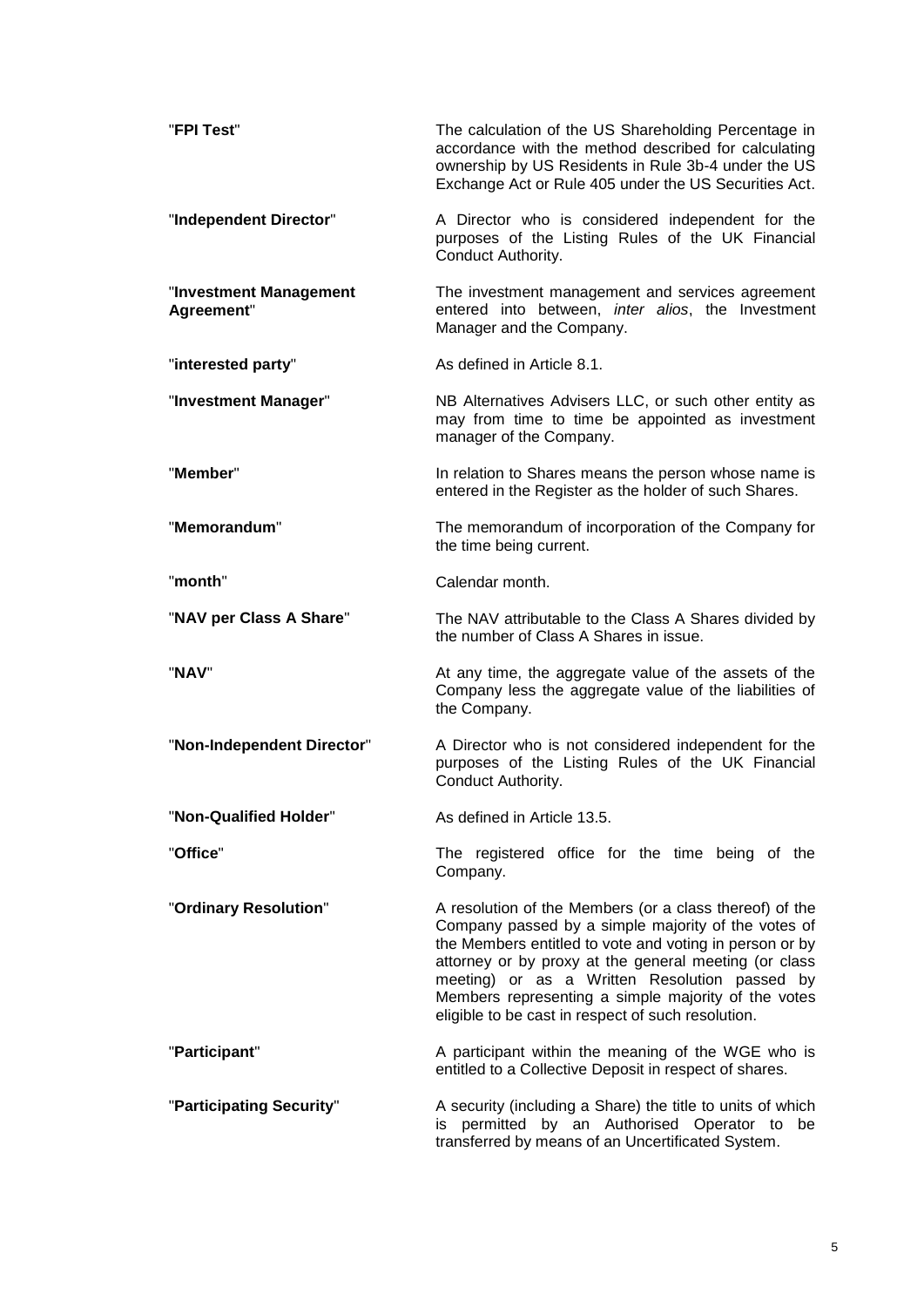| "Plan Asset Regulations"      | 29 C.F.R. 2510.3-101, as modified by Section 3(42) of<br>ERISA.                                                                                                                                                                                                                                                                                                                                                                                                                                                                                                                                                                                             |
|-------------------------------|-------------------------------------------------------------------------------------------------------------------------------------------------------------------------------------------------------------------------------------------------------------------------------------------------------------------------------------------------------------------------------------------------------------------------------------------------------------------------------------------------------------------------------------------------------------------------------------------------------------------------------------------------------------|
| "Plan Threshold"              | Ownership by US Plan Investors, in the aggregate, of<br>25 per cent. or more of the value of any class of equity<br>interest in the Company (calculated by excluding the<br>value of any equity interest held by any person (other<br>than a US Plan Investor) that has discretionary<br>authority or control with respect to the assets of the<br>Company or that provides investment advice for a fee<br>(direct or indirect) with respect to such assets, or any<br>affiliate of such a person); the term shall include such<br>new ownership threshold that may be established by a<br>change in the Plan Asset Regulations or other<br>applicable law. |
| "Plan"                        | An employee benefit plan (as defined in Section 3(3) of<br>ERISA) or other plan or individual retirement account<br>or other arrangement whether or not subject to Title 1<br>of ERISA or Section 4975 of the US Tax Code.                                                                                                                                                                                                                                                                                                                                                                                                                                  |
| "Qualified Purchaser"         | A "qualified purchaser" as defined in the US<br>Investment Company Act.                                                                                                                                                                                                                                                                                                                                                                                                                                                                                                                                                                                     |
| "Record Holder"               | The person in whose name a Share is registered on<br>the Register as of a particular time on a particular day,<br>or with respect to other securities, the person in whose<br>name any such other securities are registered on the<br>books which the Board has caused to be kept as of a<br>particular time on such day.                                                                                                                                                                                                                                                                                                                                   |
| "Register"                    | The register of Members kept pursuant to the Statutes<br>which shall, unless the context requires otherwise,<br>include the register required to be kept by the<br>Company under the Regulations and the Rules in<br>respect of Shares held in Uncertificated form.                                                                                                                                                                                                                                                                                                                                                                                         |
| "Regulations"                 | The Uncertificated Securities (Guernsey) Regulations,<br>2009.                                                                                                                                                                                                                                                                                                                                                                                                                                                                                                                                                                                              |
| "Relevant Electronic Address" | Shall have the meaning ascribed to it by the<br>Companies Law.                                                                                                                                                                                                                                                                                                                                                                                                                                                                                                                                                                                              |
| "Relevant Exchange"           | Any stock exchange or market on which shares may<br>be listed and/or traded.                                                                                                                                                                                                                                                                                                                                                                                                                                                                                                                                                                                |
| "Relevant Law"                | Any existing or future legislation enacted by any<br>jurisdiction that provides for or is intended to secure<br>the exchange of information (including legislation<br>implementing FATCA and legislation implementing the<br>Organisation for Economic Co-operation<br>and<br>Development's "Common Reporting Standard"), any<br>official interpretations or guidance thereof or relating<br>thereto, or any law or regulations implementing an<br>intergovernmental<br>approach<br>thereto,<br>or<br>any<br>agreements made pursuant to the implementation of<br>the foregoing, in each case as enacted, made,<br>amended or replaced from time to time.   |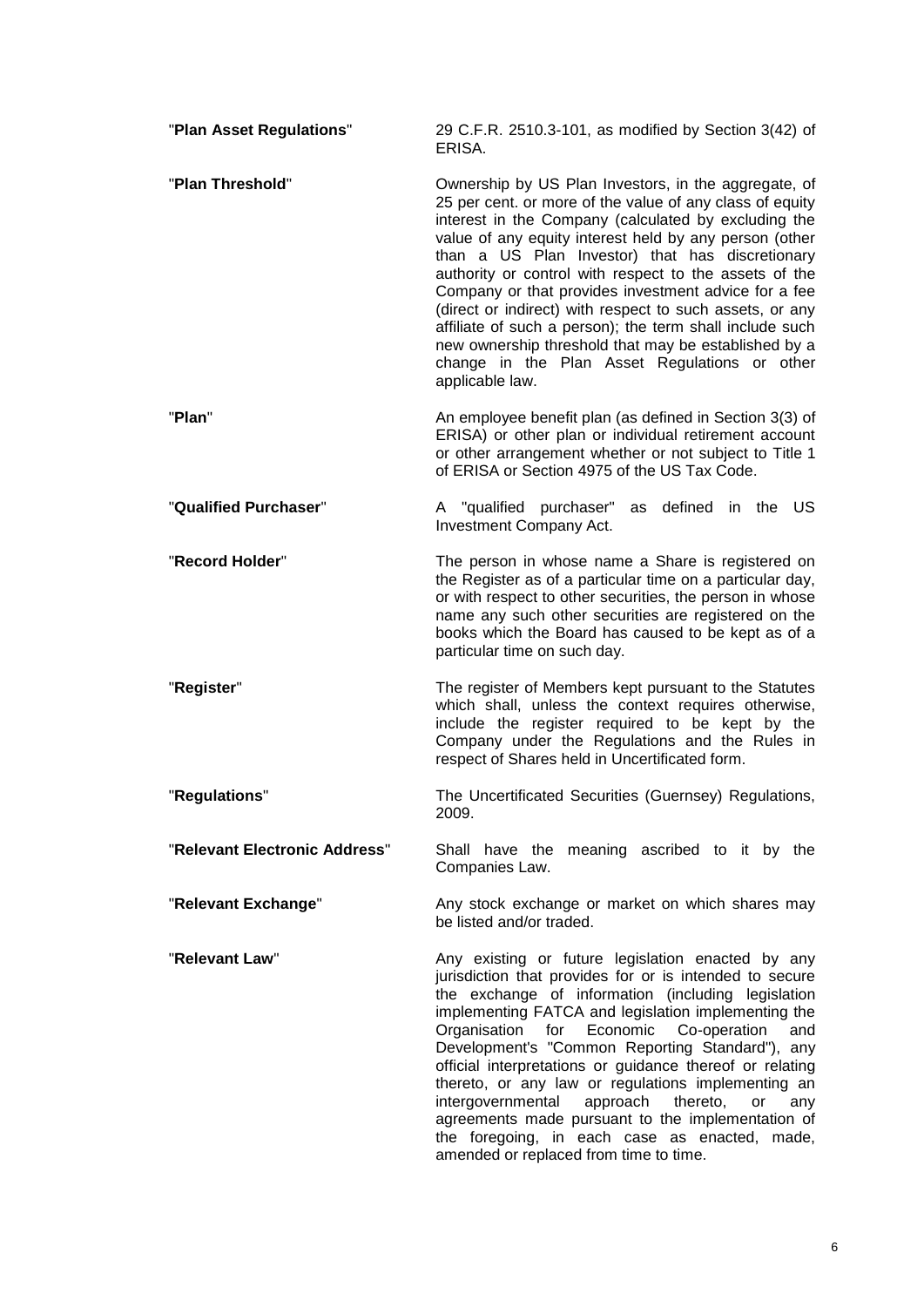| "Relevant Law Deduction" | A withholding or deduction required by Relevant Law<br>and all associated interest, penalties and other losses,<br>(including,<br>liabilities,<br>costs<br>without<br>limitation,<br>compliance costs) or expenses provided for under, or<br>otherwise arising in connection with, Relevant Law.                                                                                                                                                                                                                                       |
|--------------------------|----------------------------------------------------------------------------------------------------------------------------------------------------------------------------------------------------------------------------------------------------------------------------------------------------------------------------------------------------------------------------------------------------------------------------------------------------------------------------------------------------------------------------------------|
| "Rules"                  | The rules, including any manuals, issued from time to<br>time by an Authorised Operator governing the<br>admission of securities to and the operation of the<br>Uncertificated System managed by such Authorised<br>Operator.                                                                                                                                                                                                                                                                                                          |
| "Seal"                   | As defined in Article 31.1.                                                                                                                                                                                                                                                                                                                                                                                                                                                                                                            |
| "Secretary"              | Any person appointed to perform any of the duties of<br>secretary of the Company (including an assistant or<br>deputy secretary) and in the event of two or more<br>persons being appointed as joint secretaries any one<br>or more of the persons so appointed.                                                                                                                                                                                                                                                                       |
| "Share(s)"               | A ZDP Share or a share in the capital of the Company<br>designated as either a Class A Share or a Class B<br>Share.                                                                                                                                                                                                                                                                                                                                                                                                                    |
| "Similar Law"            | Any federal, state, local, non-US or other law or<br>regulation that could cause the underlying assets of the<br>Company to be treated as assets of the Member by<br>virtue of its interest and thereby subject the Company<br>and the Directors (or other persons responsible for the<br>investment and operation of the Company's assets) to<br>laws or regulations that are similar to the fiduciary<br>responsibility or prohibited transaction provisions<br>contained in Title I of ERISA or Section 4975 of the US<br>Tax Code. |
| "Special Resolution"     | A resolution of the Members (or class thereof) of the<br>Company passed as a special resolution in accordance<br>with the Statutes by a majority of not less than seventy<br>five per cent. of the votes of the Members entitled to<br>vote and voting in person or by attorney or by proxy at<br>the meeting or as a Written Resolution passed by<br>Members representing a majority of not less than<br>seventy-five per cent of the votes eligible to be cast in<br>respect of such resolution.                                     |
| "the Statutes"           | Every Order in Council (including but not limited to the<br>Companies Law), Act or Ordinance for the time being<br>in force concerning companies registered in Guernsey<br>and affecting the Company.                                                                                                                                                                                                                                                                                                                                  |
| "Transfer Agent"         | Such bank, trust company or other person (including<br>the Investment Manager or one of its Affiliates) as shall<br>be appointed from time to time by the Company to act<br>as registrar and transfer agent for the Shares.                                                                                                                                                                                                                                                                                                            |
| "Uncertificated System"  | Any computer based system and its related facilities<br>and procedures that are provided by an Authorised<br>Operator and by means of which title to units of a<br>security (including Shares) can be evidenced and                                                                                                                                                                                                                                                                                                                    |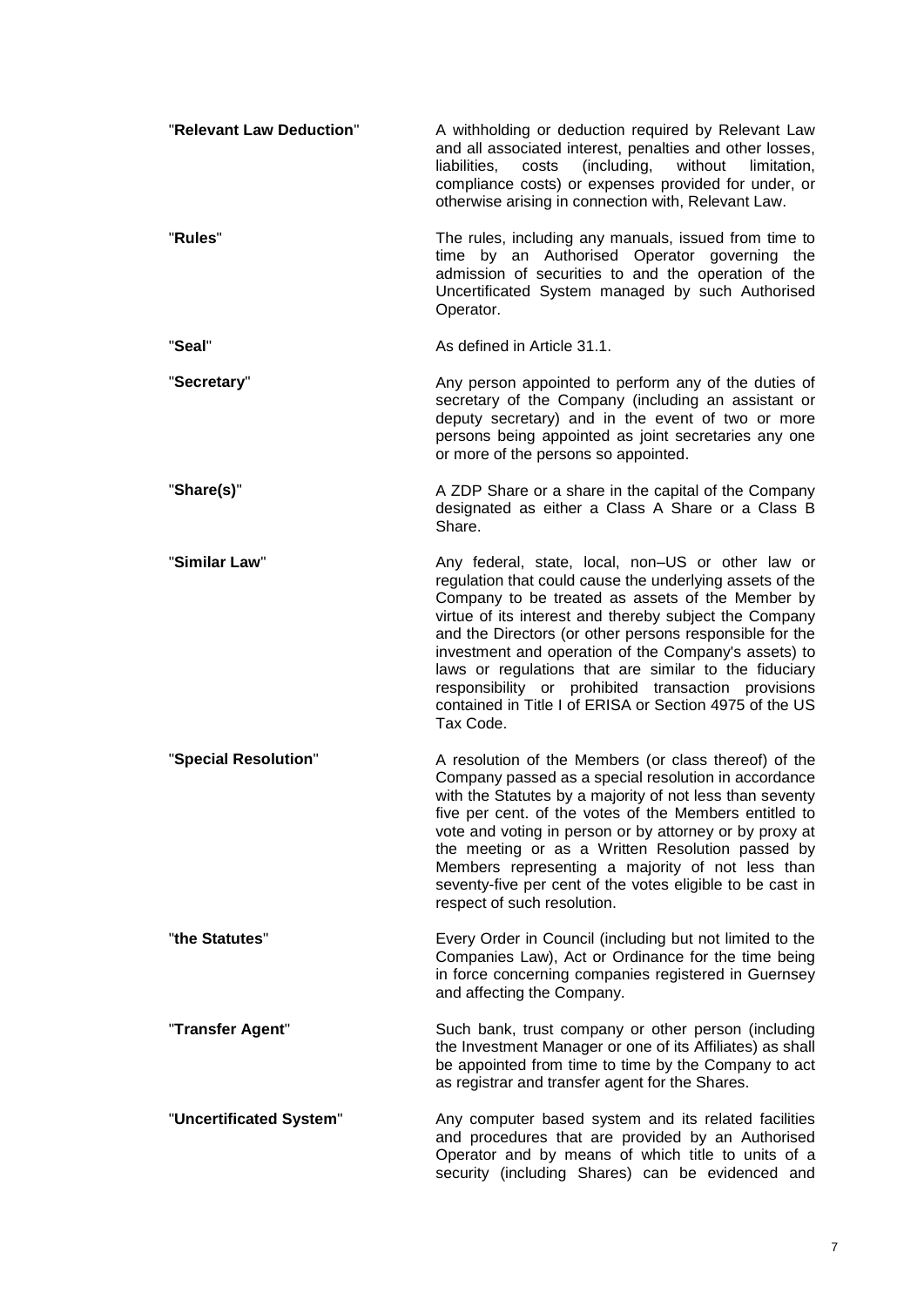transferred in accordance with the Regulations without a written certificate or instrument.

- "**Uncertificated**" A unit of a Guernsey security, title to which is recorded on the relevant register of members or on the Company's register of non-share securities as being held in uncertificated form, and title to which may be transferred by means of any Uncertificated System in accordance with the Regulations and the Rules, if any.
- "**United States**" or "**US**" The United States of America, its territories and possessions, any state of the United States and the District of Columbia.
- "**US Exchange Act**" The US Securities Exchange Act of 1934, as amended.

"**US Investment Company Act**" The US Investment Company Act of 1940, as amended.

- "**US Plan Investor**" (i) an employee benefit plan as defined in section 3(3) of ERISA (whether or not subject to the provisions of Title 1 of ERISA, but excluding plans maintained outside the US that are described in Section 4(b)(4) of ERISA); (ii) a plan, individual retirement account or other arrangement that is described in Section 4975 of the US Tax Code, whether or not such a plan, account or arrangement is subject to Section 4975 of the US Tax Code; (iii) an insurance company using general account assets, if such general account assets are deemed to include assets of any of the foregoing types of plans, accounts or arrangements for the purposes of Title I of ERISA or Section 4975 of the US Tax Code; or (iv) an entity which is deemed to hold the assets of any of the forgoing types of plans, accounts or arrangements that is subject to Title I of ERISA or Section 4975 of the US Tax Code.
- "US Resident" A "resident of the United States" within the meaning of Rule 3b-4 under the US Exchange Act or Rule 405 under the US Securities Act.

"**US Securities Act**" The US Securities Act of 1933, as amended.

"**US Shareholding Percentage**" At any time, the percentage of Class A Shares in issue (excluding any Class A Shares held in treasury) which are held by US Residents, as calculated pursuant to the FPI Test.

"**US Tax Code**" The US Internal Revenue Code of 1986, as amended.

"**WGE**" The Dutch Securities Transfer Giro Act (*Wet giraal effectenverkeer*).

"**Written Resolution**" A resolution of the Members (or class thereof) of the Company in writing passed in accordance with the Companies Law.

"**ZDP Liquidation Resolution**" A 2022 ZDP Liquidation Resolution or a 2024 ZDP Liquidation Resolution, as the context requires.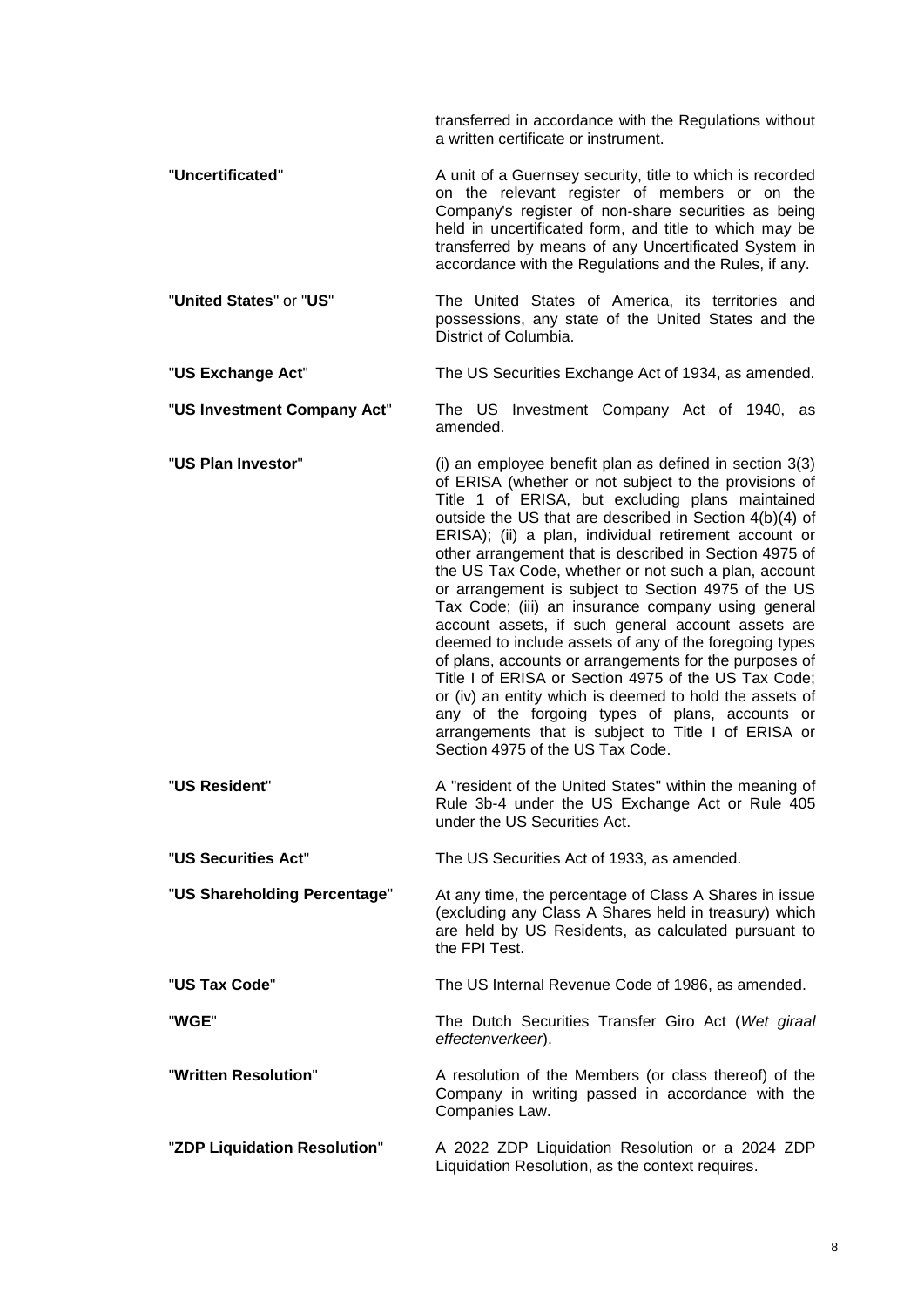"**ZDP Share**" A zero dividend preference share of no par value in the capital of the Company of such class having the rights provided for under these Articles with respect to such class of ZDP Share.

### **2. INTERPRETATION**

- 2.1 *Share* includes a fraction of a Share and save where these Articles otherwise provide, a fraction of a Share shall rank *pari passu* and proportionately with a whole Share of the same class.
- 2.2 *in writing* and *written* includes the reproduction of words and figures in any visible form.
- 2.3 *allot* and *allotment* shall, unless the context requires otherwise, includes the issue and issuance of Shares.
- 2.4 Words importing only the singular number shall include the plural number and *vice versa*.
- 2.5 Words importing only a particular gender shall include any other gender.
- 2.6 Words importing persons shall include associations and bodies of persons, whether corporate or unincorporated.
- 2.7 Subject to the preceding paragraphs of this Article and Article [1,](#page-2-0) any words defined in the Statutes shall, if not inconsistent with the subject or context, bear the same meaning in these Articles.
- 2.8 Subject to the preceding paragraphs of this Article and Article [1,](#page-2-0) any words defined in the Regulations shall, if not inconsistent with the subject or context, bear the same meaning in these Articles.
- 2.9 The headings are inserted for convenience only and shall not affect the interpretation of these Articles.
- 2.10 References to enactments are to such enactments as from time to time modified, re-enacted or consolidated and shall include any enactment made in substitution for an enactment that is repealed.

## **3. STANDARD ARTICLES NOT TO APPLY**

The standard articles prescribed by the States of Guernsey Commerce and Employment Department pursuant to section 16(2) of the Companies Law shall not apply to the Company.

## <span id="page-10-1"></span>**4. SHARE CAPITAL**

- <span id="page-10-0"></span>4.1 The share capital of the Company consists of:
	- 4.1.1 500,000,000 Class A Shares of par value US\$0.01 each;
	- 4.1.2 100,000 Class B Shares of par value US\$0.01 each;
	- 4.1.3 [RESERVED];
	- 4.1.4 500,000,000 2022 ZDP Shares of no par value each; and
	- 4.1.5 500,000,000 2024 ZDP Shares of no par value each.

All Class A Shares created hereunder shall constitute one class and rank *pari passu* in all respects, all Class B Shares created hereunder shall constitute one class and rank *pari passu*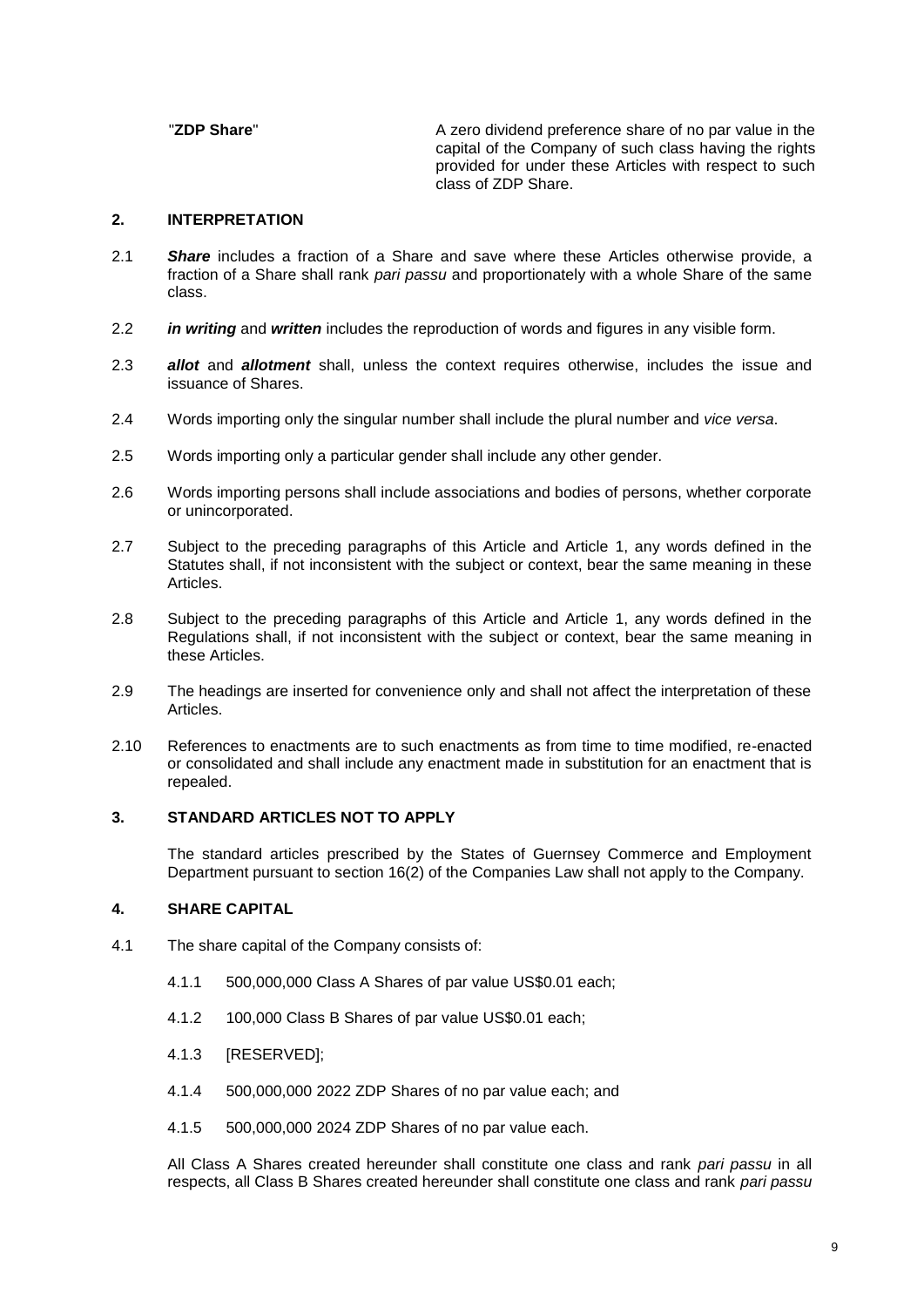in all respects, all 2022 ZDP Shares created hereunder shall constitute one class and rank *pari passu* in all respects, and all 2024 ZDP Shares created hereunder shall constitute one class and rank *pari passu* in all respects, except that the Class A Shares and Class B Shares shall rank *pari passu* with respect to dividends, returns of capital and other distributions by the Company in respect of such Shares.

4.2 Subject to Article [4.1](#page-10-0) and Article [5,](#page-21-0) the unissued Shares shall be at the disposal of the Board which may allot, issue, grant warrants or options over (including, without limitation, by way of granting phantom stock, stock appreciation rights or other similar rights) or otherwise dispose of them to such persons on such terms and conditions and at such times as the Board may determine from time to time. Without prejudice to the authority conferred on the Board pursuant to this Article, the Board is generally and unconditionally authorised to exercise all powers of the Company to issue an unlimited number of Shares of each class or to grant rights to subscribe for, or to convert any security into, Shares of each class.

#### *Economic and voting rights*

- 4.3 Subject to Article [32:](#page-44-1)
	- 4.3.1 the Class A Shares and the Class B Shares shall carry the right to receive income from the Company;
	- 4.3.2 without prejudice to their rights under Articles [4.4.2,](#page-11-0) [4.4.3,](#page-11-1) [4.24,](#page-15-4) [4.25,](#page-15-1) [4.30C](#page-18-3) and [4.30D,](#page-18-1) the ZDP Shares carry no right to receive income from the Company, whether by way of dividend or otherwise.
- <span id="page-11-2"></span><span id="page-11-1"></span><span id="page-11-0"></span>4.4 On a winding up of the Company:
	- 4.4.1 [RESERVED];
	- 4.4.2 first, there shall be paid to the 2022 ZDP Shareholders an amount equal to 100 pence per 2022 ZDP Share as increased each day up to and including the 2022 ZDP Repayment Date, at such rate compounded daily as would result in the 2022 ZDP Final Capital Entitlement on 2022 ZDP Repayment Date;
	- 4.4.3 second, there shall be paid to the 2024 ZDP Shareholders an amount equal to 100 pence per 2024 ZDP Share as increased each day up to and including the 2024 ZDP Repayment Date, at such rate compounded daily as would result in the 2024 ZDP Final Capital Entitlement on 2024 ZDP Repayment Date;
	- 4.4.4 third, there shall be paid to the Class A Shareholders and the Class B Shareholders the nominal amount paid up on their Class A Shares or Class B Shares, respectively; and
	- 4.4.5 fourth, there shall be paid to the Class A Shareholders and the Class B Shareholders the surplus assets of the Company available for distribution.

#### 4.5 In general:

- 4.5.1 the Class A Shareholders shall have the right to receive notice of general meetings of the Company and shall have the right to attend and vote at all general meetings, provided that the Class A Shareholders shall have no right to vote on a 2022 ZDP Liquidation Resolution, a 2024 ZDP Liquidation Resolution, a 2022 ZDP Reconstruction Resolution or a 2024 ZDP Reconstruction Resolution;
- 4.5.2 except in the circumstances set out in Articles [4.8](#page-12-0) and [4.11,](#page-12-1) Class B Shareholders shall not have the right to receive notice of or to attend or vote at any general meeting of the Company; and
- 4.5.3 except as set out in Articles [4.22](#page-13-0) to [4.30](#page-16-1) (in relation to 2022 ZDP Shareholders) and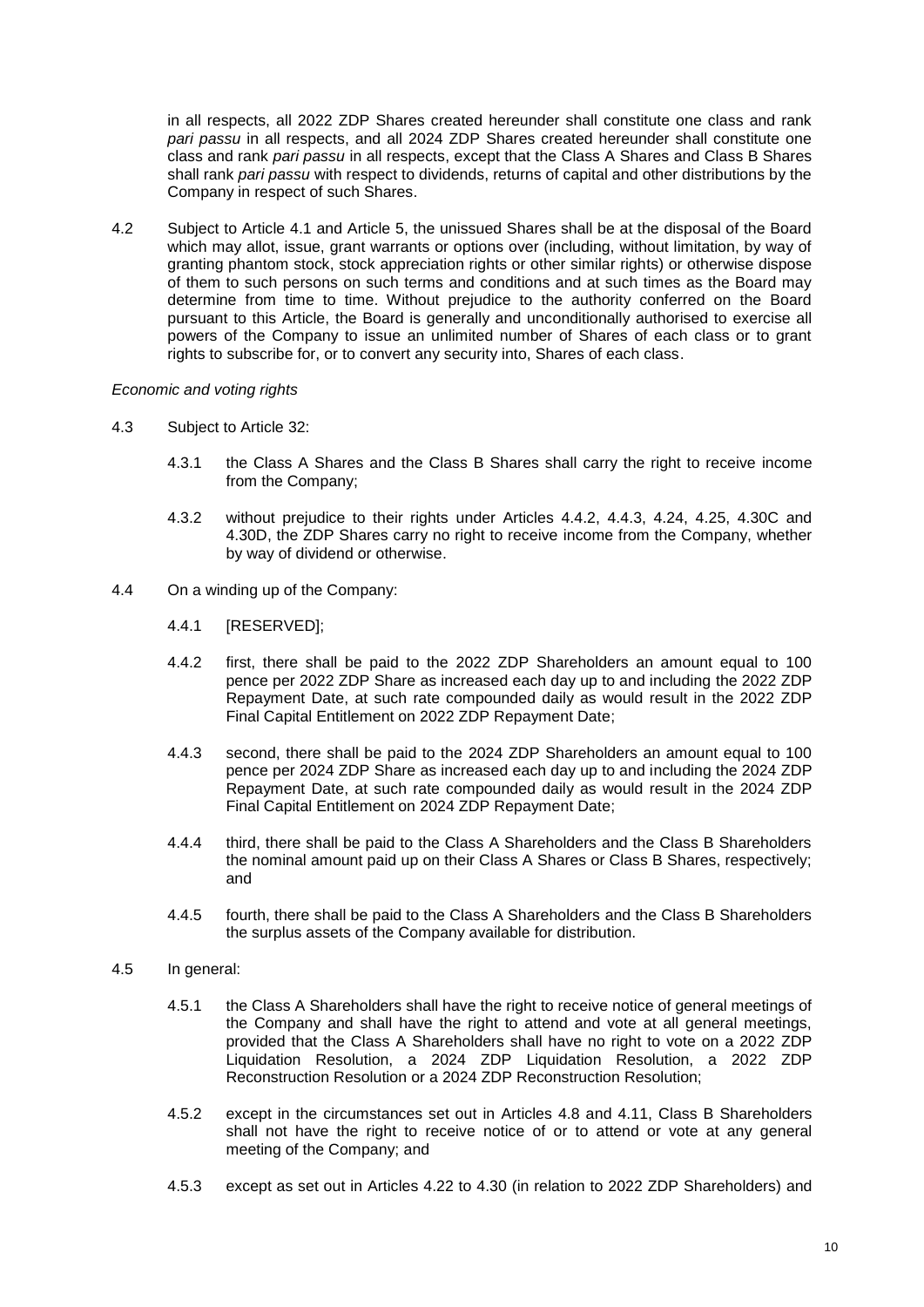Articles [4.30A](#page-16-2) to [4.30](#page-19-1) (in relation to 2024 ZDP Shareholders), ZDP Shareholders shall not have the right to receive notice of or to attend or vote at any general meeting of the Company.

- 4.6 Where, by virtue of the provisions of these Articles, Class A Shareholders are entitled to vote, every Class A Shareholder present in person, by proxy or by a duly authorised representative (if a corporation) at a meeting shall, in relation to such business, upon a show of hands have one vote and upon a poll every such holder present in person or by proxy or by a duly authorised representative (if a corporation) shall, in relation to such business, have one vote in respect of every Class A Share held by him.
- 4.7 The Company (acting in its own capacity and in its capacity as general partner of NB PEP Investments LP (Incorporated)) shall not, without the approval of an Ordinary Resolution of the Class A Shareholders, terminate the Investment Management Agreement without Cause.

### *Class rights of the Class B Shareholders*

<span id="page-12-0"></span>4.8 The Directors shall, at such times as they may consider appropriate, carry out the FPI Test by reference to an FPI Calculation Date and, if they determine that the US Shareholding Percentage had exceeded the FPI Specified Percentage as at such FPI Calculation Date, with effect from the date on which the Directors make such determination ("**FPI Determination Date**"), the Class B Shares in issue (excluding any Class B Shares held in treasury) shall, with respect to any Director Resolution, carry a positive number of voting rights calculated as follows:

# **B = ((USP - SP) / SP) \* A**

where,

"**A**" is the total number of voting rights attaching to all Class A Shares in issue (excluding any Class A Shares held in treasury) (in aggregate), in respect of matters to be considered at general meetings of the Company, as at the relevant FPI Calculation Date;

"**B**" is the total number of voting rights attaching to all Class B Shares in issue (excluding any Class B Shares held in treasury) (in aggregate), on a Director Resolution (rounded up to the nearest whole number);

"**SP**" is the FPI Specified Percentage; and

"**USP**" is the US Shareholding Percentage as at the relevant FPI Calculation Date,

such that the resulting proportion of the total voting rights on any Director Resolution which may be exercised by US Residents with effect from such FPI Determination Date is diluted to a number which is no greater than the FPI Specified Percentage.

- 4.9 Voting rights (if any) shall attach to the Class B Shares (pursuant to Article [4.8](#page-12-0) above) from the relevant FPI Determination Date until immediately prior to the next FPI Determination Date (with the total number of voting rights (if any) attaching to the Class B Shares as at the next FPI Determination Date being determined by the operation of Article [4.8](#page-12-0) with respect to the next FPI Calculation Date). The voting rights (if any) attaching to the Class B Shares pursuant to the operation of Article [4.8](#page-12-0) above shall be promptly notified to the Class A Shareholders by an RIS announcement as soon as practicable following the relevant FPI Determination Date.
- 4.10 Without prejudice to the generality of Article [4.8,](#page-12-0) the Directors shall carry out the FPI Test at least annually, such that in any calendar year, there shall be an FPI Determination Date on, or shortly prior to, the last business day of the Company's second fiscal quarter in each year.
- <span id="page-12-1"></span>4.11 The Company shall not, without the prior approval of the Class B Shareholders by Ordinary Resolution passed at a separate class meeting of the Class B Shareholders, take any action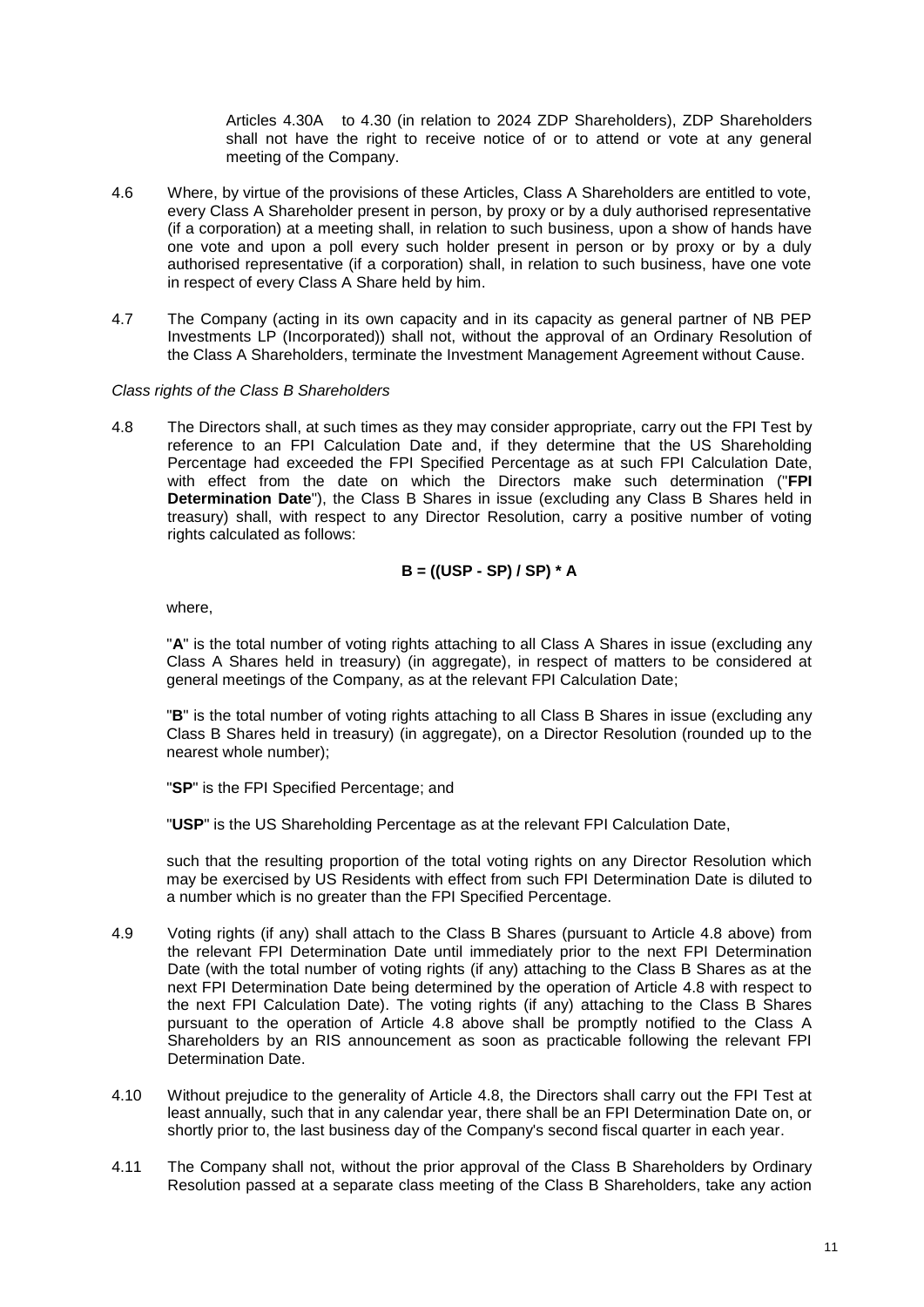to change the rights conferred upon the Class B Shareholders in a manner adverse to the Class B Shareholders.

- <span id="page-13-2"></span>4.12 Where, by virtue of the provisions of these Articles, Class B Shareholders are entitled to vote, every Class B Shareholder present in person, by proxy or by a duly authorised representative (if a corporation) at a meeting shall:
	- 4.12.1 in relation to a Director Resolution (which shall be determined only by poll pursuant to Article [17.7\)](#page-35-0), have such number of voting rights in respect of each Class B Share held by him as is equal to the total number of voting rights attaching to all Class B Shares (in aggregate) pursuant to Article [4.8](#page-12-0) divided by the total number of Class B Shares in issue; and
	- 4.12.2 in relation to any business other than a Director Resolution, upon a show of hands have one vote, and upon a poll have one vote in respect of every Class B Share held by him.

*Class Rights of the 2017 ZDP Shareholders*

- 4.13 [RESERVED]
- 4.14 [RESERVED]
- 4.15 [RESERVED]
- 4.16 **IRESERVEDI**
- 4.17 [RESERVED]
- 4.18 [RESERVED]
- 4.19 [RESERVED]
- 4.20 [RESERVED]
- 4.21 [RESERVED]

*Class Rights of the 2022 ZDP Shareholders*

- <span id="page-13-1"></span><span id="page-13-0"></span>4.22 Subject to Articles [4.24](#page-15-4) to [4.28,](#page-16-3) the Company shall not, without the prior approval of the 2022 ZDP Shareholders by Ordinary Resolution passed at a separate general meeting of the 2022 ZDP Shareholders:
	- 4.22.1 pass a resolution (other than a 2022 ZDP Exempted Resolution) for the voluntary liquidation or winding-up of the Company, such winding-up to take effect prior to the 2022 ZDP Repayment Date;
	- 4.22.2 change the rights conferred upon the 2022 ZDP Shareholders in a manner adverse to the 2022 ZDP Shareholders;
	- 4.22.3 other than in relation to the issue of 2022 ZDP Shares pursuant to the 2022 ZDP Prospectus, issue further shares or securities, or rights to subscribe for or to convert or exchange any securities into shares or securities or reclassify any shares if the 2022 ZDP Cover Test is not satisfied;
	- 4.22.4 pass a resolution (other than a 2022 ZDP Exempted Resolution) amending the provisions of Articles [4.24](#page-15-4) or [4.25](#page-15-1) or releasing the Board from its obligation to convene a general meeting at which a 2022 ZDP Liquidation Resolution is to be proposed or to compulsorily redeem the 2022 ZDP Shares on the 2022 ZDP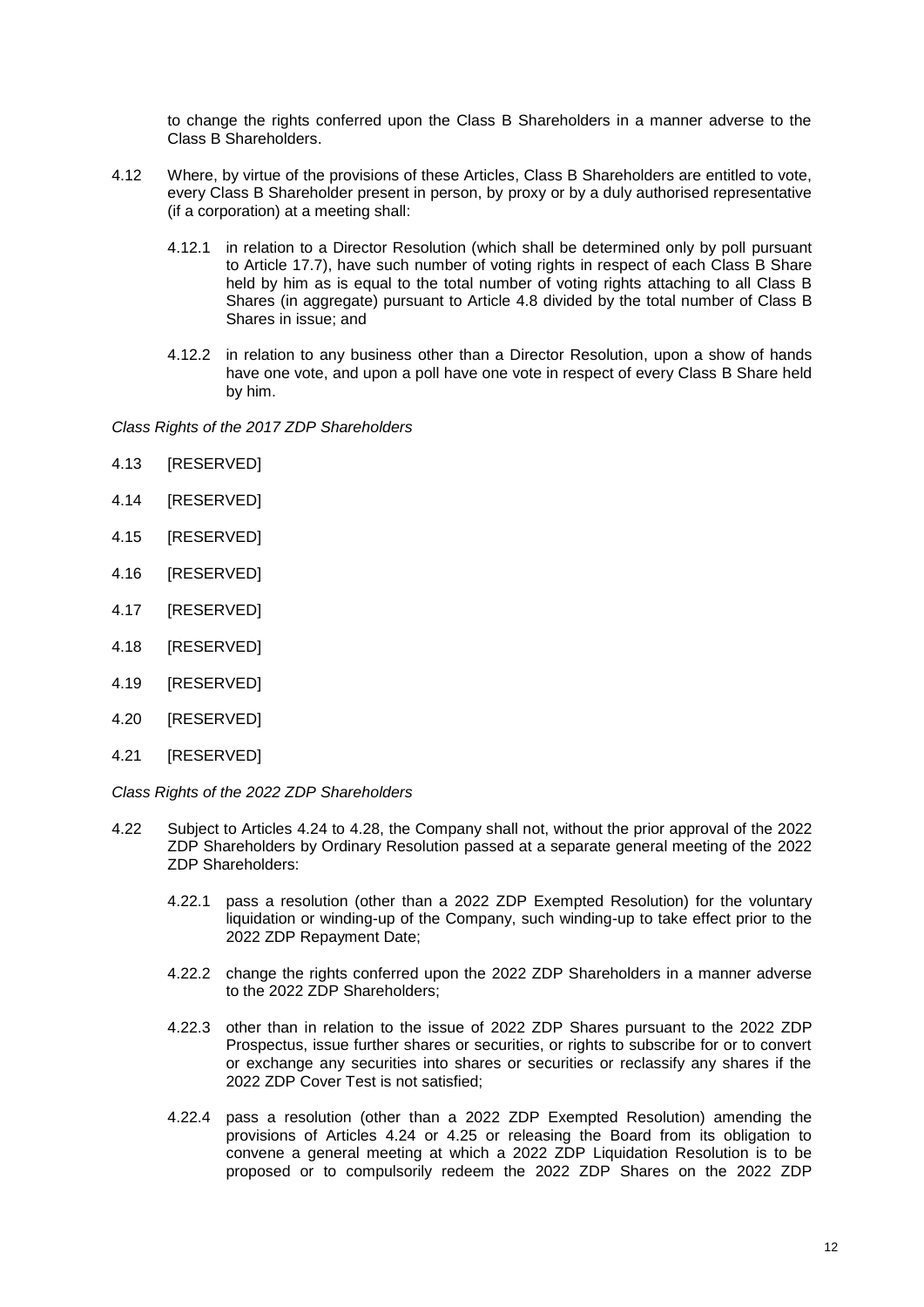Repayment Date;

- <span id="page-14-4"></span>4.22.5 (other than pursuant to a 2022 ZDP Exempted Resolution) make a reduction of the share capital of the Company in any manner, if the 2022 ZDP Cover Test is not satisfied;
- <span id="page-14-2"></span>4.22.6 redeem or repurchase any Class A Shares, Class B Shares or 2024 ZDP Shares in the Company, unless: (i) the 2022 ZDP Cover Test is satisfied; or (ii) at the same time as the redemption or repurchase of the Class A Shares, the Class B Shares and/or the 2024 ZDP Shares, the Company also offers to redeem or repurchase 2022 ZDP Shares pro rata with the Class A Shares, the Class B Shares and/or the 2024 ZDP Shares redeemed or repurchased, such that the 2022 ZDP Cover after such redemption or repurchase of 2022 ZDP Shares would be equal to or greater than the 2022 ZDP Prior Cover;
- 4.22.7 make any material change to the Company's investment policy as set out in the 2022 ZDP Prospectus which, at the time of making such change, appears likely, in the reasonable opinion of the Directors of the Company, to be materially prejudicial to the 2022 ZDP Shareholders;
- <span id="page-14-5"></span>4.22.8 pay any dividend or other distribution out of the capital reserves of the Company other than a redemption or repurchase of shares permitted under Article [4.22.6,](#page-14-2) unless the 2022 ZDP Cover Test is satisfied; or
- <span id="page-14-3"></span>4.22.9 agree any increase of more than U.S.\$50 million (in aggregate) to the maximum amount that may be drawn down on the Facility (such maximum amount to include, for the avoidance of doubt, any amounts available under an accordion facility) or enter into any additional credit facilities with (in aggregate) maximum amounts that may be drawn down exceeding U.S.\$50 million, on or after the date of the separate general meeting of the Class A Shareholders approving the creation and issue of the 2022 ZDP Shares (a "**credit increase**") unless: (i) the maturity date of the Facility (as so increased) or of any additional credit facility is to occur after the 2022 ZDP Repayment Date; or (ii) immediately after completion of the proposed credit increase, the ratio of (x) the Company's net asset value (as calculated in accordance with the Articles, and published by the Company in the month immediately preceding the proposed credit increase) to  $(y)$  the aggregate maximum amount that the Company would be entitled to draw down on the Facility and any additional credit facilities, subject to any adjustment to (x) and (y) that the Directors consider necessary and appropriate (the "**credit ratio**") would be no lower than the credit ratio as calculated on the date on which the 2022 ZDP Prospectus is published or, where the 2022 ZDP Shareholders have previously approved a credit increase pursuant to this Article [4.22.9,](#page-14-3) as calculated immediately after that credit increase.
- <span id="page-14-6"></span><span id="page-14-1"></span><span id="page-14-0"></span>4.23 For the purposes of Article [4.22:](#page-13-0)
	- 4.23.1 A "**2022 ZDP Exempted Resolution**" means a 2022 ZDP Liquidation Resolution, a 2022 ZDP Recommended Resolution or a 2022 ZDP Reconstruction Resolution.
	- 4.23.2 The "**Facility**" means the US\$125 million Revolving Credit Facility entered into between, amongst others, (1) the Company (as Parent Guarantor), (2) JPMorgan Chase Bank, National Association (as Lender and Administrative Agent) and (3) U.S. Bank National Association (as Collateral Agent and Collateral Administrator) on 7 June 2016 as refinanced, replaced or restructured from time to time (at the Directors' discretion, but subject always to Article [4.22.9\)](#page-14-3).
	- 4.23.3 The "**2022 ZDP Cover Test**" is that the Directors shall have calculated that, were the proposed actions pursuant to Articles [4.22.3,](#page-13-1) [4.22.5,](#page-14-4) [4.22.6](#page-14-2) and [4.22.8](#page-14-5) (as applicable) to take place in full on the date specified by the Directors for such calculation (the "2022 ZDP Calculation Date"), the 2022 ZDP Cover would be not less than the lower of (i) the 2022 ZDP Prior Cover and (ii) 2.75.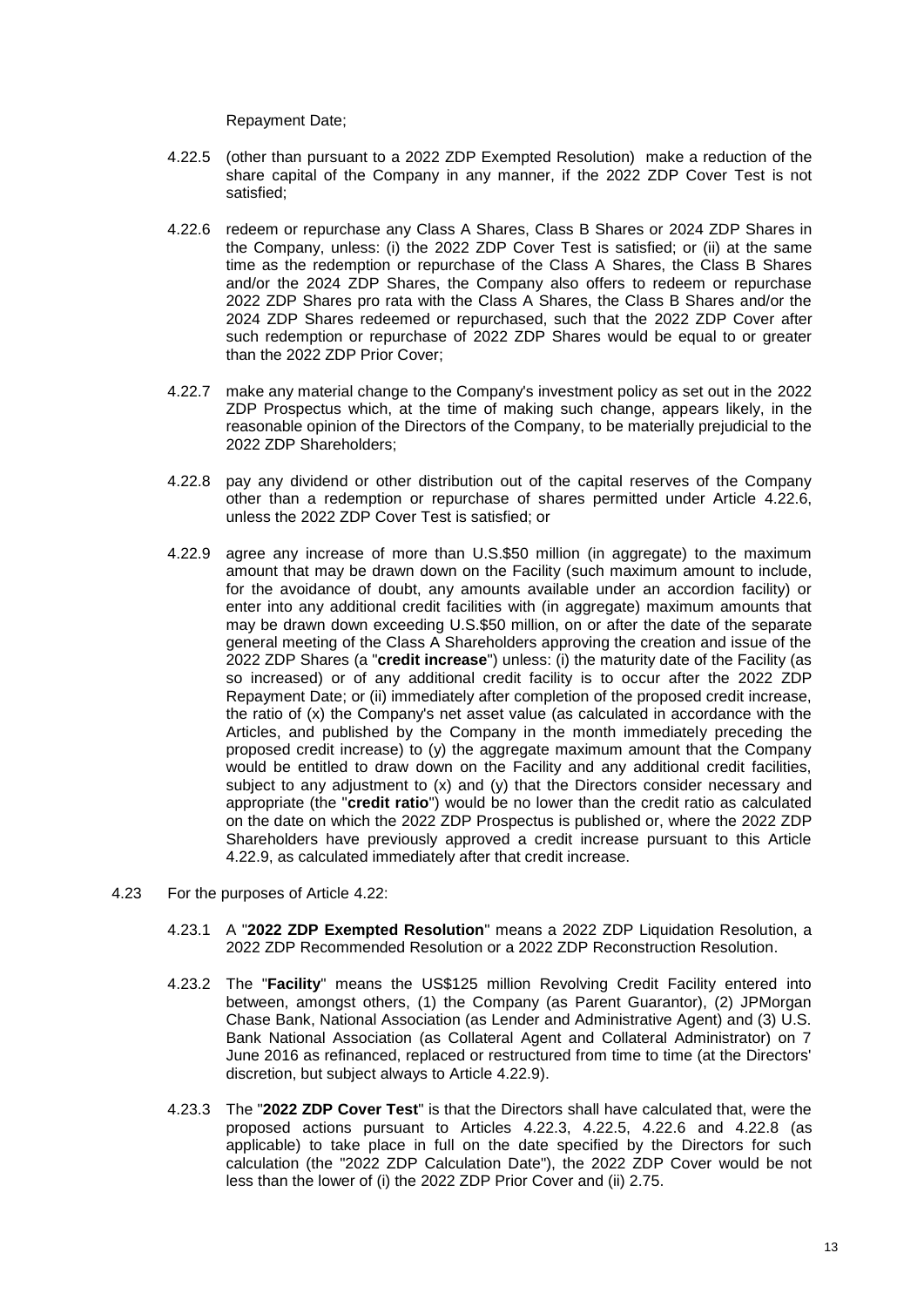- <span id="page-15-2"></span>4.23.4 The "**2022 ZDP Prior Cover**" on the 2022 ZDP Shares shall represent a fraction, calculated immediately prior to the 2022 ZDP Calculation Date, where the denominator is equal to the 2022 ZDP Final Capital Entitlement payable in respect of those 2022 ZDP Shares in issue on the 2022 ZDP Calculation Date as a class, plus the aggregate amount payable on maturity in respect of any of the Company's Liabilities due to mature or otherwise become fully and finally payable on or before the 2022 ZDP Repayment Date (for the avoidance of doubt, the Facility is considered to mature or otherwise become fully and finally payable on its termination date); and the numerator is equal to the Company's gross asset value (as calculated by the Investment Manager as at the final day of the preceding month).
- <span id="page-15-0"></span>4.23.5 The "**2022 ZDP Cover**" on the 2022 ZDP Shares shall represent a fraction, calculated as at the 2022 ZDP Calculation Date, where the denominator is equal to the 2022 ZDP Final Capital Entitlement payable in respect of those 2022 ZDP Shares in issue on the 2022 ZDP Calculation Date as a class, plus the aggregate amount payable on maturity in respect of any of the Company's Liabilities due to mature or otherwise become fully and finally payable on or before the 2022 ZDP Repayment Date (for the avoidance of doubt, the Facility is considered to mature or otherwise become fully and finally payable on its termination date); and the numerator is equal to the Company's gross asset value (as calculated by the Investment Manager, on a pro forma basis, as at the final day of the preceding month as if the proposed actions pursuant to Articles [4.22.3,](#page-13-1) [4.22.5,](#page-14-4) [4.22.6](#page-14-2) and [4.22.8](#page-14-5) had occurred subject to such other adjustments as the Directors consider necessary or appropriate).
- 4.23.6 For the purposes of Article [4.23,](#page-14-6) "**Liabilities**" means the Facility, any additional credit facility, any preference shares or zero dividend preference shares, or any debt securities, loan notes or commercial paper.
- <span id="page-15-4"></span>4.24 The Company will redeem all of the outstanding 2022 ZDP Shares on the 2022 ZDP Repayment Date. The price per 2022 ZDP Share at which the 2022 ZDP Shares will be redeemed will be as provided for in Article [4.4.2.](#page-11-0) Redemption of the 2022 ZDP Shares will be subject to any restrictions imposed by the Companies Law or any other applicable legislation or regulation.
- <span id="page-15-1"></span>4.25 If the Company is unable or fails to redeem all of the 2022 ZDP Shares on the 2022 ZDP Repayment Date in the manner described in Article [4.24](#page-15-4) then, subject to the provisions of Articles [4.26](#page-15-3) and [4.27:](#page-16-0) (i) the Directors shall convene an extraordinary general meeting of the Company to be held as soon as reasonably practicable following the 2022 ZDP Repayment Date at which a Special Resolution (a "**2022 ZDP Liquidation Resolution**") will be proposed (and recommended by the Directors) requiring the Company to be wound up voluntarily forthwith, pursuant to the Companies Law, and in the manner described in Article [4.4;](#page-11-2) and (ii) the provisions of Article [4.28](#page-16-3) shall apply in relation to such 2022 ZDP Liquidation Resolution.
- <span id="page-15-3"></span>4.26 If any offer is made (whether by the Company or any other person) to all the 2022 ZDP Shareholders (other than the offeror and/or persons acting in concert with the offeror) which becomes or is declared unconditional in all respects prior to 30 September 2022, and which enables 2022 ZDP Shareholders to receive no later than 14 October 2022 an amount in cash not less than that to which the Directors estimate (so far as practicable at the time) that such 2022 ZDP Shareholders would otherwise have been entitled on a redemption in accordance with the Articles on 30 September 2022 (whether or not such offer is accepted in any particular case and ignoring any option to receive alternative consideration) and such offer is recommended by the Directors and stated to be, in the opinion of a financial adviser appointed by the Directors, fair and reasonable, then unless the Board considers that the aforementioned offer is unlikely to be honoured or the offeror breaches a material term of the offer or otherwise manifests an intention not to implement the offer: (i) Articles [4.24](#page-15-4) and [4.25](#page-15-1) shall not apply; and (ii) the provisions of Article [4.28](#page-16-3) shall apply to the 2022 ZDP Shareholders in relation to any resolution or resolutions proposed at any separate meeting of the 2022 ZDP Shareholders relating to such offer (a "**2022 ZDP Recommended Resolution**").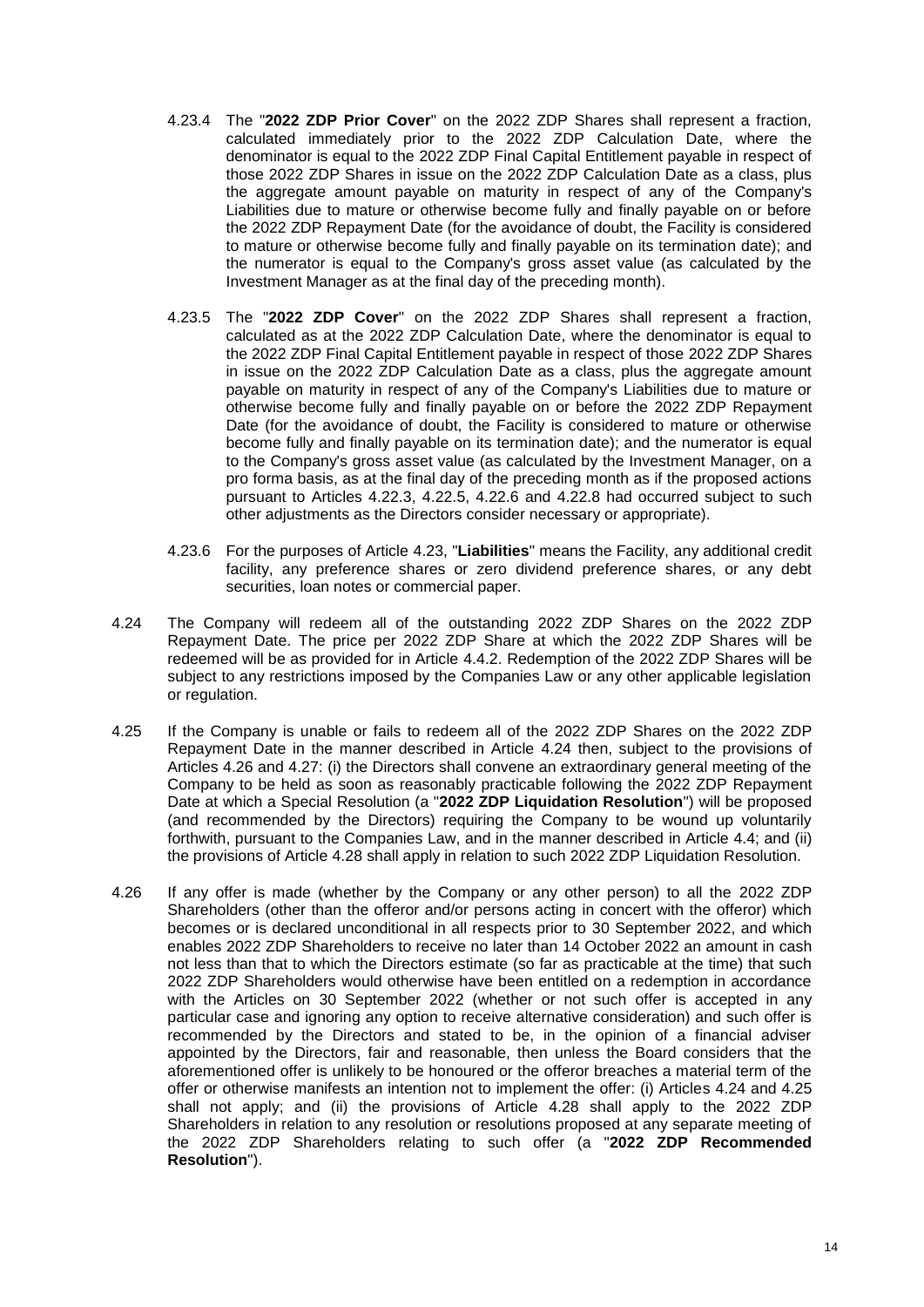- <span id="page-16-0"></span>4.27 If, at any time on or before 30 September 2022 a resolution or resolutions (a "**2022 ZDP Reconstruction Resolution**") is proposed at any general meeting of the Company or at any separate general meeting of the 2022 ZDP Shareholders (including any meeting to be convened to consider the winding-up of the Company) to approve any form of arrangement which enables the 2022 ZDP Shareholders to receive, no later than 14 October 2022, an amount in cash not less than that to which the Directors estimate (so far as practicable at the time) that such 2022 ZDP Shareholders would otherwise have been entitled on a redemption in accordance with the Articles on 30 September 2022 (ignoring any option to receive their entitlements otherwise than in cash) and such arrangement is recommended by the Directors and stated to be, in the opinion of a financial adviser appointed by the Directors, fair and reasonable then, unless the arrangement is not implemented in accordance with its terms: (i) Articles [4.24](#page-15-4) and [4.25](#page-15-1) shall not apply; and (ii) the provisions of Article [4.28](#page-16-3) shall apply to the 2022 ZDP Shareholders in relation to such 2022 ZDP Reconstruction Resolution.
- <span id="page-16-3"></span>4.28 Where this Article [4.28](#page-16-3) applies in respect of any 2022 ZDP Exempted Resolution, each 2022 ZDP Shareholder present in person, by a duly authorised representative (if a corporation) or by proxy and entitled to vote shall (in respect of the votes attached to all such 2022 ZDP Shares) vote in favour of any resolution or resolutions so recommended by the Directors and, where any vote is not cast or is cast against any such resolution or resolutions, it shall be deemed to have been cast in favour by virtue of this Article. The vote on any 2022 ZDP Exempted Resolution shall be taken on a poll.
- 4.29 Where, by virtue of the provisions of Articles [4.22](#page-13-0) to [4.28,](#page-16-3) the 2022 ZDP Shareholders are entitled to vote, every such 2022 ZDP Shareholder present in person, by proxy or by a duly authorised representative (if a corporation) at a meeting shall, in relation to such business, upon a show of hands have one vote and upon a poll every such 2022 ZDP Shareholder present in person or by proxy or by a duly authorised representative (if a corporation) shall, in relation to such business, have one vote in respect of every 2022 ZDP Share held by him.
- <span id="page-16-1"></span>4.30 Notwithstanding anything to the contrary in the Articles, the passing and implementation of any 2022 ZDP Exempted Resolution shall be deemed to be in accordance with the rights attached to the Class A Shares, the Class B Shares, the 2022 ZDP Shares and the 2024 ZDP Shares, with the result that neither the passing nor the implementation of any such resolution shall be treated as varying, modifying or abrogating such rights and so that the consent or sanction of any such class of Shares as a separate class shall not be required thereto.

#### *Class rights of the 2024 ZDP Shareholders*

- <span id="page-16-4"></span><span id="page-16-2"></span>4.30A Subject to Articles [4.30C](#page-18-3) to [4.30G,](#page-19-2) the Company shall not, without the prior approval of the 2024 ZDP Shareholders by Ordinary Resolution passed at a separate general meeting of the 2024 ZDP Shareholders:
	- 4.30A.1 pass a resolution (other than a 2022 ZDP Exempted Resolution or a 2024 ZDP Exempted Resolution) for the voluntary liquidation or winding-up of the Company, such winding-up to take effect prior to the 2024 ZDP Repayment Date;
	- 4.30A.2 change the rights conferred upon the 2024 ZDP Shareholders in a manner adverse to the 2024 ZDP Shareholders:
	- 4.30A.3 other than in relation to the issue of 2024 ZDP Shares pursuant to the 2024 ZDP Prospectus, issue further shares or securities, or rights to subscribe for or to convert or exchange any securities into shares or securities or reclassify any shares if the 2024 ZDP Cover Test is not satisfied;
	- 4.30A.4 pass a resolution (other than a 2022 ZDP Exempted Resolution or a 2024 ZDP Exempted Resolution) amending the provisions of Articles [4.30C](#page-18-3) or [4.30D](#page-18-1) or releasing the Board from its obligation to convene a general meeting at which a 2024 ZDP Liquidation Resolution is to be proposed or to compulsorily redeem the 2024 ZDP Shares on the 2024 ZDP Repayment Date;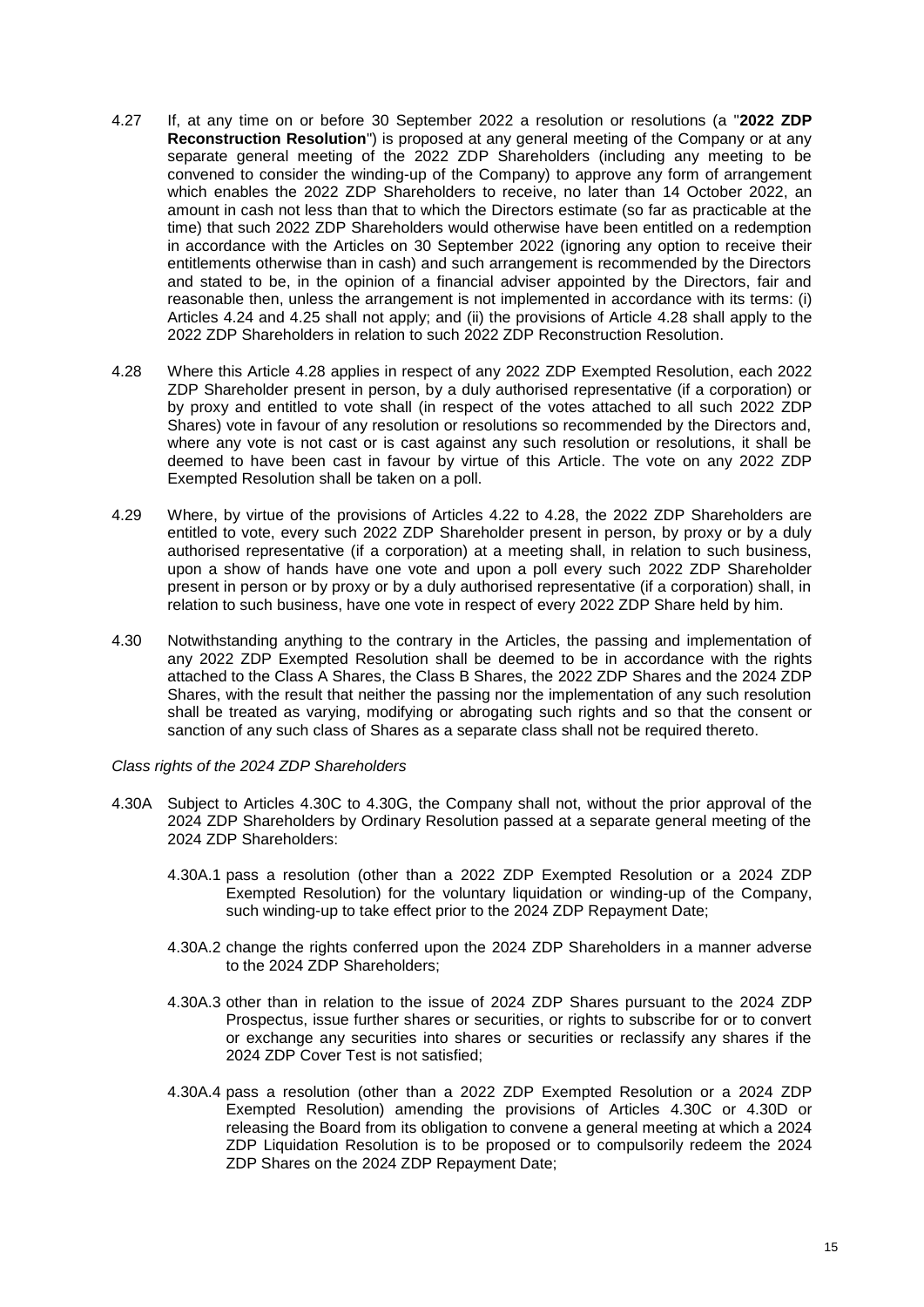- <span id="page-17-5"></span>4.30A.5 (other than pursuant to a 2022 ZDP Exempted Resolution or a 2024 ZDP Exempted Resolution) make a reduction of the share capital of the Company in any manner, if the 2024 ZDP Cover Test is not satisfied;
- <span id="page-17-3"></span>4.30A.6 redeem or repurchase any Class A Shares, Class B Shares or (except pursuant to Article [4.24\)](#page-15-4) 2022 ZDP Shares in the Company, unless: (i) the 2024 ZDP Cover Test is satisfied; or (ii) at the same time as the redemption or repurchase of the Class A Shares, the Class B Shares and/or the 2022 ZDP Shares, the Company also offers to redeem or repurchase 2024 ZDP Shares pro rata with the Class A Shares, the Class B Shares and/or the 2022 ZDP Shares redeemed or repurchased, such that the 2024 ZDP Cover after such redemption or repurchase of 2024 ZDP Shares would be equal to or greater than the 2024 ZDP Prior Cover;
- <span id="page-17-7"></span>4.30A.7 make any material change to the Company's investment policy as set out in the 2024 ZDP Prospectus which, at the time of making such change, appears likely, in the reasonable opinion of the Directors of the Company, to be materially prejudicial to the 2024 ZDP Shareholders;
- <span id="page-17-6"></span>4.30A.8 pay any dividend or other distribution out of the capital reserves of the Company other than a redemption or repurchase of shares permitted under Article [4.30A.6,](#page-17-3) unless the 2024 ZDP Cover Test is satisfied; or
- <span id="page-17-4"></span>4.30A.9 agree any increase of more than U.S.\$50million (in aggregate) to the maximum amount that may be drawn down on the Facility (such maximum amount to include, for the avoidance of doubt, any amounts available under an accordion facility)) or enter into any additional credit facilities with (in aggregate) maximum amounts that may be drawn down exceeding U.S.\$50 million, on or after the date of the separate general meeting of the Class A Shareholders approving the creation and issue of the 2024 ZDP Shares (a "**credit increase**") unless: (i) the maturity date of the Facility (as so increased) or of any additional credit facility is to occur after the 2024 ZDP Repayment Date; or (ii) immediately after completion of the proposed credit increase, the ratio of (x) the Company's net asset value (as calculated in accordance with the Articles, and published by the Company in the month immediately preceding the proposed credit increase) to (y) the aggregate maximum amount that the Company would be entitled to draw down on the Facility and any additional credit facilities, subject to any adjustment to  $(x)$  and  $(y)$  that the Directors consider necessary and appropriate (the "**credit ratio**") would be no lower than the credit ratio as calculated on the date on which the 2024 ZDP Prospectus is published or, where the 2024 ZDP Shareholders have previously approved a credit increase pursuant to this Article [4.30A.9,](#page-17-4) as calculated immediately after that credit increase.
- <span id="page-17-8"></span><span id="page-17-2"></span><span id="page-17-1"></span><span id="page-17-0"></span>4.30B For the purposes of Article [4.30A :](#page-16-2)
	- 4.30B.1 A "**2024 ZDP Exempted Resolution**" means a 2024 ZDP Liquidation Resolution, a 2024 ZDP Recommended Resolution or a 2024 ZDP Reconstruction Resolution.
	- 4.30B.2 The "**Facility**" means the US\$125 million Revolving Credit Facility entered into between, amongst others, (1) the Company (as Parent Guarantor), (2) JPMorgan Chase Bank, National Association (as Lender and Administrative Agent) and (3) U.S. Bank National Association (as Collateral Agent and Collateral Administrator) on 7 June 2016 as refinanced, replaced or restructured from time to time (at the Directors' discretion, but subject always to Article [4.30A.9\)](#page-17-4).
	- 4.30B.3 The "**2024 ZDP Cover Test**" is that the Directors shall have calculated that, were the proposed actions pursuant to Articles [4.30A.3,](#page-16-4) [4.30A.5,](#page-17-5) [4.30A.6](#page-17-3) and [4.30A.8](#page-17-6) (as applicable) to take place in full on the date specified by the Directors for such calculation (the **"2024 ZDP Calculation Date**"), the 2024 ZDP Cover would be not less than the lower of (i) the 2024 ZDP Prior Cover and (ii) 2.75.
	- 4.30B.4 The "**2024 ZDP Prior Cover**" on the 2024 ZDP Shares shall represent a fraction,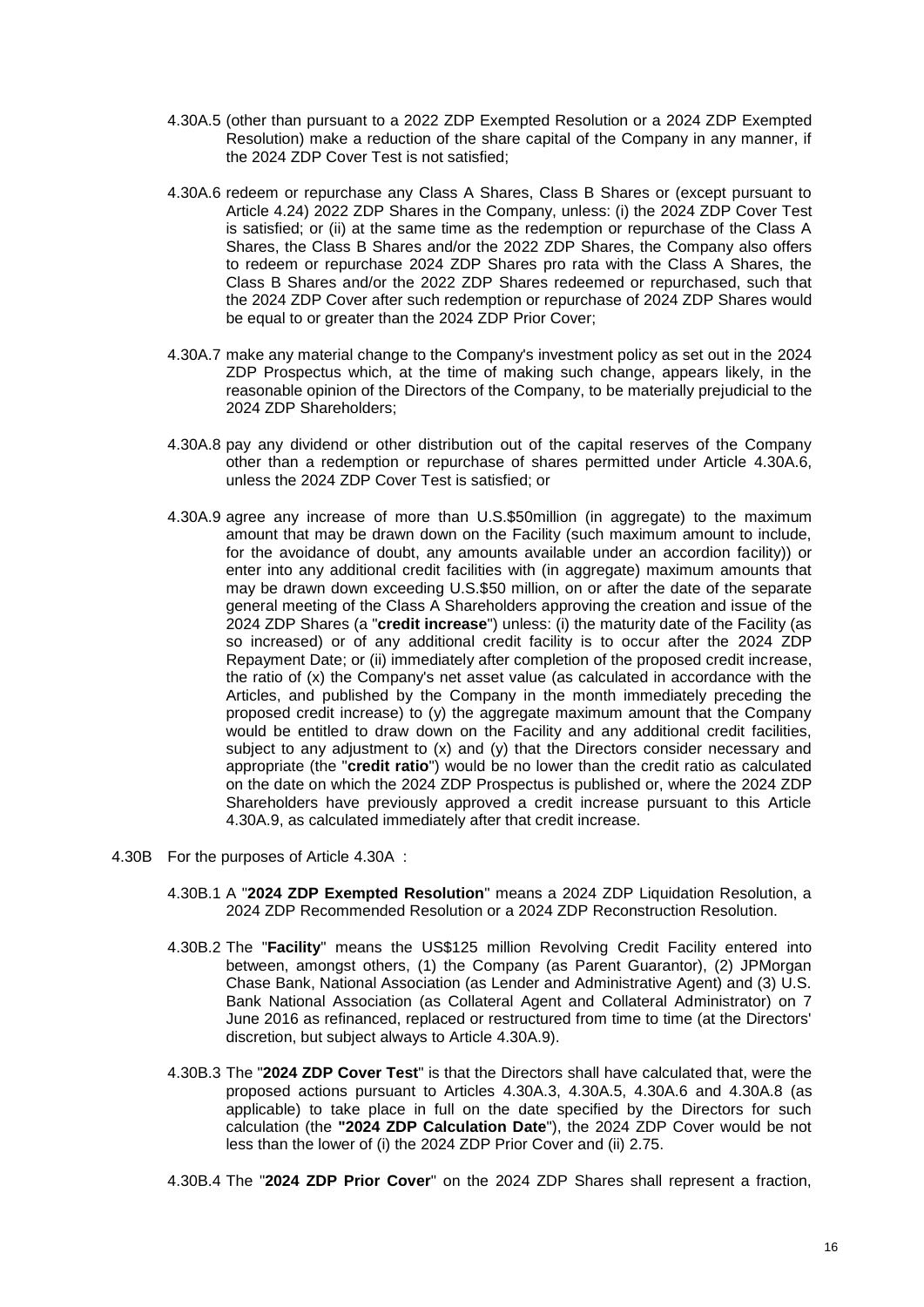calculated immediately prior to the 2024 ZDP Calculation Date, where the denominator is equal to the 2024 ZDP Final Capital Entitlement payable in respect of those 2024 ZDP Shares in issue on the 2024 ZDP Calculation Date as a class, plus the aggregate amount payable on maturity in respect of any of the Company's Liabilities due to mature or otherwise become fully and finally payable on or before the 2024 ZDP Repayment Date (for the avoidance of doubt, the Facility is considered to mature or otherwise become fully and finally payable on its termination date); and the numerator is equal to the Company's gross asset value (as calculated by the Investment Manager as at the final day of the preceding month).

- <span id="page-18-0"></span>4.30B.5 The "**2024 ZDP Cover**" on the 2024 ZDP Shares shall represent a fraction, calculated as at the 2024 ZDP Calculation Date, where the denominator is equal to the 2024 ZDP Final Capital Entitlement payable in respect of those 2024 ZDP Shares in issue on the 2024 ZDP Calculation Date as a class, plus the aggregate amount payable on maturity in respect of any of the Company's Liabilities due to mature or otherwise become fully and finally payable on or before the 2024 ZDP Repayment Date (for the avoidance of doubt, the Facility is considered to mature or otherwise become fully and finally payable on its termination date); and the numerator is equal to the Company's gross asset value (as calculated by the Investment Manager, on a pro forma basis, as at the final day of the preceding month as if the proposed actions pursuant to Articles [4.30A.3,](#page-16-4) [4.30A.5,](#page-17-5) [4.30A.6](#page-17-3) and [4.30A.7](#page-17-7) had occurred subject to such other adjustments as the Directors consider necessary or appropriate).
- 4.30B.6 For the purposes of Article [4.30B,](#page-17-8) "**Liabilities**" means the Facility, the 2022 ZDP Final Capital Entitlement, any additional credit facility, any preference shares or zero dividend preference shares, or any debt securities, loan notes or commercial paper.
- <span id="page-18-3"></span>4.30C The Company will redeem all of the outstanding 2024 ZDP Shares on the 2024 ZDP Repayment Date. The price per 2024 ZDP Share at which the 2024 ZDP Shares will be redeemed will be as provided for in Article [4.4.3.](#page-11-1) Redemption of the 2024 ZDP Shares will be subject to any restrictions imposed by the Companies Law or any other applicable legislation or regulation.
- <span id="page-18-1"></span>4.30D If the Company is unable or fails to redeem all of the 2024 ZDP Shares on the 2024 ZDP Repayment Date in the manner described in Article [4.30C](#page-18-3) then, subject to the provisions of Articles [4.30E](#page-18-2) and [4.30F:](#page-19-0) (i) the Directors shall convene an extraordinary general meeting of the Company to be held as soon as reasonably practicable following the 2024 ZDP Repayment Date at which a Special Resolution (a "**2024 ZDP Liquidation Resolution**") will be proposed (and recommended by the Directors) requiring the Company to be wound up voluntarily forthwith, pursuant to the Companies Law, and in the manner described in Article [4.4;](#page-11-2) and (ii) the provisions of Article [4.30G](#page-19-2) shall apply in relation to such 2024 ZDP Liquidation Resolution.
- <span id="page-18-2"></span>4.30E If any offer is made (whether by the Company or any other person) to all the 2024 ZDP Shareholders (other than the offeror and/or persons acting in concert with the offeror) which becomes or is declared unconditional in all respects prior to 30 October 2024, and which enables 2024 ZDP Shareholders to receive no later than 14 November 2024 an amount in cash not less than that to which the Directors estimate (so far as practicable at the time) that such 2024 ZDP Shareholders would otherwise have been entitled on a redemption in accordance with the Articles on 30 October 2024 (whether or not such offer is accepted in any particular case and ignoring any option to receive alternative consideration) and such offer is recommended by the Directors and stated to be, in the opinion of a financial adviser appointed by the Directors, fair and reasonable, then unless the Board considers that the aforementioned offer is unlikely to be honoured or the offeror breaches a material term of the offer or otherwise manifests an intention not to implement the offer: (i) Articles [4.30C](#page-18-3) and [4.30D](#page-18-1) shall not apply; and (ii) the provisions of Article [4.30G](#page-19-2) shall apply to the 2024 ZDP Shareholders in relation to any resolution or resolutions proposed at any separate meeting of the 2024 ZDP Shareholders relating to such offer (a "**2024 ZDP Recommended Resolution**").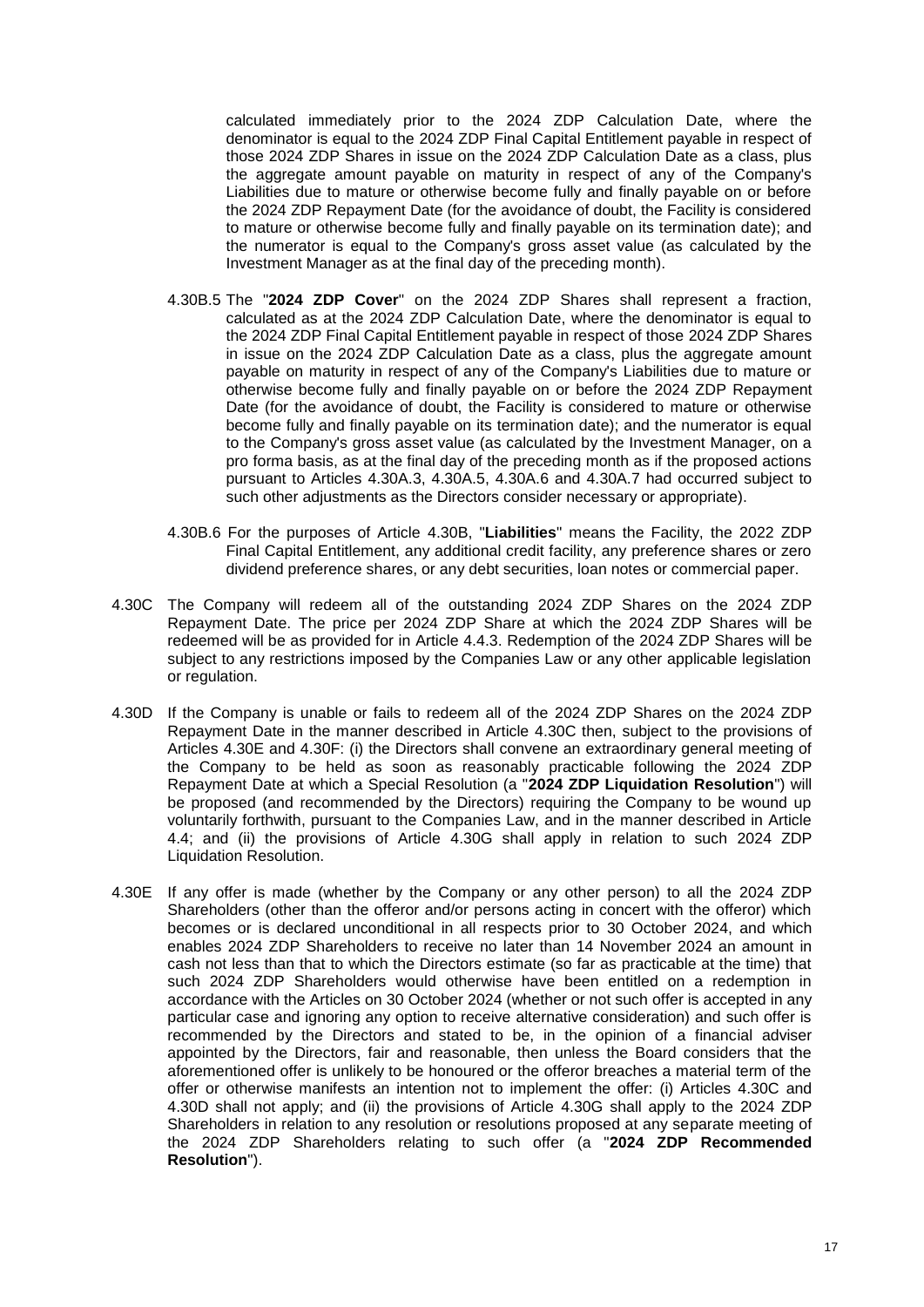- <span id="page-19-0"></span>4.30F If, at any time on or before 30 October 2024 a resolution or resolutions (a "**2024 ZDP Reconstruction Resolution**") is proposed at any general meeting of the Company or at any separate general meeting of the 2024 ZDP Shareholders (including any meeting to be convened to consider the winding-up of the Company) to approve any form of arrangement which enables the 2024 ZDP Shareholders to receive, no later than 14 November 2024, an amount in cash not less than that to which the Directors estimate (so far as practicable at the time) that such 2024 ZDP Shareholders would otherwise have been entitled on a redemption in accordance with the Articles on 30 October 2024 (ignoring any option to receive their entitlements otherwise than in cash) and such arrangement is recommended by the Directors and stated to be, in the opinion of a financial adviser appointed by the Directors, fair and reasonable then, unless the arrangement is not implemented in accordance with its terms: (i) Articles [4.30C](#page-18-3) and [4.30D](#page-18-1) shall not apply; and (ii) the provisions of Article [4.30G](#page-19-2) shall apply to the 2024 ZDP Shareholders in relation to such 2024 ZDP Reconstruction Resolution.
- <span id="page-19-2"></span>4.30G Where this Article [4.30G](#page-19-2) applies in respect of any 2024 ZDP Exempted Resolution, each 2024 ZDP Shareholder present in person, by a duly authorised representative (if a corporation) or by proxy and entitled to vote shall (in respect of the votes attached to all such 2024 ZDP Shares) vote in favour of any resolution or resolutions so recommended by the Directors and, where any vote is not cast or is cast against any such resolution or resolutions, it shall be deemed to have been cast in favour by virtue of this Article. The vote on any 2024 ZDP Exempted Resolution shall be taken on a poll.
- 4.30H Where, by virtue of the provisions of Articles [4.30A t](#page-16-2)o [4.30G,](#page-19-2) the 2024 ZDP Shareholders are entitled to vote, every such 2024 ZDP Shareholder present in person, by proxy or by a duly authorised representative (if a corporation) at a meeting shall, in relation to such business, upon a show of hands have one vote and upon a poll every such 2024 ZDP Shareholder present in person or by proxy or by a duly authorised representative (if a corporation) shall, in relation to such business, have one vote in respect of every 2024 ZDP Share held by him.
- <span id="page-19-1"></span>4.30I Notwithstanding anything to the contrary in the Articles, the passing and implementation of any 2024 ZDP Exempted Resolution shall be deemed to be in accordance with the rights attached to the Class A Shares, the Class B Shares, the 2022 ZDP Shares and the 2024 ZDP Shares, with the result that neither the passing nor the implementation of any such resolution shall be treated as varying, modifying or abrogating such rights and so that the consent or sanction of any such class of Shares as a separate class shall not be required thereto.
- 4.31 Without prejudice to any special rights previously conferred on the holders of any existing Shares or class of Shares (which special rights shall not be affected, modified or abrogated except with such consent or sanction as is provided in these Articles) any Share in the Company may be issued with or have attached thereto such preferred, deferred or other special rights or such restrictions, whether in regard to dividend, voting, return of capital or otherwise, and either at par, at a premium or at a discount, as a majority of the Directors may determine.
- 4.32 The Company may issue fractions of Shares in accordance with and subject to the Statutes, provided that:
	- 4.32.1 a fraction of a Share shall be taken into account in determining the entitlement of a Member as regards dividends or on a winding up; and
	- 4.32.2 a fraction of a Share shall not entitle a Member to a vote in respect thereof.
- 4.33 Subject to the Statutes, any Shares may, with the sanction of the Board, be issued on the terms that they are, or at the option of the Company or the holder are, liable to be redeemed on such terms and in such manner as the Board may determine before the issue of the Shares. Subject to the approval of the holders of the relevant class of Shares having been obtained in accordance with the provisions of these Articles, the Board shall have the power to determine that any Shares already in issue shall be converted into Shares that are redeemable in accordance with the provisions of these Articles and the Statutes.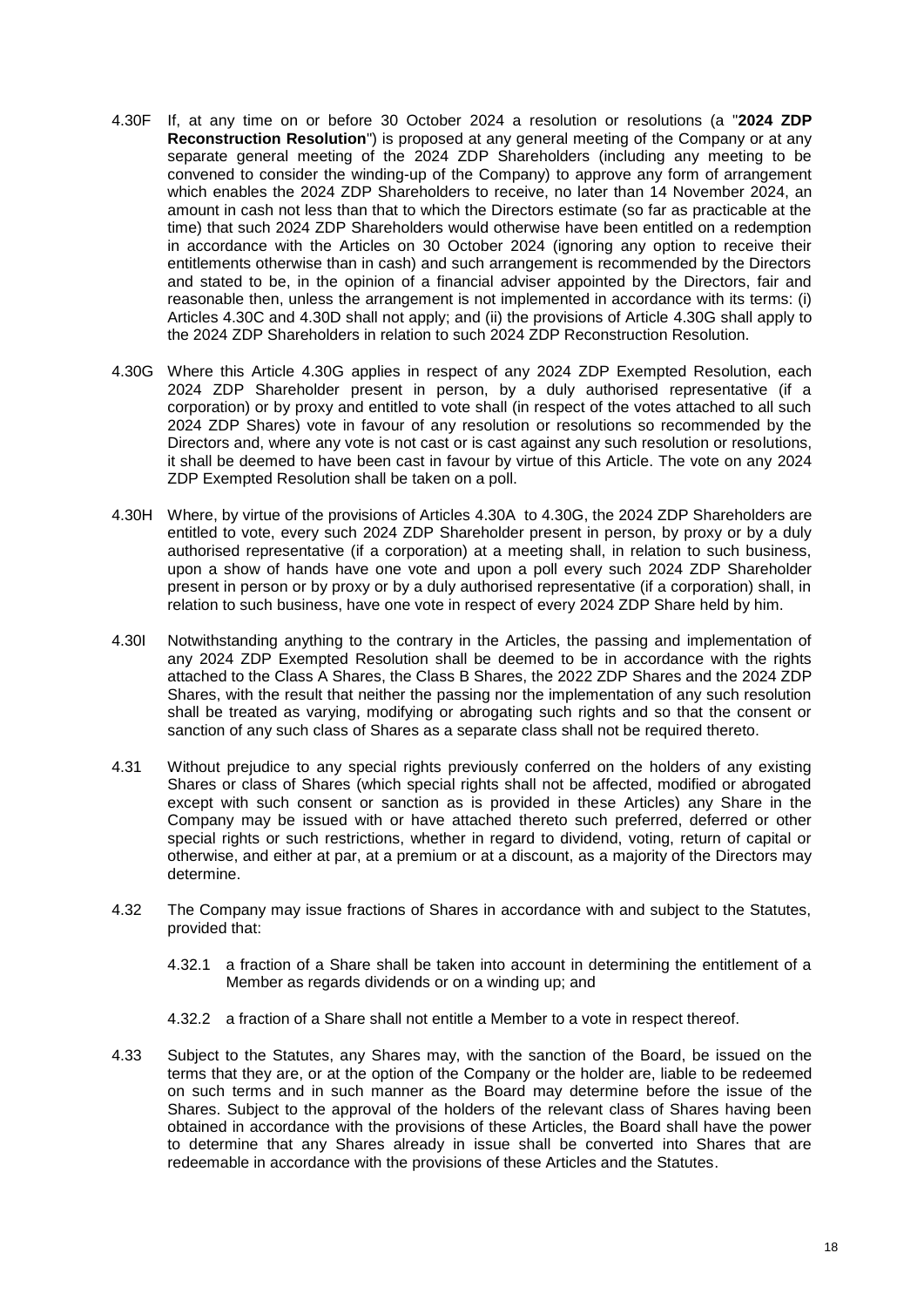- 4.34 If at any time the shares of the Company are divided into different classes, all or any of the rights for the time being attached to any Share or class of Shares (and notwithstanding that the Company may or may be about to be in liquidation) may be varied or abrogated in such manner (if any) as may be provided by such rights or, in the absence of any such provision, either with the consent in writing of the holders of more than half in number of the issued shares of that class or with the consent of an Ordinary Resolution passed at a separate general meeting of the holders of Shares of the class duly convened and held as provided in these Articles. Two Members present in person, by proxy or by a duly authorised representative (if a corporation) and entitled to vote shall be a quorum at such meeting unless the Company only has one Member entitled to vote in which case the quorum for such a meeting shall be one Member present in person, by proxy or by a duly authorised representative (if a corporation). If within half an hour after the time appointed for a meeting a quorum is not present, the meeting, if convened by or upon the requisition of Members, shall be dissolved. If otherwise convened, it shall stand adjourned to the same day in the next week (or if that day be a public holiday in the Island of Guernsey to the next working day thereafter) at the same time and place and no notice of such adjournment need be given. At any such adjourned meeting, those Members who are present in person, by proxy or by a duly authorised representative (if a corporation) shall be a quorum. At any such separate general meeting: (i) on a show of hands every holder of Shares of the relevant class present in person, by proxy or by a duly authorised representative (if a corporation) and entitled to vote shall have one vote; and (ii) on a poll every holder of Shares of the relevant class present in person, by proxy or by a duly authorised representative (if a corporation) and entitled to vote shall have one vote for each Share of such class held by him.
- 4.35 The Company may make arrangements on the issue of Shares for a difference between the Members in the amounts and times of payment of calls on their Shares.
- 4.36 The rights conferred upon the holders of the Shares of any class issued with preferred or other rights shall not, unless otherwise expressly provided by the terms of issue of the Shares of that class, be deemed to be varied by: (i) the creation or issue of further Shares ranking *pari passu* therewith; or (ii) the purchase or redemption by the Company of any of its own Shares (or the holding of such Shares as treasury shares).
- 4.37 The Company may exercise the powers of paying commissions conferred by the Statutes. Such commission may be satisfied by the payment of cash or the allotment of fully or partly paid Shares or partly in one way and partly in the other. The Company may also on any issue of Shares pay such brokerage as may be lawful.
- 4.38 The special rights conferred upon the holders of any Shares or class of Shares issued with preferred, deferred or other special rights shall not be deemed to be varied by the exercise of any powers under Article [8.](#page-23-1)
- 4.39 The Company may acquire any of its own Shares, whether or not they are redeemable, and any Shares so acquired by the Company may be cancelled or held as treasury shares in accordance with the requirements of the Companies Law.
- 4.40 The Company may, pursuant to a resolution of the Board, make the delivery of Shares, within the meaning of article 26 of the WGE, impossible. The resolution to this effect cannot be invoked against a Member any sooner than six months after the publication of the resolution in at least one national daily newspaper in the Netherlands, and in the Official Pricelist of Euronext Amsterdam N.V. The Company may revoke any such resolution by means of a resolution of the Board. In such a case, a delivery as meant under article 26 of the WGE shall be possible from the day following the day of publication of such a resolution in at least one national daily newspaper in the Netherlands, and in the Official Pricelist of Euronext Amsterdam N.V.
- 4.41 Where these Articles impose an obligation on a Member, in the case of an Authorised Operator or an Affiliated Institution, any such Article shall not apply to the Authorised Operator and the Affiliated Institutions as meant within the WGE but shall instead apply to the relevant Participant.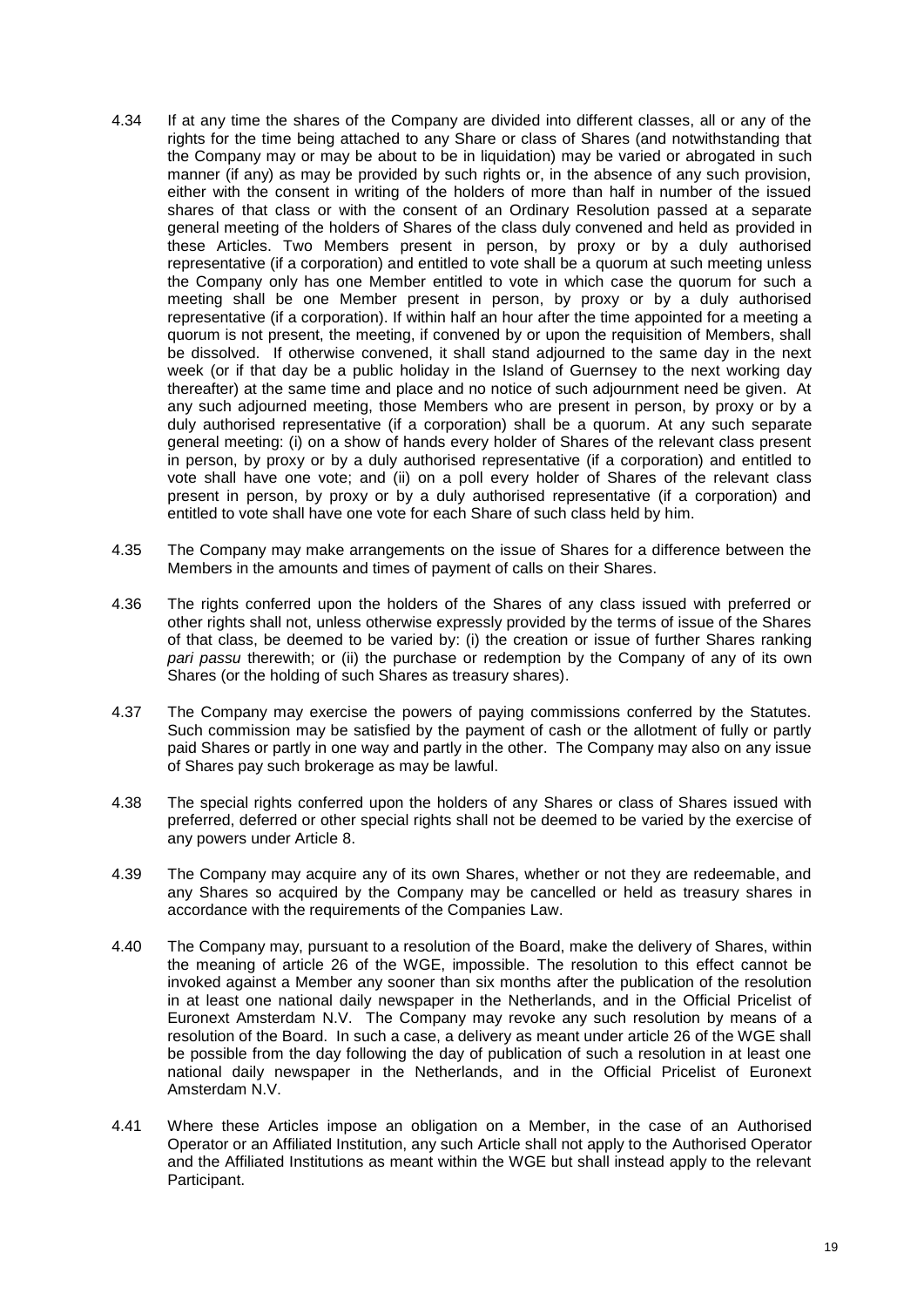## <span id="page-21-0"></span>**5. PRE-EMPTION ON ALLOTMENT AND ISSUE OF SHARES**

5.1 In this Article [5:](#page-21-0)

### 5.1.1 "**equity securities**" means:

- (a) ordinary shares , or
- (b) rights to subscribe for, or to convert securities into, ordinary shares,

and, for the purposes of this Article [5,](#page-21-0) shall not include the ZDP Shares;

- 5.1.2 "**ordinary shares**" means shares in the Company other than shares that, as respects dividends and capital, carry a right to participate only up to a specified amount in a distribution;
- 5.1.3 "**ordinary share capital**" means the aggregate nominal value of the ordinary shares in issue; and
- 5.1.4 references to the allotment of equity securities include:
	- (a) the grant of a right to subscribe for, or to convert any securities into, ordinary shares (but do not include the allotment of ordinary shares pursuant to such a right); and
	- (b) the sale of ordinary shares that immediately before the sale are held by the Company in treasury.
- <span id="page-21-1"></span>5.2 The Company shall not allot equity securities to a person on any terms unless:
	- 5.2.1 it has made an offer to each person who holds ordinary shares to allot to him on the same or more favourable terms a proportion of those securities that is as nearly as practicable equal to the proportion in nominal value held by such holder of the ordinary share capital; and
	- 5.2.2 the period during which any such offer may be accepted has expired or the Company has received notice of the acceptance or refusal of every offer so made.
- 5.3 Securities that the Company has offered to allot to a holder of ordinary shares may be allotted to him, or anyone in whose favour he has renounced his right to their allotment, without contravening Article [5.2.](#page-21-1)
- 5.4 Ordinary shares held by the Company in treasury shall be disregarded for the purposes of this Article [5,](#page-21-0) so that the Company is not treated as a person who holds ordinary shares; and the ordinary shares held in treasury are not treated as forming part of the ordinary share capital.
- 5.5 Any offer required to be made by the Company pursuant to Article [5.2](#page-21-1) should be made by a notice (given in accordance with Article [36\)](#page-46-0) and such offer must state a period during which such offer may be accepted and such offer shall not be withdrawn before the end of that period. Such period must be a period of at least 14 days beginning on the date on which such offer is deemed to be delivered or received (as the case may be) pursuant to Article [36.](#page-46-0) If the offer is not accepted within this period it will be deemed to have been declined. After the expiration of the period, or if earlier, on receipt of acceptances or refusals from all holders of ordinary shares to whom the offer was made, the Board may aggregate and dispose of those equity securities that have not been taken up in such a manner as they determine is most beneficial to the Company.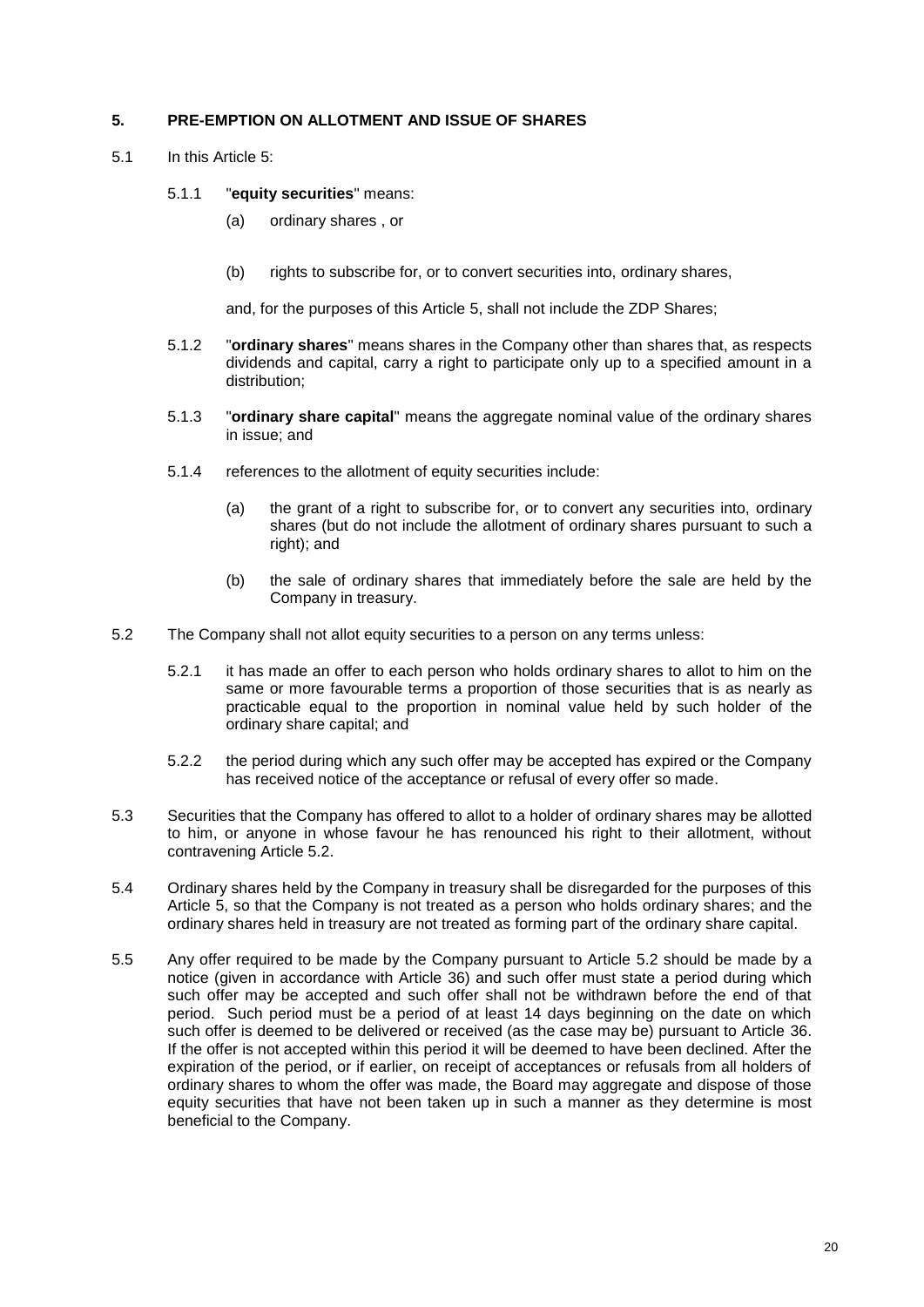- 5.6 Article [5.2](#page-21-1) shall not apply in relation to the allotment of:
	- 5.6.1 bonus shares, nor to a particular allotment of equity securities if these are, or are to be, wholly or partly paid otherwise than in cash; or
	- 5.6.2 equity securities in connection with a rights issue, open offer or other offer of securities in favour of holders of ordinary shares at such record date as the Directors may determine where the securities attributable to the interests of the holders of ordinary shares are proportionate (as nearly as may be practicable) to the proportion in nominal value held by such holder of the ordinary share capital on such record date, subject to such exclusions or other arrangements as the Directors may deem necessary or expedient in relation to fractional entitlements or legal or practical problems arising under the laws of any overseas territory or the requirements of any regulatory body or stock exchange or any other matter whatever. The holders of ordinary shares affected as a result of such exclusions or arrangements shall not be, or be deemed to be, a separate class of Shares for any purpose whatsoever
- <span id="page-22-0"></span>5.7 The Company may by Special Resolution resolve that Article [5.2](#page-21-1) shall be excluded or that such Article shall apply with such modifications as may be specified in the Special Resolution:
	- 5.7.1 generally in relation to the allotment by the Company of equity securities;
	- 5.7.2 in relation to allotments of a particular description; or
	- 5.7.3 in relation to a specified allotment of equity securities,

and any such Special Resolution must:

- 5.7.4 state the maximum number of equity securities in respect of which Article [5.2](#page-21-1) is excluded or modified; and
- 5.7.5 specify the date on which such exclusion or modifications will expire, which must be not more than five years from the date on which the resolution is passed.
- <span id="page-22-1"></span>5.8 Any Special Resolution passed pursuant to Article [5.7](#page-22-0) may:
	- 5.8.1 be renewed or further renewed by a further Special Resolution for a further period not exceeding five years; and
	- 5.8.2 be revoked or varied at any time by a further Special Resolution.
- 5.9 Notwithstanding that any such Special Resolution referred to in Article [5.7](#page-22-0) or [5.8](#page-22-1) has expired, the Directors may allot equity securities in pursuance of an offer or agreement previously made by the Company if the Special Resolution enabled the Company to make an offer or agreement that would or might require equity securities to be allotted after it expired.
- 5.10 In this Article [5,](#page-21-0) in relation to an offer to allot securities a reference (however expressed) to the holder of ordinary shares is to whoever was the holder of ordinary shares of that description at the close of business on a date to be specified in the offer and the specified date must fall within the period of 28 days immediately before the date of the offer.
- 5.11 If a holder of ordinary shares has no registered address in an EEA State and has not given to the Company an address in an EEA State for the service of notices on him, the offer (made pursuant to Article [5.2\)](#page-21-1) may be deemed supplied by causing it, or a notice specifying where a copy of it can be obtained or inspected, to be published in La Gazette Officielle. The Company shall only be liable for a breach of the provisions of Article [5.2](#page-21-1) where proceedings are commenced before the expiration of two years from the date of issue, grant or other disposal of such equity securities.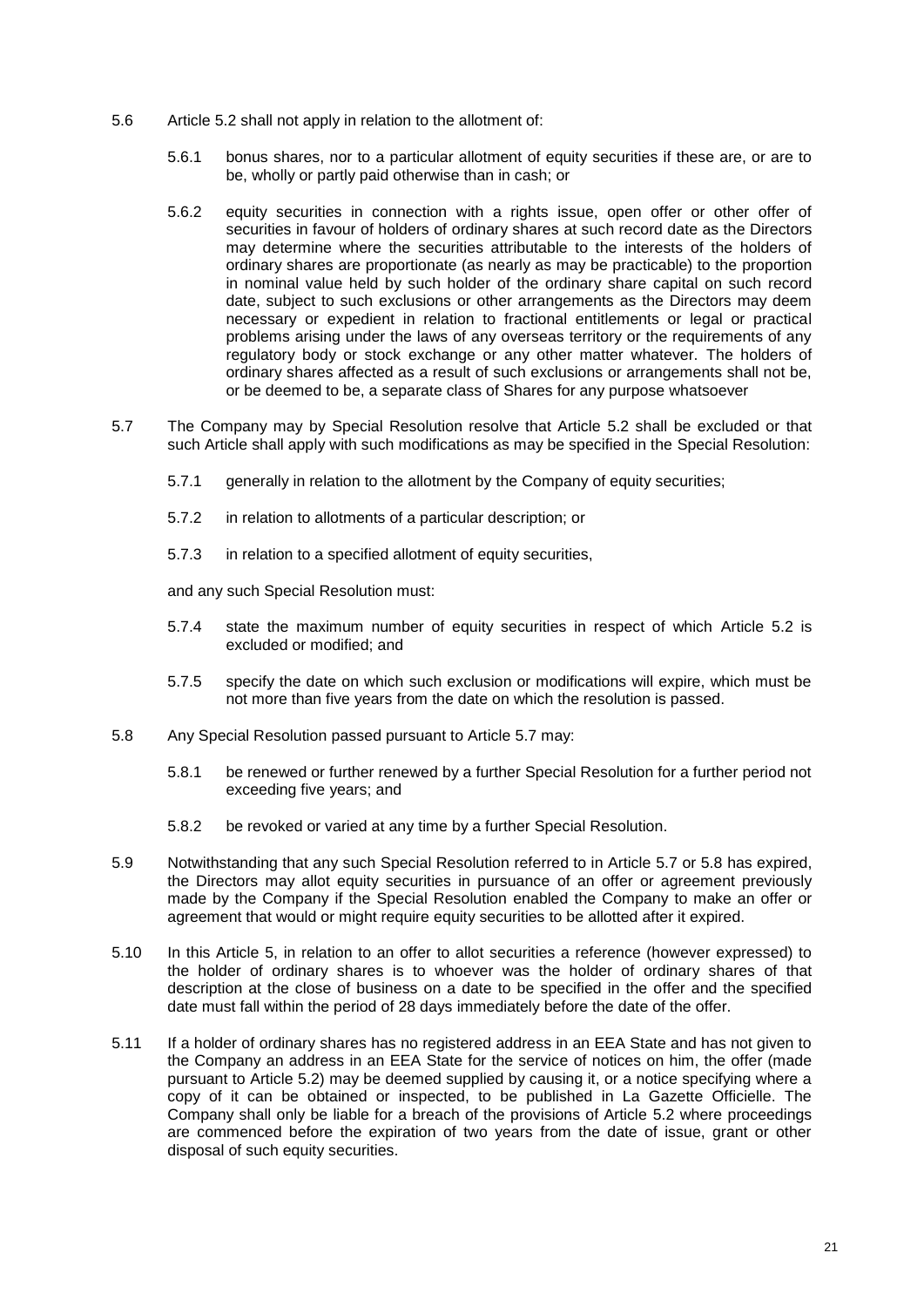5.12 For the purpose of any disapplication of Article [5.2](#page-21-1) by way of a Special Resolution, equity securities which grant rights to subscribe for, or to convert into, ordinary shares shall be deemed to relate to such number of ordinary shares into which such equity securities may convert pursuant to their initial terms of issue, notwithstanding any terms providing for subsequent adjustment of that number.

### <span id="page-23-2"></span>**6. ALTERATION OF CAPITAL**

- 6.1 The Company may from time to time by Ordinary Resolution increase the share capital by such sum, to be divided into Shares of such amount, as the resolution shall prescribe.
- 6.2 The Company may by Ordinary Resolution:
	- 6.2.1 consolidate and divide all or any of its share capital into Shares of larger amount than its existing Shares;
	- 6.2.2 sub-divide its Shares, or any of them, into Shares of smaller amount than is fixed by the Memorandum or Articles, so, however, that in the sub-division the proportion between the amount paid and the amount, if any, unpaid on each reduced Share shall be the same as it was in the case of the Share from which the reduced Share is derived;
	- 6.2.3 cancel any Shares which, at the date of the passing of the resolution have not been taken or agreed to be taken by any person, and diminish the amount of its Share capital by the amount of the Shares so cancelled;
	- 6.2.4 convert the whole, or any particular class, of its Shares into shares of another class or into redeemable Shares;
	- 6.2.5 issue Shares which shall entitle the holder to no voting right or entitle the holder to a restricted voting right;
	- 6.2.6 convert all or any of its fully paid Shares the nominal amount of which is expressed in a particular currency or former currency into Shares of a nominal amount of a different currency, the conversion being effected at the rate of exchange (calculated to not less than three significant figures) current on the date of the resolution or on such other date as may be specified therein;
	- 6.2.7 where its Shares are expressed in a particular currency or former currency, denominate or redenominate it, whether by expressing its amount in units or subdivisions of that currency or former currency, or otherwise.
- 6.3 None of the actions specified in this Article [6](#page-23-2) shall be deemed an action requiring the approval of the Class B Shareholders pursuant to Article [4.11.](#page-12-1)

## **7. COMPANY NOT OBLIGED TO RECOGNISE ANY TRUST**

Except as ordered by a court of competent jurisdiction or as required by the WGE or any other law on book entry systems for securities, no person shall be recognised by the Company as holding any Share upon any trust, and the Company shall not be bound by or be compelled in any way to recognise (even when having notice thereof) any equitable, contingent, future or partial interest in any Share or any interest in any fractional part of a Share or (except only as by these Articles or by law otherwise provided) any other rights in respect of any Share except an absolute right to the entirety thereof in the registered holder.

# <span id="page-23-1"></span>**8. POWER TO REQUIRE DISCLOSURE**

<span id="page-23-0"></span>8.1 The Directors shall have power by notice in writing to require any Member to disclose to the Company: (i) the identity of any person other than the Member who has, or appears to have, any interest in the Shares held by the Member and the nature of such interest (an "**interested**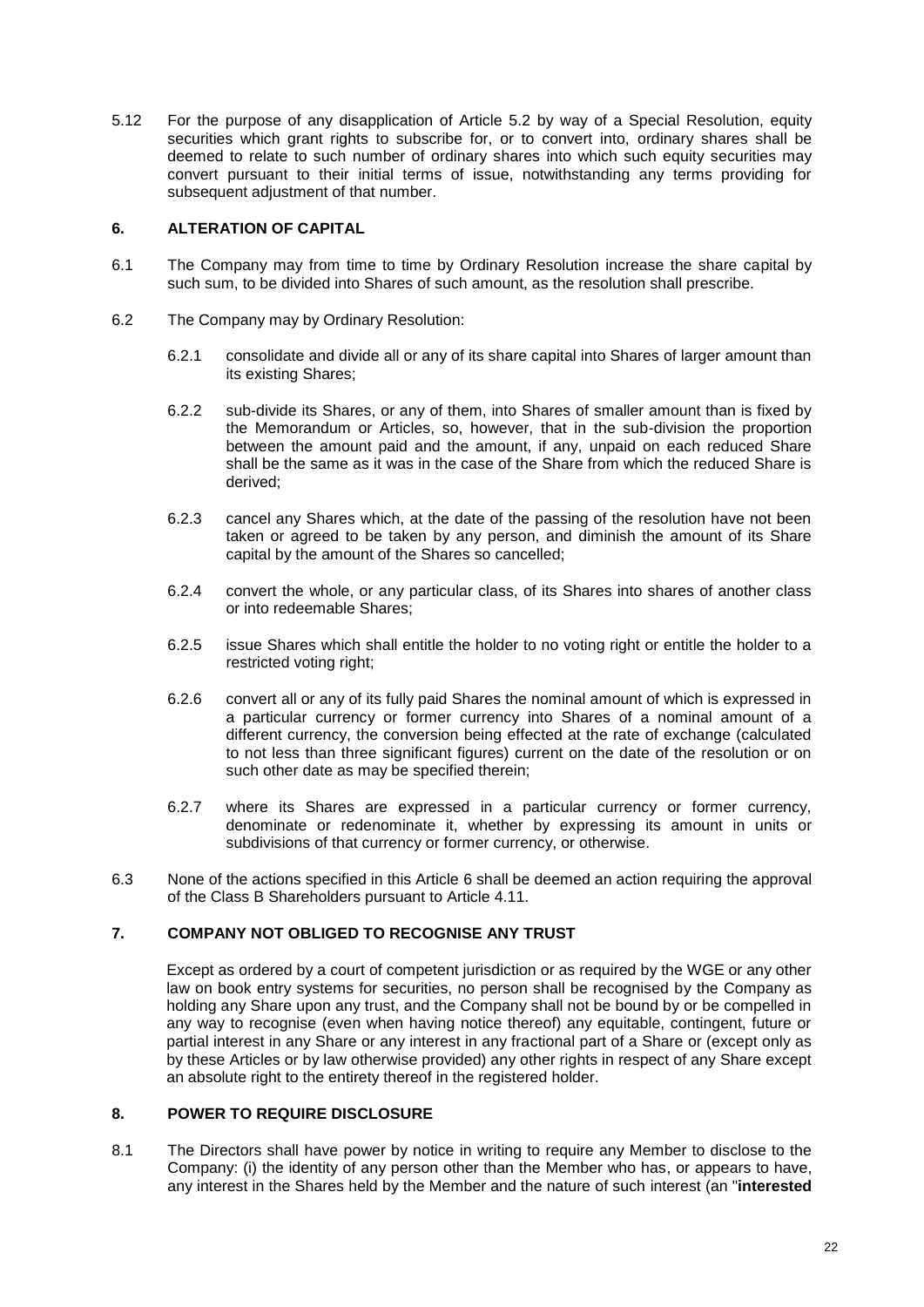party"); and (ii) its status (including information relevant to whether such Member or interested party may be a Non-Qualified Holder). Any such notice shall require any information in response to such notice to be given in writing within such prescribed period as the Directors shall determine.

- <span id="page-24-1"></span>8.2 The Directors may be required to exercise their powers under Article [8.1](#page-23-0) on the requisition of Members holding, at the date of the deposit of the requisition, not less than 10 per cent. in aggregate of the issued share capital of the Company. A requisition under this Article [8.2](#page-24-1) must:
	- 8.2.1 state the manner that the requisitionists are requiring the Directors to exercise their powers under this Article [8;](#page-23-1)
	- 8.2.2 specify the manner in which they require those powers to be exercised;
	- 8.2.3 give reasonable grounds for requiring the Directors to exercise their powers in the manner specified; and
	- 8.2.4 be signed by the requisitionists and deposited at the Office.
- 8.3 A requisition may consist of several documents in like form each signed by one or more requisitionists. On deposit of a requisition complying with this Article [8,](#page-23-1) it is the Directors' duty to exercise their powers under Article [8.1](#page-23-0) in the manner specified in the requisition.
- <span id="page-24-2"></span>8.4 The Directors may also call upon any Member by notice in writing to provide, within such prescribed period as the Directors shall determine, the Directors with such information, representations, documents, certificates or forms relating to such Member (or its direct or indirect beneficial owners or account holders) that the Directors determine are necessary or appropriate for the Company to:
	- 8.4.1 satisfy any account or payee identification, documentation or other due diligence requirements and any reporting requirements imposed under Relevant Law;
	- 8.4.2 avoid or reduce any tax otherwise imposed by Relevant Law (including any withholding upon any payments to such Member by the Company);
	- 8.4.3 permit the Company to enter into, comply with, or prevent a default under or termination of, an agreement of the type described in section 1471(b) of the US Tax Code; or
	- 8.4.4 determine the status of any Member (including information relevant to whether such Member or interested party may be a Non-Qualified Holder).

Each Member shall promptly notify the Company upon any change in circumstances that could affect the accuracy or correctness of the information, representations, documents, certifications or forms provided pursuant to this Article [8.4.](#page-24-2)

- 8.5 If any Member is in default for the prescribed period in supplying to the Company the information required to be provided pursuant to Articles [8.1](#page-23-0) or [8.4](#page-24-2) (the "**Default**"), then, to the extent permitted under the Regulations and the Rules, the Directors may in their absolute discretion at any time thereafter serve a notice (a "**Direction Notice**") upon such Member and shall have the powers set out in this Article [8](#page-23-1) and Article [13.](#page-29-0)
- <span id="page-24-0"></span>8.6 A Direction Notice may direct that, in respect of any Shares in relation to which the Default occurred (all or the relevant number as appropriate of such Shares being the "**Default Shares**") and any other Shares held by the Member, the Member shall not be entitled to vote at a general meeting or meeting of the holders of any class of Shares of the Company either personally or by proxy or to exercise any other right conferred by membership in relation to meetings of the Company or of the holders of any class of Shares of the Company.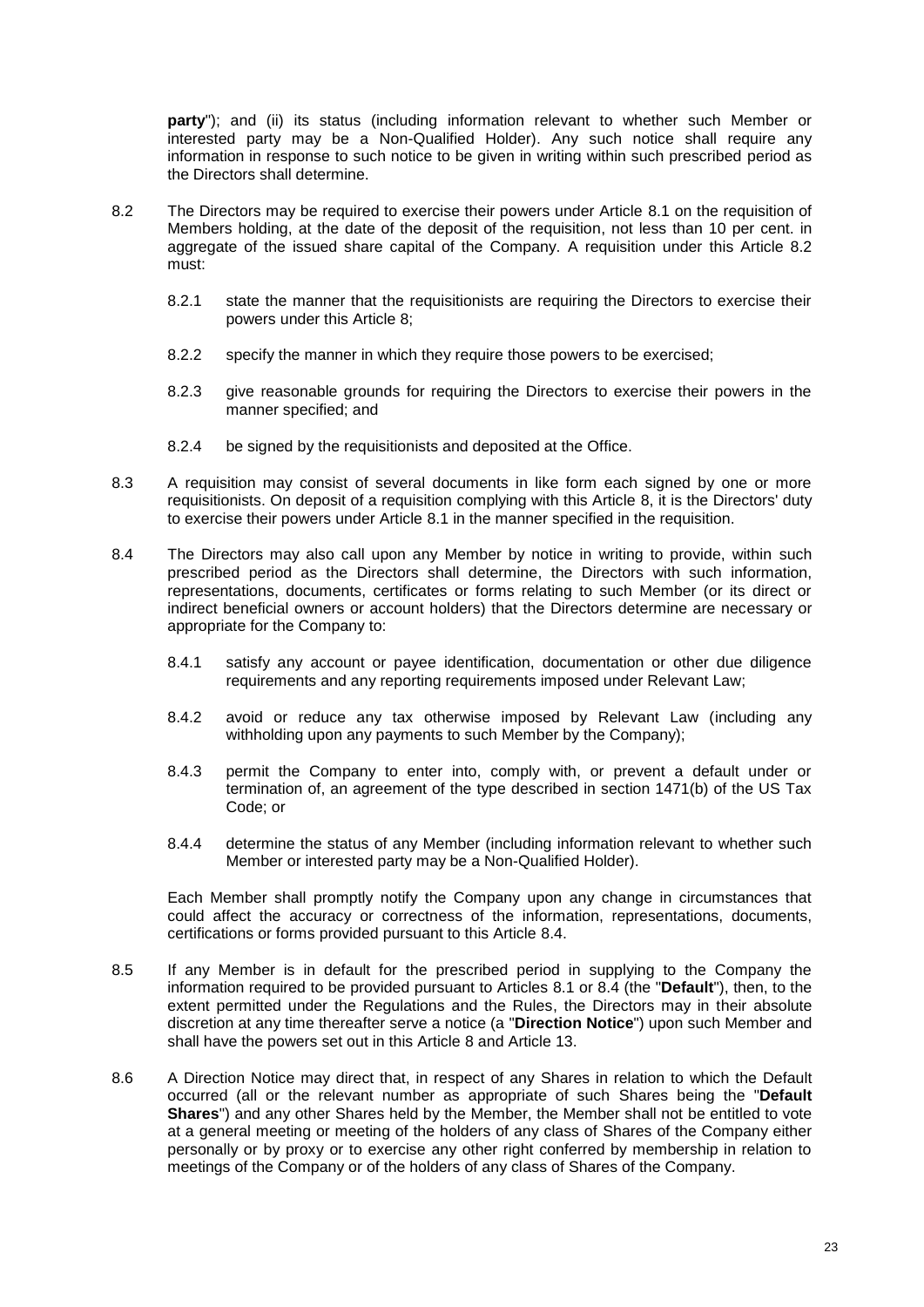- <span id="page-25-2"></span><span id="page-25-1"></span>8.7 The Direction Notice may additionally direct that in respect of the Default Shares:
	- 8.7.1 any dividend or distribution or part thereof which would otherwise be payable on such Default Shares shall be retained by the Company without any liability to pay interest thereon when such money is finally paid to the Member;
	- 8.7.2 no transfer other than an approved transfer (as set out in Article [8.11.3\)](#page-25-0) of the Default Shares held by such Member shall be registered unless:
		- (a) the Member is not himself in Default as regards supplying the information requested; and
		- (b) when presented for registration the transfer is accompanied by a certificate by the Member, in a form satisfactory to the Directors, to the effect that after due and careful enquiry the Member is satisfied that no person in Default as regards supplying such information is interested in any of the Shares that are the subject of the transfer and such transfer is to a person who is not a Non-Qualified Holder.
- 8.8 The Company shall send to each other person appearing to be interested in the Shares the subject of any Direction Notice a copy of the notice, but failure or omission by the Company to do so shall not invalidate such notice.
- 8.9 If Shares are issued to a Member as a result of that Member holding other Shares in the Company and if the Shares in respect of which the new Shares are issued are Default Shares in respect of which the Member is at the time of issue of the new Shares subject to particular restrictions, the new Shares shall on issue become subject to the same restrictions whilst held by that Member as such Default Shares. For this purpose, Shares which the Company procures to be offered to Members *pro rata* (or *pro rata* ignoring fractional entitlements and Shares not offered to certain Members by reason of legal or practical problems associated with offering shares outside the United Kingdom or Guernsey) shall be treated as Shares issued as a result of a Member holding other Shares in the Company.
- 8.10 Any Direction Notice shall have effect in accordance with its terms for as long as the Default, in respect of which the Direction Notice was issued, continues but shall cease to have effect in relation to any Shares which are transferred by such Member by means of an approved transfer (as defined in Article [8.11.3\(c\)\)](#page-26-0). As soon as practical after the Direction Notice has ceased to have effect (and in any event within seven days thereafter) the Directors shall procure that the restrictions imposed by Articles [8.6](#page-24-0) and [8.7](#page-25-1) shall be removed and that dividends withheld pursuant to Article [8.7.1](#page-25-2) are paid to the relevant Member.
- <span id="page-25-0"></span>8.11 For the purpose of this Article [8:](#page-23-1)
	- 8.11.1 a person shall be treated as appearing to be interested in any Shares if the Member holding such Shares has given to the Company a notification which either: (i) names such person as being so interested; or (ii) fails to establish the identities of those interested in the Shares and (after taking into account the said notification and any other relevant notification) the Company knows or has reasonable cause to believe that the person in question is or may be interested in the Shares;
	- 8.11.2 the "**prescribed period**" in respect of any particular Member is: (i) 28 days from the date of service of the said notice in accordance with Article [8.1](#page-23-0) except where the Default Shares represent at least 0.25 per cent. of the class of Shares concerned in which case such period shall be 14 days; (ii) 14 days from the date of service of the said notice in accordance with Article [8.4;](#page-24-2)
	- 8.11.3 a transfer of Shares is an "**approved transfer**" only if:
		- (a) it is a transfer of Shares to an offeror by way or in pursuit of acceptance of a public offer made to acquire all the issued Shares in the capital of the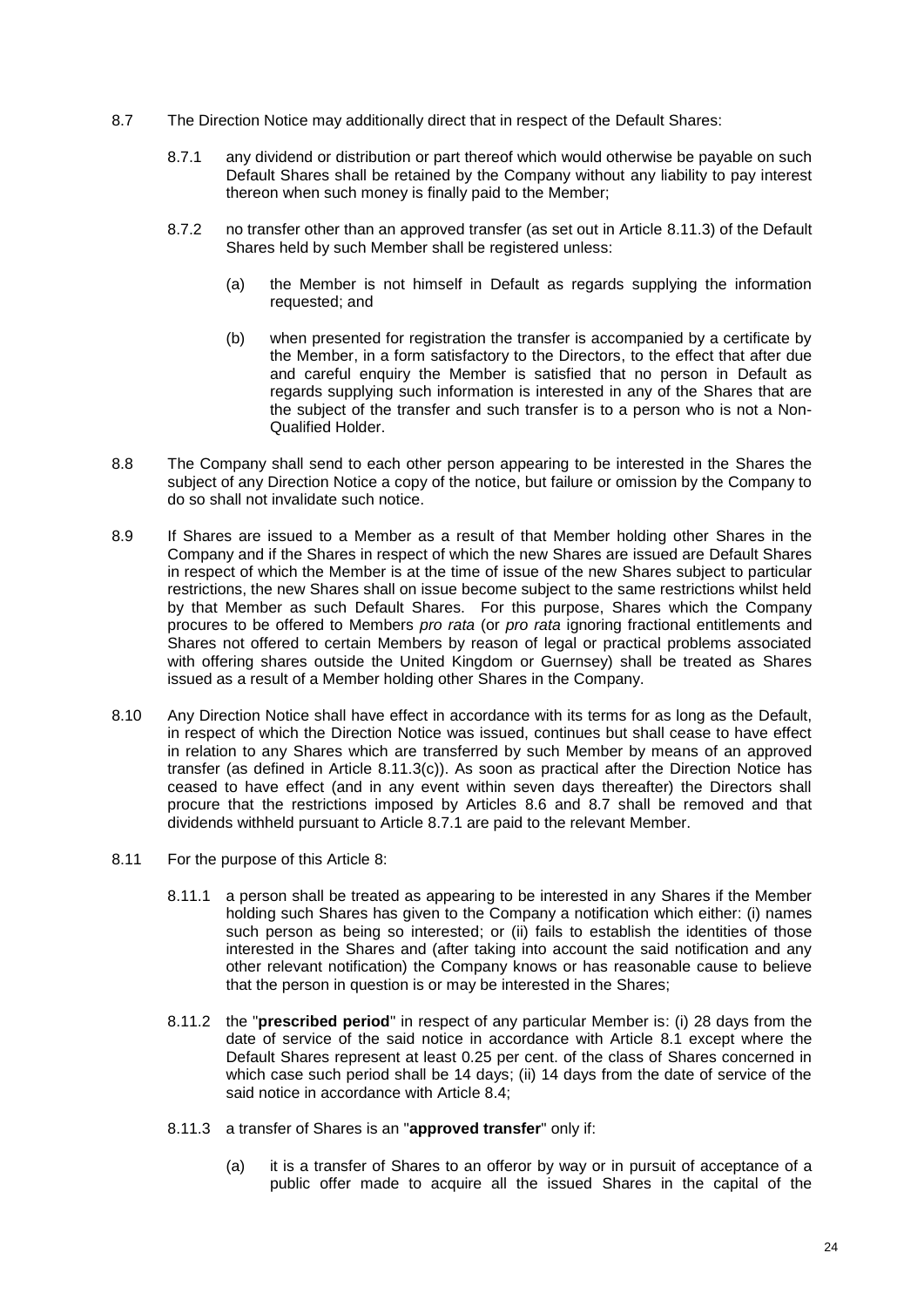Company not already owned by the offeror or connected person of the offeror in respect of the Company;

- (b) the Directors are satisfied that the transfer is made pursuant to a sale of the whole of the beneficial ownership of the Shares to a party unconnected with the Member and with other persons appearing to be interested in such Shares; or
- (c) the transfer results from a sale made through a Relevant Exchange,

and, further, only if any such transfer is to a person who is not a Non-Qualified Holder.

<span id="page-26-0"></span>8.12 Any Member who has given notice of an interested party in accordance with Article [8.1](#page-23-0) who subsequently ceases to have such party interested in his Shares or has any other person interested in his Shares shall notify the Company in writing of the cessation or change in such interest and, where such a register is maintained, the Directors shall promptly amend the register of interested parties accordingly.

### **9. LIEN**

- 9.1 The Company shall have a first and paramount lien upon the Shares registered in the name of each Member (whether solely or jointly with others) and upon the proceeds of sale thereof for his debts, liabilities and engagements, solely or jointly with any other person, to or with the Company, whether the period for the payment, fulfilment or discharge thereof shall have actually arrived or not and such lien shall extend to all dividends from time to time declared in respect of such Shares and to all moneys paid in advance of calls thereon; unless otherwise agreed, the registration of a transfer of Shares shall operate as a waiver of the Company's lien (if any) on such Shares.
- 9.2 For the purpose of enforcing such lien the Directors may sell the Shares subject thereto in such manner as they think fit, but no sale shall be made until such time as the moneys are presently payable and notice in writing stating the amount due, and giving notice of intention to sell in default shall have been served on such Member or the person (if any) entitled by transmission to the Shares and default shall have been made for fourteen clear days after such notice. The net proceeds of any such sale shall be applied in or towards satisfaction of the debts, liabilities and engagements aforesaid, the residue (if any) shall be paid to the Member or the person (if any) entitled by transmission to the Shares or who would be so entitled but for such sale.

## **10. CALLS ON SHARES**

- 10.1 Subject to the terms of allotment, the Directors may make calls upon the Members in respect of any moneys unpaid on their Shares (whether in respect of nominal value or premium) and each Member shall (subject to receiving at least fourteen clear days' notice specifying when and where payment is to be made) pay the Company as required by the notice the amount called on his Shares. A call may be required to be paid by instalments. A call may, before receipt by the Company of any sum due thereunder, be revoked in whole or part and payment of a call may be postponed in whole or part. A person upon whom a call is made shall remain liable for calls made upon him notwithstanding the subsequent transfer of the Shares in respect whereof the call was made.
- 10.2 A call shall be deemed to have been made at the time when the resolution of the Directors authorising such call was passed.
- 10.3 Joint holders of a Share shall be jointly and severally liable for the payment of all calls or other moneys in respect thereof.
- 10.4 Any sum or premium which by the terms of allotment of a Share is made payable upon allotment or at any fixed date and any instalment of a call or premium shall, for all purposes of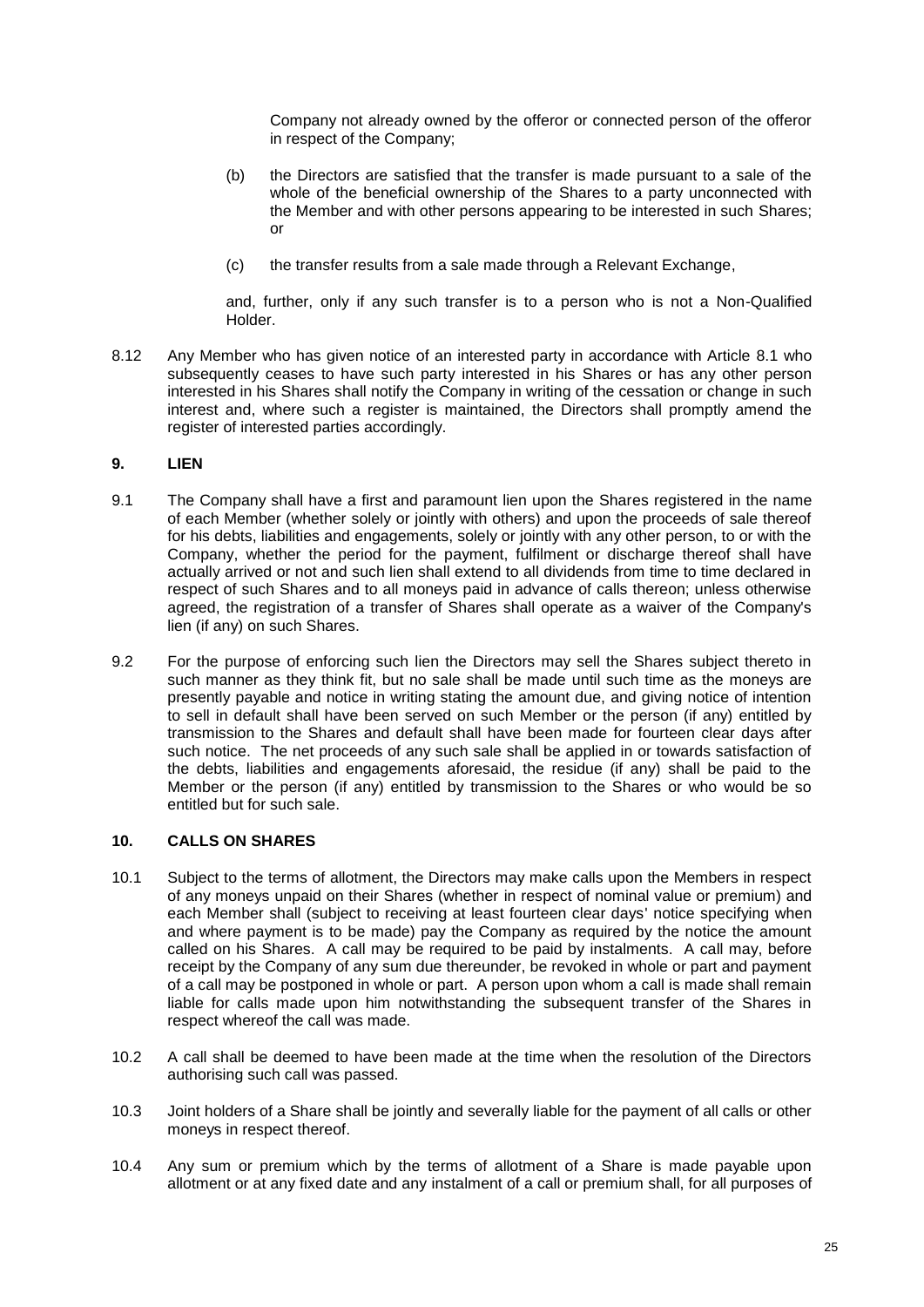this Article, be deemed to be a call duly made and payable on the date fixed for payment, and in case of non-payment the provisions of this Article as to payment of interest and expenses, forfeiture and the like, and all other relevant provisions of this Article shall apply as if such sum, premium or instalment were a call duly made and notified as hereby provided.

- 10.5 If any Member shall fail to pay on or before the day appointed for payment thereof any call to which he may have become liable, he shall pay interest on the amount in arrear from the day appointed for payment thereof to the time of actual payment, at such rate, not exceeding 15 per cent per annum, as the Directors may from time to time fix, and in case no other rate be prescribed, then at the rate of 15 per cent per annum, provided, however, that the Directors may remit the whole or any part of such interest.
- 10.6 No Member shall be entitled to receive any dividend or to receive notice of or attend or vote at any meeting or upon a poll, or to exercise any privileges as a Member until all calls or other sums due by him to the Company, whether alone or jointly with any other person, together with interest and expenses (if any) shall have been paid.
- 10.7 The Directors may, if they think fit, receive from any Member willing to advance the same, all or any part of the moneys payable upon the Shares held by him beyond the sums actually called up thereon. Upon the moneys so paid in advance, or so much thereof as from time to time exceeds the amount of the calls then made upon the Shares in respect of which such advance has been made, the Company may pay interest at such rate not exceeding 10 per cent as the Member paying such sum in advance and the Directors shall agree upon; provided, however, that any amount so for the time being paid in advance of calls shall not unless the Directors shall in any particular instance otherwise determine, be included or taken into account in ascertaining the amount of dividend payable upon the Share in respect of which such advance has been made.

## <span id="page-27-0"></span>**11. FORFEITURE**

- 11.1 If any Member fails to pay the whole or any part of a call on or before the day appointed for the payment thereof the Directors may at any time thereafter during such time as the call or any part thereof, or any interest which shall have accrued thereon, remains unpaid, serve a notice on him requiring him to pay such call or such part thereof as remains unpaid, together with any accrued interest and together with any expenses that may have been incurred by the Company by reason of such non-payment.
- 11.2 The notice shall name a day, not being less than fourteen days from the date of the notice on or before which the call or such part as aforesaid and all interest and expenses that have accrued by reason of such non-payment are to be paid. It shall also name the place at which and the person to whom payment is to be made, and shall state that, in the event of nonpayment at or before the time and to the person and at the place appointed, the Shares in respect of which such call was made will be liable to be forfeited.
- 11.3 If the notice is not complied with, any Shares in respect of which such notice has been given may at any time thereafter, before payment of all calls, interest and expenses due in respect thereof has been made, be forfeited by a resolution of the Directors to that effect. Such forfeiture shall include all unpaid dividends, interim dividends and interest due and to become due thereon and any moneys paid up in advance of calls.
- 11.4 Where any Share has been forfeited in accordance with this Article, notice of the forfeiture shall forthwith be given to the holder of the Share or the person entitled to the Share by transmission, as the case may be, and an entry of such notice having been given of the forfeiture, with the date thereof, shall forthwith be made in the Register opposite the Shares, but no forfeiture shall be in any manner invalidated by any omission or neglect to give such notice or to make such entry as aforesaid.
- 11.5 Notwithstanding any such forfeiture as aforesaid, the Directors may, at any time before the forfeited Share has been otherwise disposed of, permit the Share so forfeited to be redeemed upon payment of all calls and interest due upon and expenses incurred in respect of the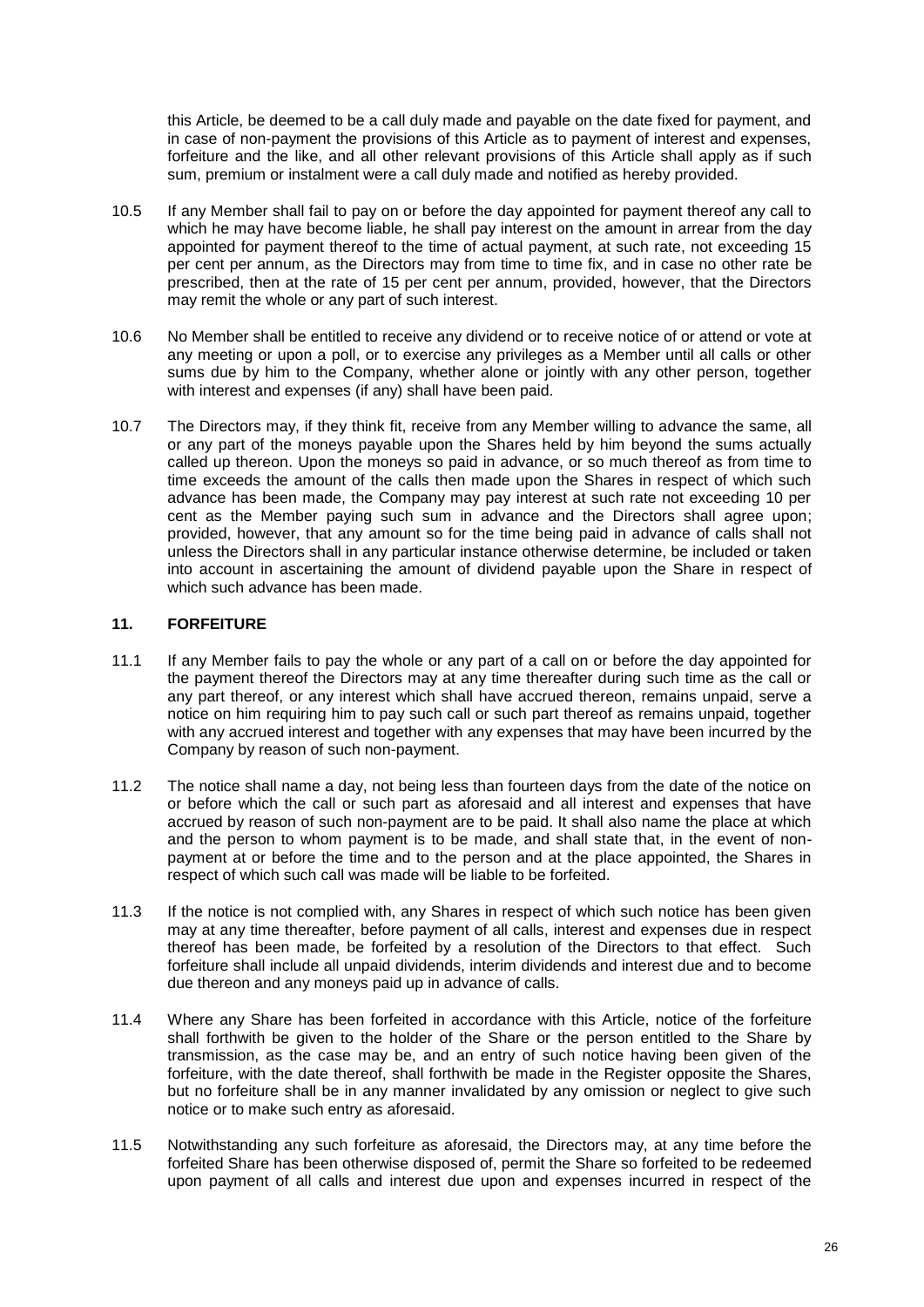Share, and upon such further terms (if any) as they shall think fit.

- 11.6 Every Share which shall be forfeited shall thereupon become the property of the Company, and may be either cancelled or sold, or re-allotted or otherwise disposed of by the Directors, either to the person who was before forfeiture the holder thereof or entitled thereto, or to any other person, upon such terms and in such manner as the Directors shall think fit. The Directors may annul any forfeiture upon such terms as they shall think fit.
- 11.7 A Member whose Shares have been forfeited shall, notwithstanding such forfeiture, be liable to pay to the Company all calls made or payable and not paid on such Shares at the time of forfeiture, and interest thereon to the date of payment, and all expenses (whether then payable or not) in the same manner in all respects as if the Shares had not been forfeited, and to satisfy all (if any) the claims and demands which the Company might have enforced in respect of the Shares at the time of the forfeiture, without any deduction or allowance for the value of the Shares at the time of forfeiture.
- 11.8 The forfeiture of a Share shall involve the extinction at the time of forfeiture of all interest in and all claims and demands against the Company in respect of the Share, and all other rights and liabilities incidental to the Share, as between the Member whose Share is forfeited and the Company, except only such of those rights and liabilities as are by this Article expressly saved, or as are by the Statutes given or imposed in the case of past Members.
- 11.9 A declaration in writing that the declarant is a Director of the Company and that a Share has been duly forfeited in pursuance of this Article, and stating the time when it was forfeited, shall, as against all persons claiming to be entitled to the Share adversely to the forfeiture thereof, be conclusive evidence of the facts therein stated, and such declaration together with a certificate of proprietorship of the Share delivered to a purchaser or allottee thereof, shall constitute a good title to the Share and the new holder thereof shall be discharged from all calls made and other moneys payable prior to such purchase or allotment.
- 11.10 Upon any sale after forfeiture, or for enforcing a lien in purported exercise of the powers herein given, the Directors may nominate some person to execute a transfer of the Share sold in the name and on behalf of the registered holder or his legal personal representative and on such transfer being executed by the purchaser may cause the purchaser's name to be entered in the Register in respect of the Shares sold and the purchaser shall not be bound to see to the regularity of the proceedings or to the application of the purchase money, and after his name has been entered in the Register in respect of such Shares the validity of the sale shall not be impeached by any person and the remedy of any person aggrieved by the sale shall be in damages only and against the Company exclusively.

## <span id="page-28-0"></span>**12. ERISA LIMITATIONS**

No US Plan Investor or other Plan subject to Similar Law may acquire Shares without the Company's prior written consent (which consent may be withheld in the Company's sole and absolute discretion). Prior to the Shares qualifying as a class of "publicly-offered securities" under the Plan Asset Regulations (or qualifying for another exception to the "look through" rule under the Plan Asset Regulations including the Plan Threshold), upon receipt by any of our officers or Directors of a notice in writing from the Transfer Agent that a US Plan Investor or other Plan subject to Similar Law is the registered holder of Shares, each such US Plan Investor or other Plan subject to Similar Law, as the case may be, shall be deemed to authorize and appoint any of the Company's officers or Directors as the true and lawful agent and attorney-in-fact of such US Plan Investor or Plan subject to Similar Law, with full power of substitution and full power and authority in its name, place and stead, and shall be deemed to direct such officer or Director to sell such Shares in the open market and remit the net proceeds to such US Plan Investor or other Plan, and in either case to make, execute, sign, acknowledge, swear to, record and file a share transfer form or, where Shares are Uncertificated, an Uncertificated System transfer instruction, and any other documentation transferring such Shares to an unaffiliated person of the Company, and enter such transferee as the registered holder of such Shares in the Register, and acknowledges that such officer or Director is not intended to be a fiduciary of such US Plan Investor or Plan but only a directed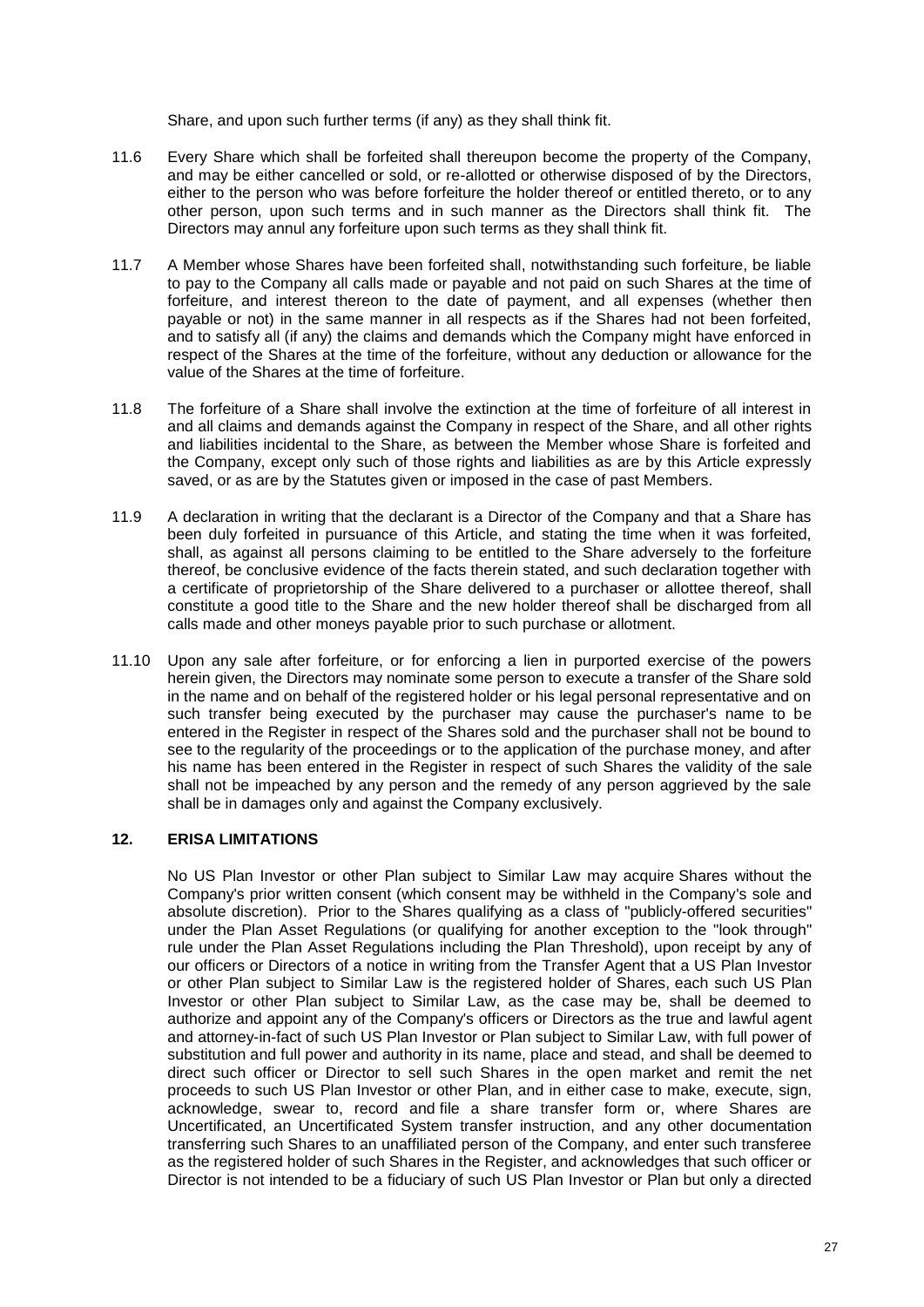custodian of such US Plan Investor's or Plan's Shares.

#### <span id="page-29-0"></span>**13. TRANSFER AND TRANSMISSION OF SHARES**

- <span id="page-29-2"></span><span id="page-29-1"></span>13.1 Under and subject to the Regulations and the Rules, the Directors shall have power to implement such arrangements as they may, in their absolute discretion, think fit in order for any Shares or class of Shares to be admitted to settlement by means of an Uncertificated System. Where they do so, the rest of this Article [13.1](#page-29-1) shall have effect from immediately prior to the time at which the relevant Authorised Operator admits the class to settlement by means of the relevant Uncertificated System:
	- 13.1.1 in relation to any Shares which, for the time being, an Authorised Operator has admitted to settlement by means of an Uncertificated System, and for so long as such Shares remain so admitted, no provision of these Articles shall apply or have effect to the extent that it is in any respect inconsistent with:
		- (a) the holding of Shares of that class in Uncertificated form;
		- (b) the transfer of title to Shares of that class by means of that Uncertificated System; or
		- (c) the Regulations or the Rules; and
	- 13.1.2 without prejudice to the generality of Article [13.1.1](#page-29-2) and notwithstanding anything contained in these Articles where any Shares are, for the time being, admitted to settlement by means of an Uncertificated System:
		- (a) such securities may be issued in Uncertificated form in accordance with, and subject to, the Regulations and the Rules:
		- (b) unless the Directors otherwise determine, such securities held by the same holder or joint holder in Certificated form and Uncertificated form shall be treated as separate holdings, but a class of Shares shall not be treated as two classes simply because some shares of that class are held in Certificated form and others in Uncertificated form;
		- (c) such securities may be changed from Uncertificated to Certificated form, and from Certificated to Uncertificated form, in accordance with and subject to the Regulations and the Rules;
		- (d) unless the Directors determine otherwise, or the Regulations and the Rules require otherwise, any Shares issued or created out of or in respect of any Uncertificated Shares shall be Uncertificated Shares and any Shares issued or created out of or in respect of any Certificated Shares shall be Certificated Shares;
		- (e) title to such of the Shares as are recorded on the Register as being held in Uncertificated form may be transferred only by means of the Uncertificated System and as provided in the Regulations and the Rules and accordingly (in particular) no provision of these Articles shall apply in respect of such Shares to the extent that these Articles require or contemplate the effecting of a transfer by an instrument in writing and the production of a certificate for the security to be transferred;
		- (f) the Company shall comply in all respects with the Regulations and the Rules;
		- (g) no provision of these Articles shall apply so as to require the Company to issue a certificate to any person holding such Shares in Uncertificated form; and
		- (h) the maximum number of joint holders of a Share shall be four.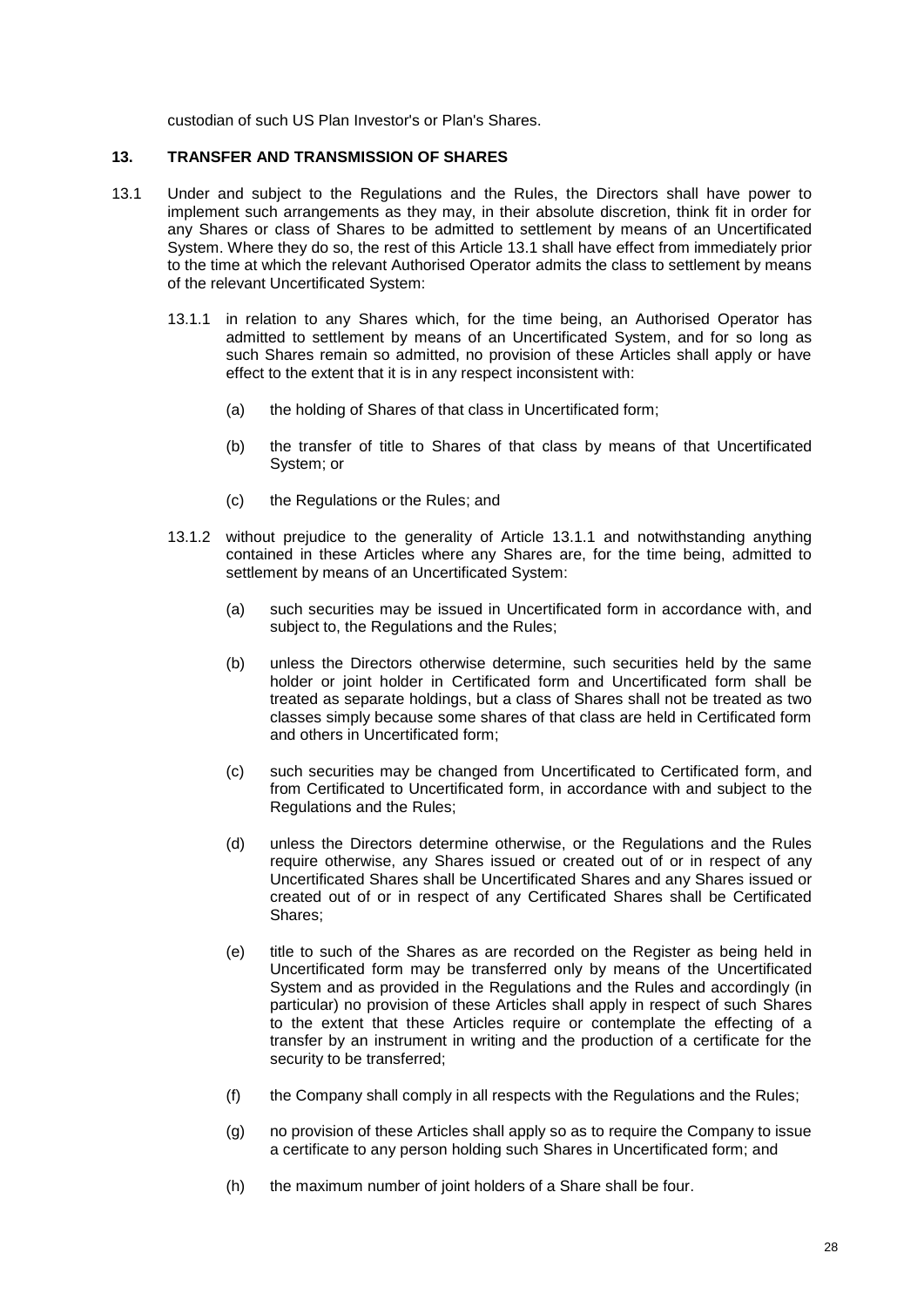The Directors shall also, subject to compliance with the Regulations and the Rules, have the power to determine at any time that title to any class of Shares may from a date specified by the Directors no longer be evidenced otherwise than by a certificate or that title to such a class shall cease to be transferred by means of any particular Uncertificated System. Words and expressions not specifically defined in this Article [13.1](#page-29-1) shall bear the same meaning as those words and expressions defined in the Regulations and the Rules.

- 13.2 Subject to such of the restrictions of these Articles as may be applicable:
	- 13.2.1 any Member may transfer all or any of his Certificated Shares by an instrument of transfer in any usual form or in any other form which the Board may approve; and
	- 13.2.2 an instrument of transfer of a Certificated Share shall be signed by or on behalf of the transferor and, unless the Share is fully paid, by or on behalf of the transferee, and the transferor shall be deemed to remain the holder until the name of the transferee is entered in the Register, save in respect of delivery of Shares by an Admitted Institution into an Uncertificated System, in which case, delivery of a written instruction to the Company confirming the details of such delivery shall be sufficient to transfer the Shares to which such instructions relate to the person or persons described in the instruction. An instrument of transfer of a Certificated Share need not be under seal.
- 13.3 Every instrument of transfer of a Certificated Share shall be left at the Office or such other place as the Board may prescribe with the certificate of every Share to be transferred and such other evidence as the Board may reasonably require to prove the title of the transferor or his right to transfer the Shares; and the transfer and certificate (if any) shall remain in the custody of the Board but shall be at all reasonable times produced at the request and expense of the transferor or transferee or their respective representatives. If requested, a new certificate shall be delivered free of charge to the transferee after the transfer is completed and registered on his application and when necessary a balance certificate shall be delivered if required by him in writing.
- 13.4 The Board may, in its absolute discretion and without giving a reason, refuse to register a transfer of any Share in Certificated form or Uncertificated form if:
	- 13.4.1 the Share is not fully paid or is a Share over which the Company has a lien:
	- 13.4.2 it is in respect of more than one class of Shares;
	- 13.4.3 it is in favour of more than 4 joint transferees;
	- 13.4.4 in the case of Certificated Shares, having been delivered for registration to the Office or such other place as the Board may decide, it is not accompanied by the certificate for the Shares to which it relates and such other evidence as the Board may reasonably require to prove title of the transferor and the due execution by him of the transfer or, if the transfer is executed by some other person on his behalf, the authority of that person to do so; or
	- 13.4.5 if the transfer is to a Non-Qualified Holder,

provided, in the case of a Share admitted to trading on any Relevant Exchange, that this would not prevent dealings in the Share from taking place on an open and proper basis on a Relevant Exchange.

- <span id="page-30-0"></span>13.5 For the purposes of these Articles, a transfer shall be considered to have been made to a "**Non-Qualified Holder**" if it is:
	- 13.5.1 to a person which could result in legal, pecuniary, regulatory, tax or material administrative disadvantage to the Company, the Investment Manager or the Members;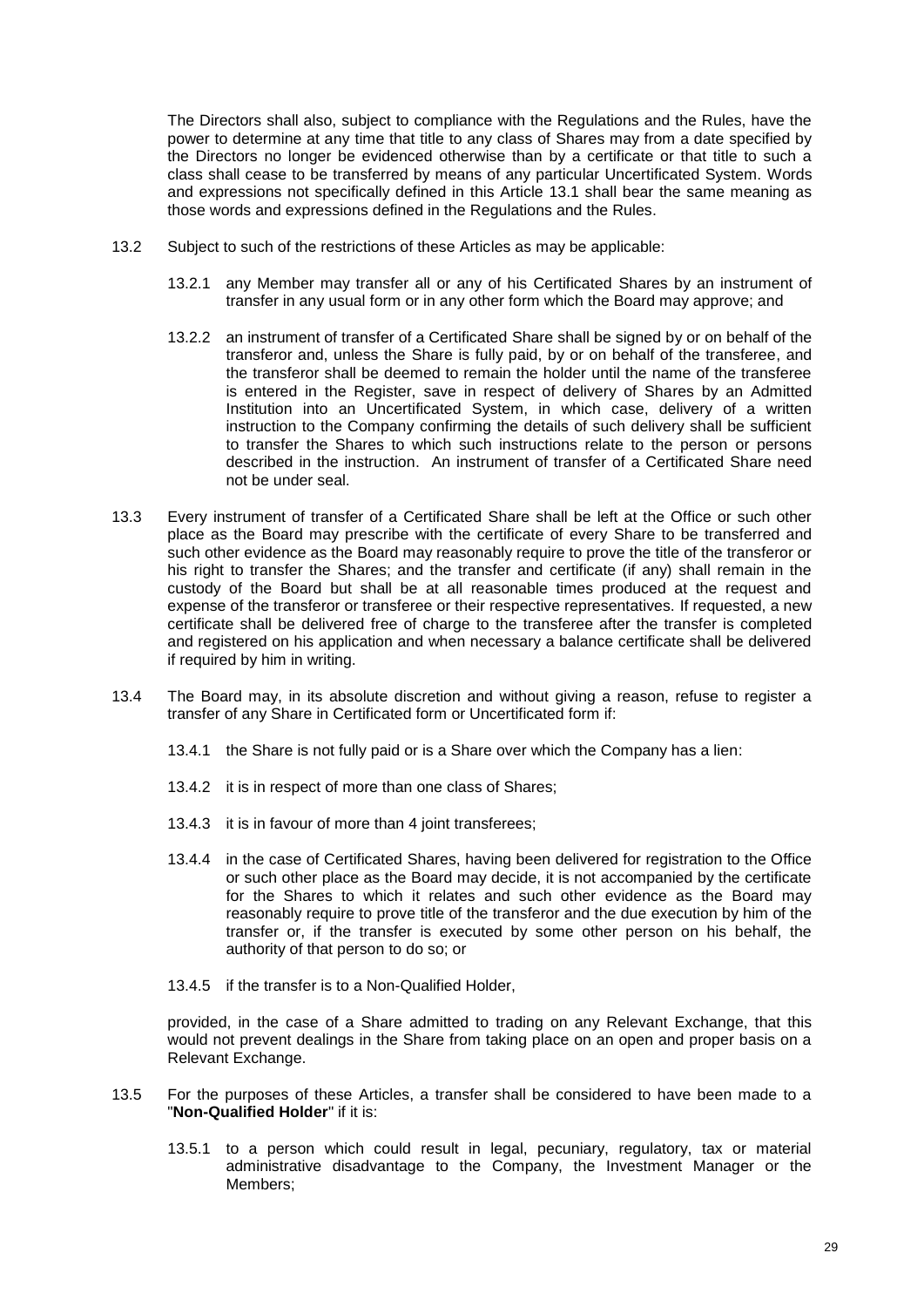- 13.5.2 to a US Plan Investor or which may result in Shares being beneficially owned by a US Plan Investor or which contravenes the provisions of Article [12;](#page-28-0)
- 13.5.3 to a person where such transfer (as determined by the Board, in its absolute discretion) has been or would be in violation of applicable securities laws or where the ownership of the Shares (directly or indirectly) by such person would be in breach of any law or requirement of any jurisdiction or governmental or regulatory authority;
- 13.5.4 to a person to whom the transfer of Shares or whose ownership of any Shares might in the opinion of the Board cause the Company to be required to register as an "investment company" under the US Investment Company Act or to lose an exemption or status thereunder to which it might otherwise be entitled (including because the holder of the Shares is not a Qualified Purchaser);
- 13.5.5 to a person to whom the transfer of Shares or whose ownership of any Shares might in the opinion of the Board cause the Company to be required to register under the US Exchange Act or any similar legislation; or
- 13.5.6 to a person to whom the transfer of Shares or whose ownership of any Shares might in the opinion of the Board cause the Company to cease to be considered a Foreign Private Issuer.

A person who becomes aware that they are or may be a Non-Qualified Holder shall forthwith notify the Company in writing.

- 13.6 The Board may only decline to register a transfer of an Uncertificated Share which is transferred by means of an Uncertificated System in the circumstances permitted under regulations issued for this purpose under the Statutes and the rules of any Relevant Exchange and the Regulations and the Rules.
- <span id="page-31-0"></span>13.7 If it shall come to the notice of the Directors that any Shares are owned directly, indirectly or beneficially by either a Non-Qualified Holder or by any person who has failed to comply with its obligations under Article [8.1](#page-23-0) or [8.4](#page-24-2) (as appropriate), the Directors may give notice to such person requiring him either:
	- 13.7.1 to provide the Directors within thirty days of receipt of such notice with sufficient satisfactory documentary evidence to satisfy the Directors that such person is not a Non-Qualified Holder or has complied with its obligations under Article [8.1](#page-23-0) or [8.4](#page-24-2) (as appropriate); or
	- 13.7.2 to sell or transfer his Shares to a person who is not a Non-Qualified Holder within thirty days and within such thirty days to provide the Directors with satisfactory evidence of such sale or transfer. Pending such transfer, the Directors may suspend the exercise of any voting rights and rights to receive notice of or attend a general meeting and any rights to receive dividends and distributions with respect to such Shares.
- 13.8 If any person upon whom such a notice is served pursuant to Article [13.7](#page-31-0) does not within thirty days after such notice transfer his Shares to a person who is not a Non-Qualified Holder or establish to the satisfaction of the Directors (whose judgment shall be final and binding) that he is not a Non-Qualified Holder or has complied with his obligations under Article [8.1](#page-23-0) or [8.4](#page-24-2) (as appropriate), to the extent permitted under the Regulations and the Rules, he shall, at the option of the Directors, be deemed upon the expiration of such thirty days to have forfeited his Shares (in which case, the provisions of Article [11](#page-27-0) shall apply as appropriate) or the Directors shall be empowered at their discretion to arrange for the sale of the Shares at the best price reasonably obtainable at the relevant time and for the net proceeds to be remitted to the Record Holder or, if so determined by the Directors in their sole discretion that such sale is for any reason impracticable, arrange for the transfer of the Shares to a charitable trust for the benefit of a charitable beneficiary, which may include the Class B Shareholder, and the purported holder will acquire no rights under these Articles or the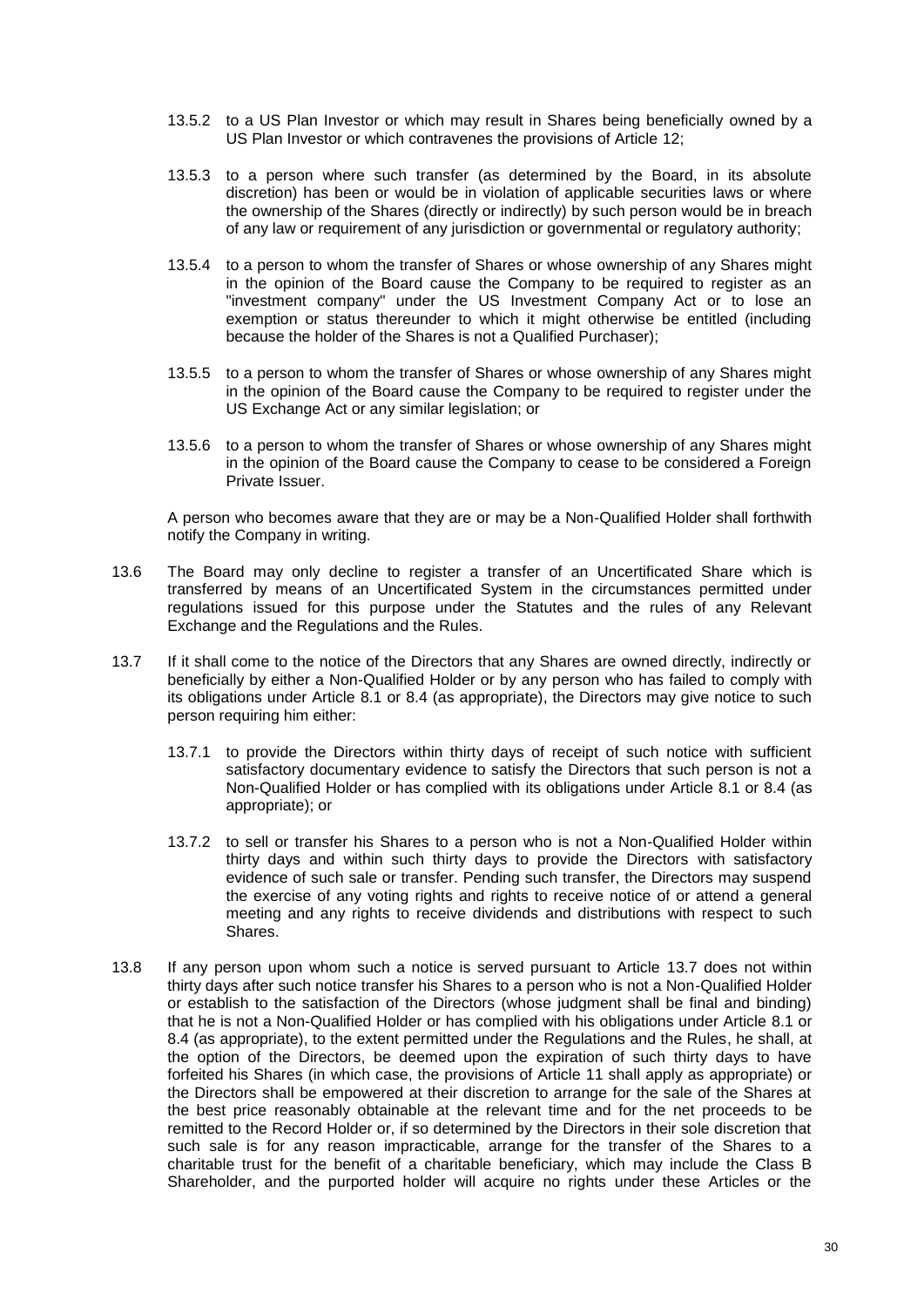Memorandum in such securities. The manner, timing and terms of any such sale or transfer of Shares made or sought to be made by the Directors (including but not limited to the price or prices at which a sale is made and the extent to which assurance is obtained that no transferee is or would become a Non-Qualified Holder) shall be such as the Directors determine (based on advice from bankers, brokers or such other persons as the Directors consider appropriate to be consulted by them for the purpose) to be reasonably obtainable having regard to all material circumstances, including but not limited to the number of Shares to be sold or transferred and any requirement that the sale or transfer be made without delay; and the Directors shall not be liable to any person (whether or not a Non-Qualified Holder) for any consequences (including consequences as to price) of their decision as to such manner, timing and terms of such sale or transfer or their reliance on any such advice.

- <span id="page-32-0"></span>13.9 If, notwithstanding the foregoing provisions of this Article 13, a purported acquisition or holding or transfer of any Shares or interest therein may not be treated (for any reason) as being void and of no force and effect, such Shares shall, at the discretion of the Board, be: (i) automatically transferred to a charitable trust for the benefit of a charitable beneficiary, which may include the Class B Shareholder, and the purported holder will acquire no right in such Shares or such interest; (ii) purchased by the Company; or (iii) transferred to a person who is not a Non-Qualified Holder. Pending any such purchase or transfer, the Board shall be authorised to suspend the exercise of any voting rights, any rights to receive notice of, or attend and speak at, any general meeting and any rights to receive any dividends and distributions with respect to such Shares. The Board shall be entitled to authorise any person to execute any transfer of such Shares or interest in order to give effect to the terms of this Article [13.9.](#page-32-0)
- 13.10 For the purpose of enforcing the restrictions referred to in Article [8](#page-23-1) or this Article [13,](#page-29-0) the Directors may give notice to the relevant Member requiring the Member to change any Shares held in Uncertificated form to Certificated form by the time stated in the notice. The notice may also state that the Member may not change any of the Shares held in Certificated form to Uncertificated form. If the Member does not comply with the notice, to the extent permitted under the Regulations and the Rules, the Directors may authorise any person to instruct the Authorised Operator of the relevant Uncertificated System to change the Shares held in Uncertificated form to Certificated form.
- 13.11 If, under these Articles or the Companies Law, the Company is entitled to sell, transfer or otherwise dispose of, forfeit, re-allot and re-issue, accept the surrender of, enforce a lien over or otherwise enforce any restrictions in relation to any Share, the Directors shall have the authority, subject to these Articles, the Companies Law and the Regulations and the Rules, to make such arrangements on behalf of the registered holder of such Share as they think fit:
	- 13.11.1 to transfer the title to such Share through an Uncertificated System or otherwise (including, where necessary, to require the relevant holder to execute any power of attorney or other authorisation, or to authorise an officer of the Company to deliver an instruction to the Authorised Operator or to the operator of any other Uncertificated System);
	- 13.11.2 to convert such Share from Uncertificated to Certificated form; or
	- 13.11.3 take such other action that the Directors consider appropriate to achieve the sale, transfer, disposal, forfeiture, re-allotment or re-issue, surrender of that Share, enforce a lien in respect of that Share or otherwise enforce any restrictions in relation to that Share,

and such steps shall be effective as if they had been taken by the registered holder of that Share.

Without prejudice to the generality of the foregoing, the Company has, to the extent necessary, in respect of Shares held through Euroclear Nederland, an irrevocable power of attorney from each person having an interest in such Shares to, in such person's name, do all things necessary to have the Shares delivered (*uitgeleverd*) out of the Euroclear Nederland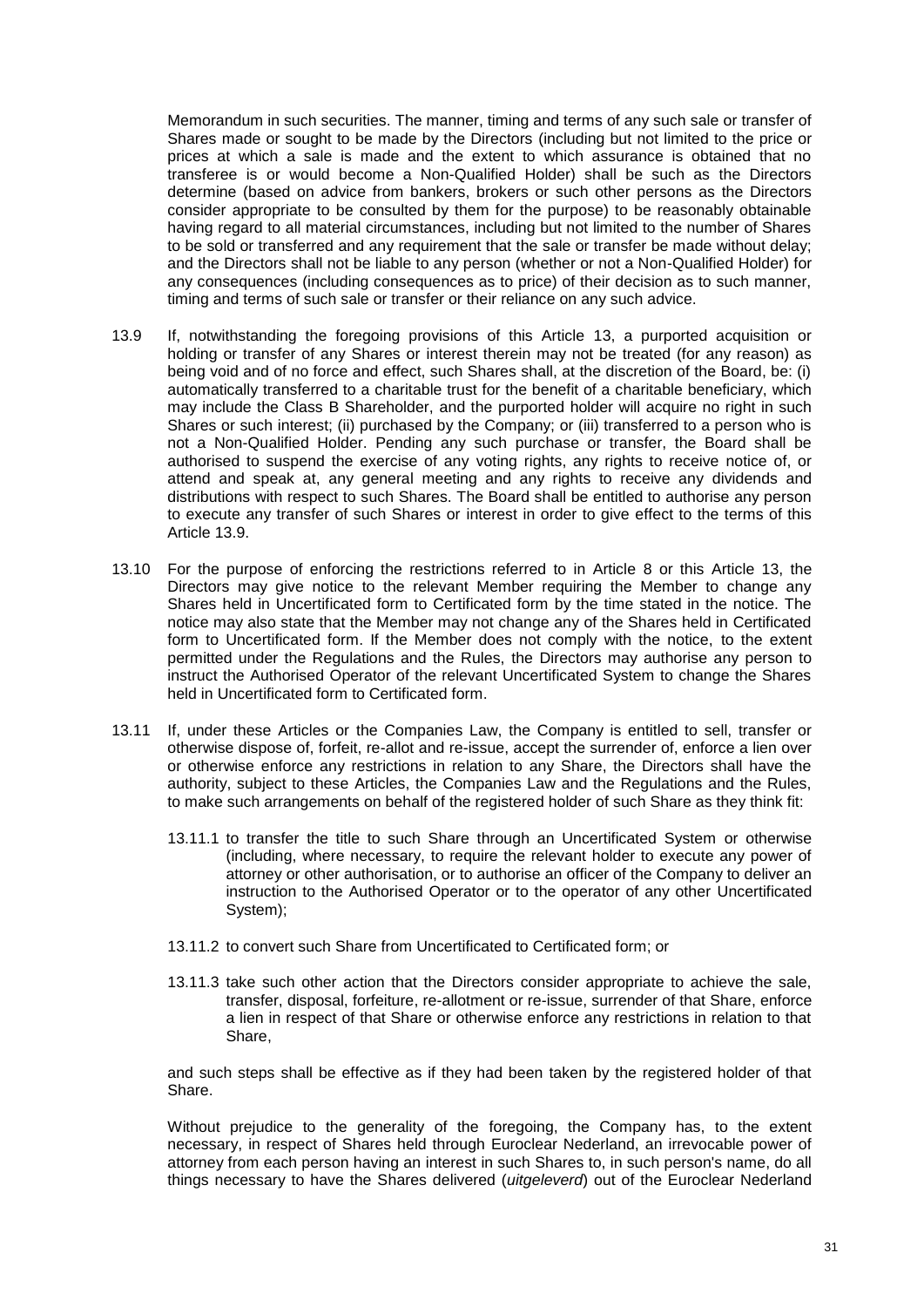collective depot for the delivery of the Shares for inclusion in the deposit of another Uncertificated System, such as the CREST UK System.

- 13.12 If the Board refuses to register the transfer of a Share it shall, within 2 months after the date on which the transfer was lodged with the Company, send notice of the refusal to the transferee.
- 13.13 The registration of transfers may be suspended at such times and for such periods (not exceeding 30 days in any one year) as the Board may decide and either generally or in respect of a particular class of Shares except that, in respect of any Shares which are participating Shares held in an Uncertificated System, the Register shall not be closed without the consent of the Authorised Operator.
- 13.14 No fee shall be payable to the Company in respect of the registration of any transfer, probate, letters of administration, certificate of marriage or death, power of attorney, instruction or other document relating to or affecting the title to any Shares.
- 13.15 On the death of a Member, the survivors where the deceased was a joint holder and the executor or administrator of the deceased where he was a sole holder shall be the only persons recognised by the Company as having any title to or interest in his Shares; but nothing herein shall release the estate of a deceased joint holder from any liability in respect of any Share jointly held.
- 13.16 A person so becoming entitled to a Share in consequence of the death, bankruptcy or incapacity of a Member or otherwise by operation of law (subject as hereinafter provided), upon supplying to the Company such evidence as the Directors may reasonably require to show his title to the Share, shall have the right to receive and may give a discharge for all dividends and other money payable or other advantages due on or in respect of the Share, but he shall not be entitled to receive notice of or to attend or vote at meetings of the Company, or save as aforesaid, to any of the rights or privileges of a Member unless and until he shall be registered as a Member in respect of the Share provided always that the Board may at any time give notice requiring any such person to elect either to be registered himself or to transfer the Share and if the notice is not complied with within 90 days the Board may thereafter withhold all dividends or other monies payable or other advantages due in respect of the Share until the requirements of the notice have been complied with.

### **14. CERTIFICATES AND REGISTER OF MEMBERS**

- <span id="page-33-0"></span>14.1 Subject to the Statutes, the Regulations and the Rules, the Board may issue Shares as Certificated Shares or as Uncertificated Shares in its absolute discretion. Class B Shares will be issued in Uncertificated form only.
- 14.2 Subject to Article [14.1,](#page-33-0) the Company shall issue:
	- 14.2.1 without payment one certificate to each person for all his Shares of each class and when part only of the Shares comprised in a certificate is sold or transferred a balance certificate; or
	- 14.2.2 upon payment of such sum as the Board may determine several certificates each for one or more Shares of any class.
- 14.3 Any certificate issued shall specify the Shares to which it relates and the amount paid up and the distinguishing numbers (if any).
- 14.4 All forms of certificate for Shares or debentures or representing any other form of security (other than letters of allotment scrip certificates and other like documents) may if determined by the Board be issued under the common signature of the Company and may be signed mechanically.
- 14.5 If a Share certificate is issued and is defaced lost or destroyed it may be replaced or renewed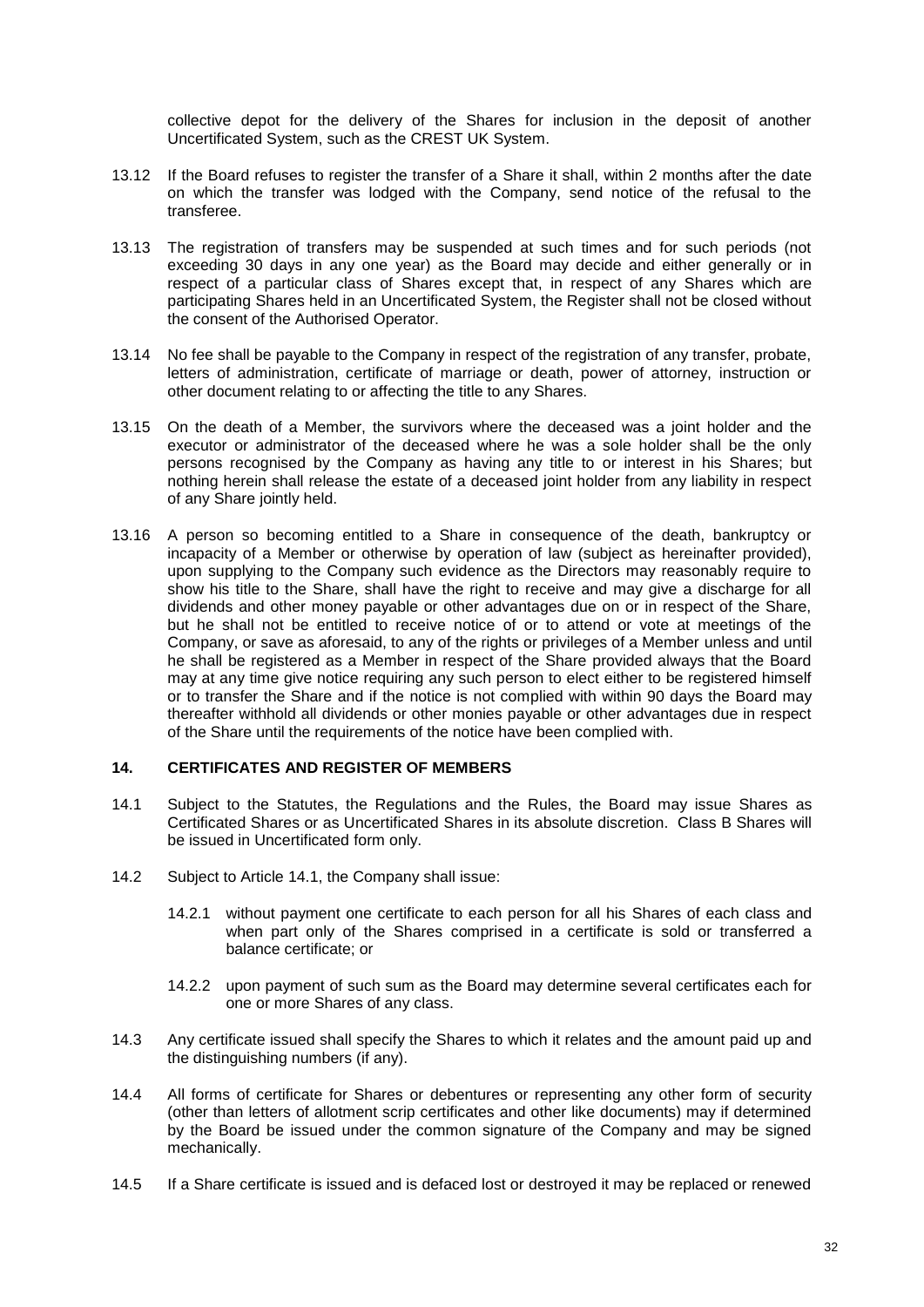without charge (other than exceptional out of pocket expenses) on such terms (if any) as to evidence and indemnity as the Board thinks fit.

- 14.6 The Company shall keep the Register in accordance with the Statutes.
- 14.7 The Company shall not be bound to register more than 4 persons as the joint holders of any Share or Shares. In the case of a Share held jointly by several persons in Certificated form the Company shall not be bound to issue more than one certificate therefore and delivery of a certificate to one of the joint holders shall be sufficient delivery to all.

#### **15. GENERAL MEETINGS**

- 15.1 An annual general meeting shall be held once in every calendar year (provided that not more than fifteen months have elapsed since the last such meeting) at such time and place as the Directors shall appoint, and in default of an annual general meeting, any Member may, not less than 14 days after the last date upon which the meeting ought to have been held, apply to the Court to make such order as the Court thinks fit.
- 15.2 All general meetings other than annual general meetings shall be called extraordinary general meetings.
- 15.3 Other general meetings may be convened by the Directors from time to time by sending notices to the Members in accordance with the provisions of Article [36](#page-46-0) or may be requisitioned by the Members in accordance with the Companies Law.
- 15.4 Any general meeting may be held in Guernsey or elsewhere, as the Directors may from time to time determine.
- 15.5 For the avoidance of doubt, Members who are Class B Shareholders or 2022 ZDP Shareholders or 2024 ZDP Shareholders shall have no voting rights in either a general meeting or an extraordinary meeting except to the extent provided in Article [4,](#page-10-1) or as otherwise required by the Statutes.

# **16. NOTICE OF GENERAL MEETINGS**

- 16.1 Unless special notice is required in accordance with the Companies Law, all general meetings shall be called by ten clear days' notice to all Members entitled to receive notice of and attend in writing at the least. The notice shall specify the place, the day and the hour of the meeting, and in the case of special business, the general nature of that business and shall be given in the manner hereinafter mentioned or in such other manner, if any, as may be prescribed by the Company by Ordinary Resolution of the Members who are Class A Shareholders, to such persons as are, by these Articles, entitled to receive such notices from the Company, provided that a meeting of the Company shall, notwithstanding that it is called by shorter notice than that specified in this Article, be deemed to have been duly called if it is so agreed by all the Members entitled to both attend and vote thereat.
- 16.2 The accidental omission to give notice of a meeting to, or the non-receipt of notice of a meeting by, any person entitled to receive notice shall not invalidate the proceedings at that meeting.

### **17. PROCEEDINGS AT GENERAL MEETINGS**

- 17.1 All business shall be deemed special that is transacted at an extraordinary general meeting and also all that is transacted at an annual general meeting, with the exception of declaring or sanctioning a dividend, the consideration of the accounts, balance sheets, and the reports of the Directors and auditors, the election of Directors and the appointment of and the fixing of the remuneration of the auditors.
- 17.2 No business shall be transacted at any general meeting unless a quorum is present. Two Members present in person, by proxy or by a duly authorised representative (if a corporation)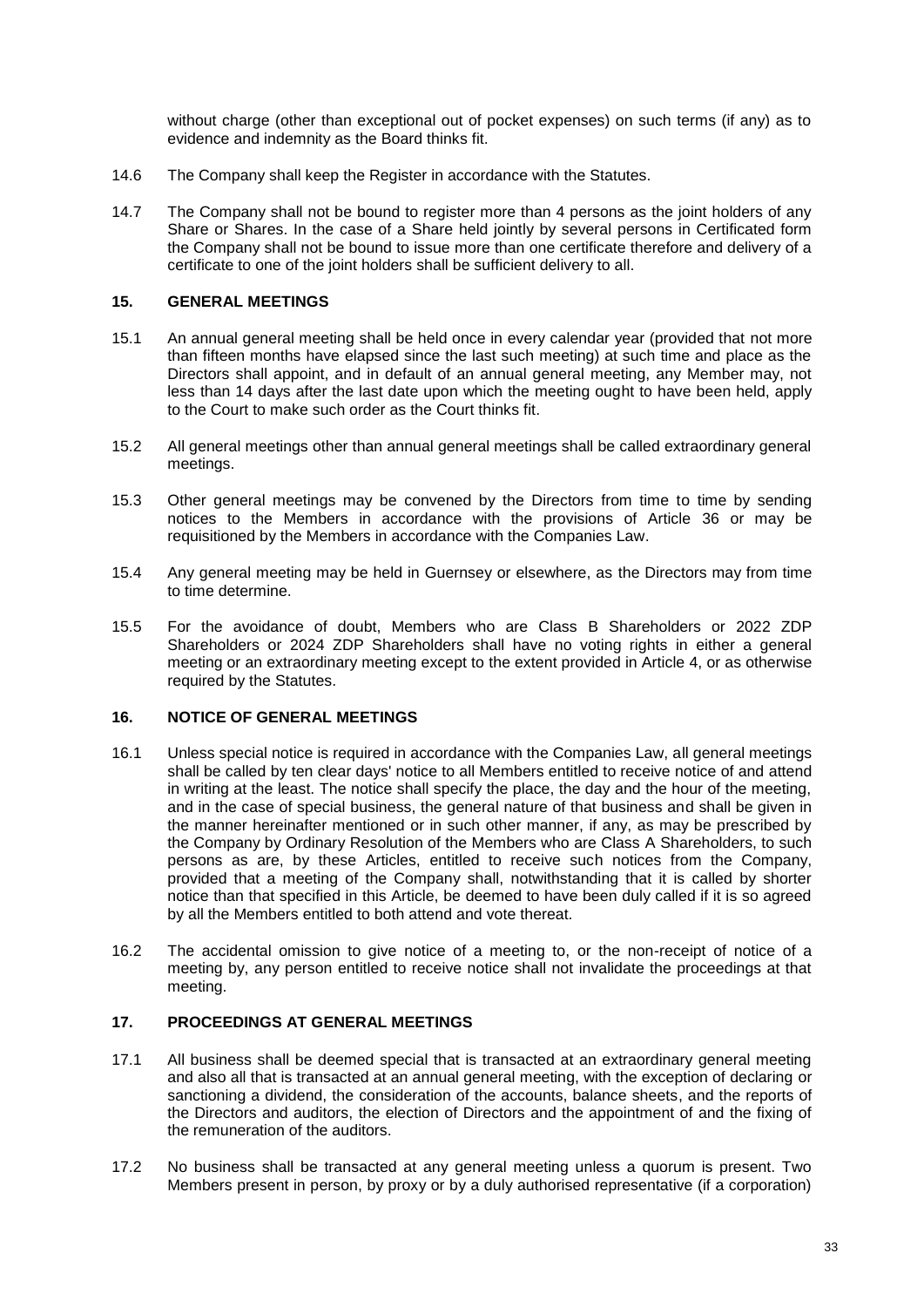and entitled to vote shall be a quorum unless the Company only has one Member entitled to vote in which case the quorum for such a meeting shall be one Member present in person, by proxy or by a duly authorised representative (if a corporation).

- 17.3 If within half an hour after the time appointed for a meeting a quorum is not present, the meeting, if convened by or upon the requisition of Members as hereinbefore provided, shall be dissolved. If otherwise convened, it shall stand adjourned to the same day in the next week (or if that day be a public holiday in the Island of Guernsey to the next working day thereafter) at the same time and place and no notice of such adjournment need be given. At any such adjourned meeting, those Members who are present in person, by proxy or by a duly authorised representative (if a corporation) shall be a quorum.
- 17.4 The chairman of any general meeting shall be either:
	- 17.4.1 the chairman of the Directors;
	- 17.4.2 in the absence of the chairman or if the Directors have no chairman, then the Directors shall nominate one of their number to preside as chairman;
	- 17.4.3 if neither the chairman of the Directors nor the nominated Director are present at the meeting, then the Directors present at the meeting shall elect one of their number to be the chairman;
	- 17.4.4 if only one Director is present at the meeting then he shall be chairman of the general meeting; or
	- 17.4.5 if no Directors are present at the meeting, then the Members present shall elect a chairman for the meeting by an Ordinary Resolution.
- 17.5 The chairman of the general meeting shall conduct the meeting in such a manner as he thinks fit and may adjourn the meeting from time to time and from place to place, but no business shall be transacted at an adjourned meeting other than business which might properly have been transacted at the meeting had the adjournment not taken place. In addition, the chairman may limit the time for Members to speak.
- 17.6 The chairman, with the consent of any meeting at which a quorum is present may (and shall if so directed by the meeting) adjourn the meeting from time to time and from place to place but no business shall be transacted at any adjourned meeting except business which might lawfully have been transacted at the meeting from which the adjournment took place. When a meeting is adjourned for fourteen days or more, seven clear days' notice at the least specifying the place, the day and the hour of the adjourned meeting shall be given as in the case of the original meeting but it shall not be necessary to specify in such notice the nature of the business to be transacted at the adjourned meeting.
- <span id="page-35-0"></span>17.7 Every question submitted to a general meeting (except for a Director Resolution, which shall be determined only by poll) shall be determined in the first instance by a show of hands of the Members present in person, by proxy or by a duly authorised representative (if a corporation) and entitled to vote, but a poll may be demanded by no fewer than five Members having the right to vote on the resolution or one or more of the Members present in person, by proxy or by a duly authorised representative (if a corporation) and entitled to vote representing, at least one-tenth of the total voting rights of all of the Members having the right to vote on the resolution. Unless a poll is duly demanded in accordance with these Articles, a declaration by the chairman that a resolution has been carried or lost or has or has not been carried by any particular majority and an entry to that effect in the minutes of the proceedings of the Company shall be conclusive evidence of the fact, without proof of the number, proportion or validity of the votes recorded in favour of or against such resolution.
- 17.8 If a poll is demanded, it shall be taken at the meeting at which the same is demanded, or at such other time and place as the chairman presiding shall direct, and the result of such poll shall be deemed the resolution of the meeting. The demand for a poll may be withdrawn.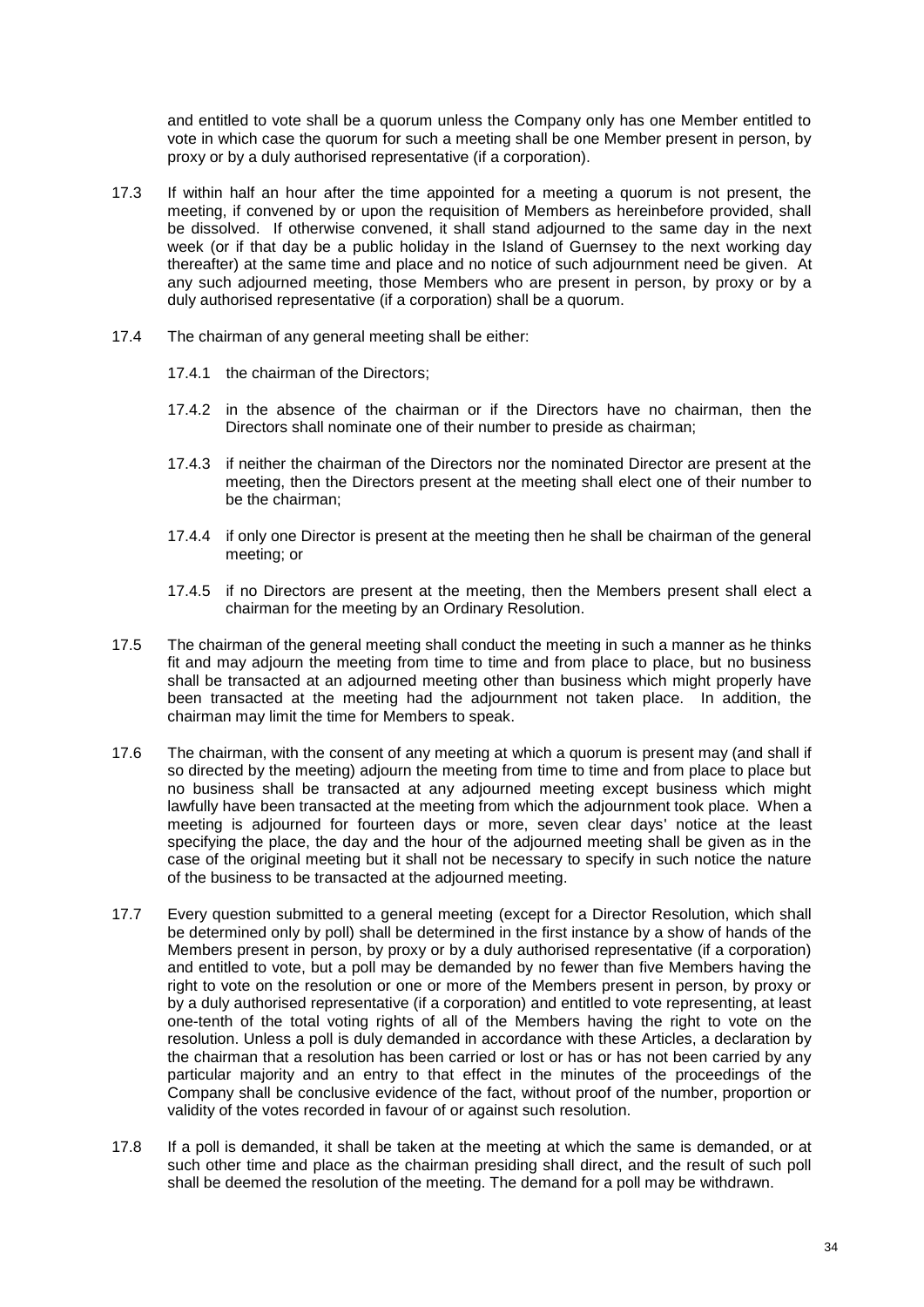- 17.9 The demand for a poll shall not prevent the continuance of a meeting for the transaction of any business other than the question on which a poll has been demanded.
- 17.10 If a poll shall be duly demanded upon the election of a chairman or on any question of adjournment, it shall be taken at once.
- 17.11 In case of an equality of votes, either on a show of hands or on a poll, the chairman of the meeting at which the show of hands takes place, or at which the poll is taken, as the case may be, shall have a second or casting vote.

### **18. VOTES OF MEMBERS**

- 18.1 Subject to any rights or restrictions attached to any Shares, on a show of hands, every Member present in person, by proxy or by a duly authorised representative (if a corporation) and entitled to vote shall have one vote, and on a poll every Member present in person, by proxy or by a duly authorised representative (if a corporation) shall have one vote for each Share held by him, but this provision shall be subject to the conditions with respect to any special voting powers or restrictions (including, without limitation, the provisions of Article [4.12\)](#page-13-2) for the time being attached to any Shares which may be subject to special conditions.
- 18.2 Where there are joint registered holders of any Share any one of such persons may vote at any meeting, either personally, in respect of such Share as if he were solely entitled thereto; and if more than one of such joint holders be present at any meeting personally that one of the said persons so present in person, by proxy or by a duly authorised representative (if a corporation) whose name stands first in the Register in respect of such Share shall alone be entitled to vote in respect thereof.
- 18.3 Any Member being under any legal disability may vote by his guardian or other legal representative. Any one of such persons may vote either personally or by proxy or by attorney.
- 18.4 Upon a poll votes may be given personally or by proxy or by attorney and it shall not be necessary for a proxy or attorney to be entitled to attend the meeting in his own right. Deposit of an instrument of proxy shall not preclude a Member from attending and voting at the meeting or any adjournment thereof.
- 18.5 Subject to the provisions of the Companies Law, every instrument appointing a proxy shall be in any common form or in such other form as the Directors may approve and: (i) if in writing but not sent in electronic form, made under the hand of the appointor or of his attorney duly authorised in writing or if the appointor is a corporation under its common seal or under the hand of an officer or attorney duly authorised in that capacity; or (ii) if sent in electronic form, submitted by or on behalf of the appointor and authenticated provided always that in the case of Shares registered in the name of an Euroclear Nederland or an Affiliated Institution of Euroclear Nederland, a Participant may submit a written declaration to Euroclear Nederland or its Affiliated Institution which shall constitute an instruction appointing a proxy from the relevant Member confirming that the number of Shares mentioned in each written declaration form part of a Collective Deposit and that the person mentioned in the declaration is a Participant for the mentioned number of Shares in the Collective Deposit and shall be entitled to exercise voting rights as a proxy in respect of such Shares at the relevant general meeting provided further that such Participant shall be entitled to delegate their proxy to a third party by delivering such form of proxy executed in writing.
- <span id="page-36-0"></span>18.6 Subject to Article [18.7,](#page-37-0) the instrument appointing a proxy, with the letter or power of attorney or other authority (if any) under which it is signed, or a copy of such authority certified notarially or in some other way approved by the Directors, shall:
	- 18.6.1 in the case of an instrument in writing (including, whether or not the appointment of proxy is by electronic means, any such power of attorney or other authority) be deposited at the Office, or at such other place or places as determined by the Directors or as is specified in the notice convening the meeting or in any notice of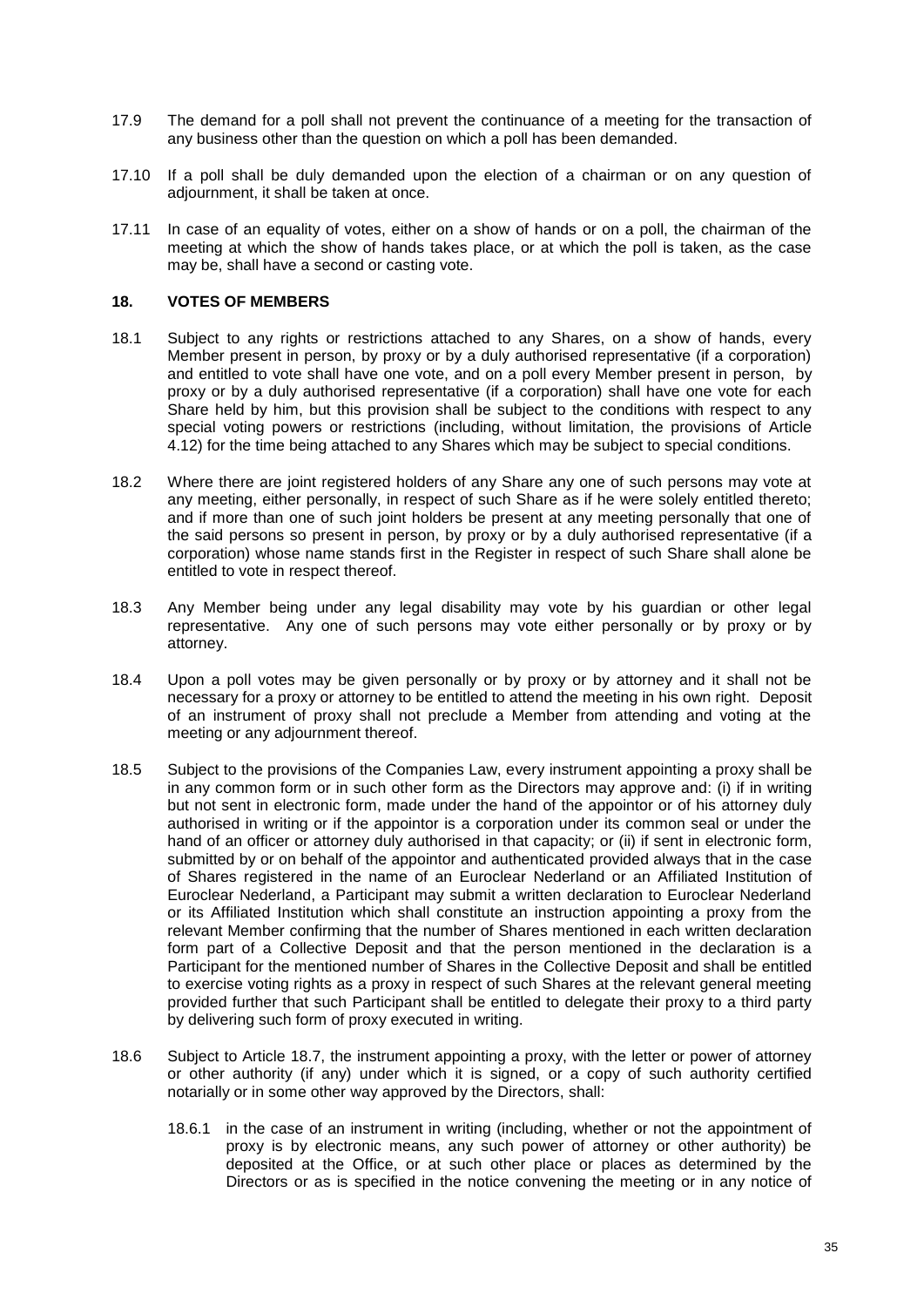any adjourned meeting or in any appointment of proxy sent out by the Company in relation to the meeting, not less than forty-eight hours (excluding any days which are not Business Days) before the time appointed for holding the meeting or adjourned meeting at which the person named in the appointment proposes to vote;

- 18.6.2 in the case of an appointment by electronic means, where a Relevant Electronic Address has been specified for the purpose of receiving documents or information in electronic form (in the notice convening the meeting, or in any instrument of proxy sent out by the Company in relation to the meeting or in any invitation in electronic form to appoint a proxy issued by the Company in relation to the meeting) be received at such address not less than forty eight hours (excluding any days which are not Business Days) before the time for holding the meeting or adjourned meeting at which the person named in the appointment proposes to vote;
- 18.6.3 in the case of a poll taken more than 48 hours after it was demanded, be deposited or received as aforesaid after the poll has been demanded and not less than 24 hours (excluding any days which are not Business Days) before the time appointed for the taking of a poll; or
- 18.6.4 in the case of a poll not taken forthwith but not taken more than 48 hours (excluding any days which are not Business Days) after it was demanded, be delivered at the meeting at which the poll was demanded to the Chairman of the meeting or any Director, the Secretary or some other person authorised by the Company,

as the case may be, at which the person named in such instrument proposes to vote, otherwise the person so named shall not be entitled to vote in respect thereof unless the Directors otherwise determine in their discretion.

- <span id="page-37-0"></span>18.7 The Directors may in their absolute discretion elect to treat as valid any instrument appointing a proxy which is deposited later than the times specified in Article [18.6.](#page-36-0) If the Directors so elect, the person named in such instrument of proxy shall be entitled to vote.
- 18.8 A Member may appoint more than one proxy to attend on the same occasion provided that each proxy is appointed to exercise the rights attached to a different share or shares held by him. Where multiple proxies have been appointed to exercise rights attached to different shares, on a show of hands those proxy holders taken together will collectively have the same number of votes as the Member who appointed them would have on a show of hands if he were present at the meeting. On a poll, all or any of the rights of a Member may be exercised by one or more duly appointed proxies. Where the same proxy has been appointed by more than one Member, that proxy is permitted to vote on a show of hands both "for" and "against" as applicable in order to reflect the different voting instructions*.*
- 18.9 Any Member shall be entitled to appoint by power of attorney some person, whether a Member or not, to act as his attorney for the purposes of receiving notices of general meetings and attending general meetings and voting thereat, and upon such power of attorney being deposited at the Office together with a notice from the attorney giving his address, an entry thereof shall be made in the Register and all notices of meetings held during the continuance in force of such power of attorney shall be served upon the attorney thereby appointed as if such attorney were a Member of the Company and registered owner of the Shares, and all notices, except where otherwise herein expressly provided, shall be deemed duly served if served upon such attorney in accordance with these Articles, and the attorney shall be entitled to attend any general meetings held during the continuance of his appointment and to vote thereat in respect of the Shares of any Member appointing him, such vote to be exercised either personally or by proxy appointed by the attorney in accordance with these Articles. Every such power shall remain in full force notwithstanding the death of or its revocation by other means by the grantor, unless and until express notice in writing of such death or revocation shall have been given to the Company.
- 18.10 A vote given or poll demanded in accordance with the terms of an instrument of proxy or by the duly authorised representative of a corporation shall be valid notwithstanding the previous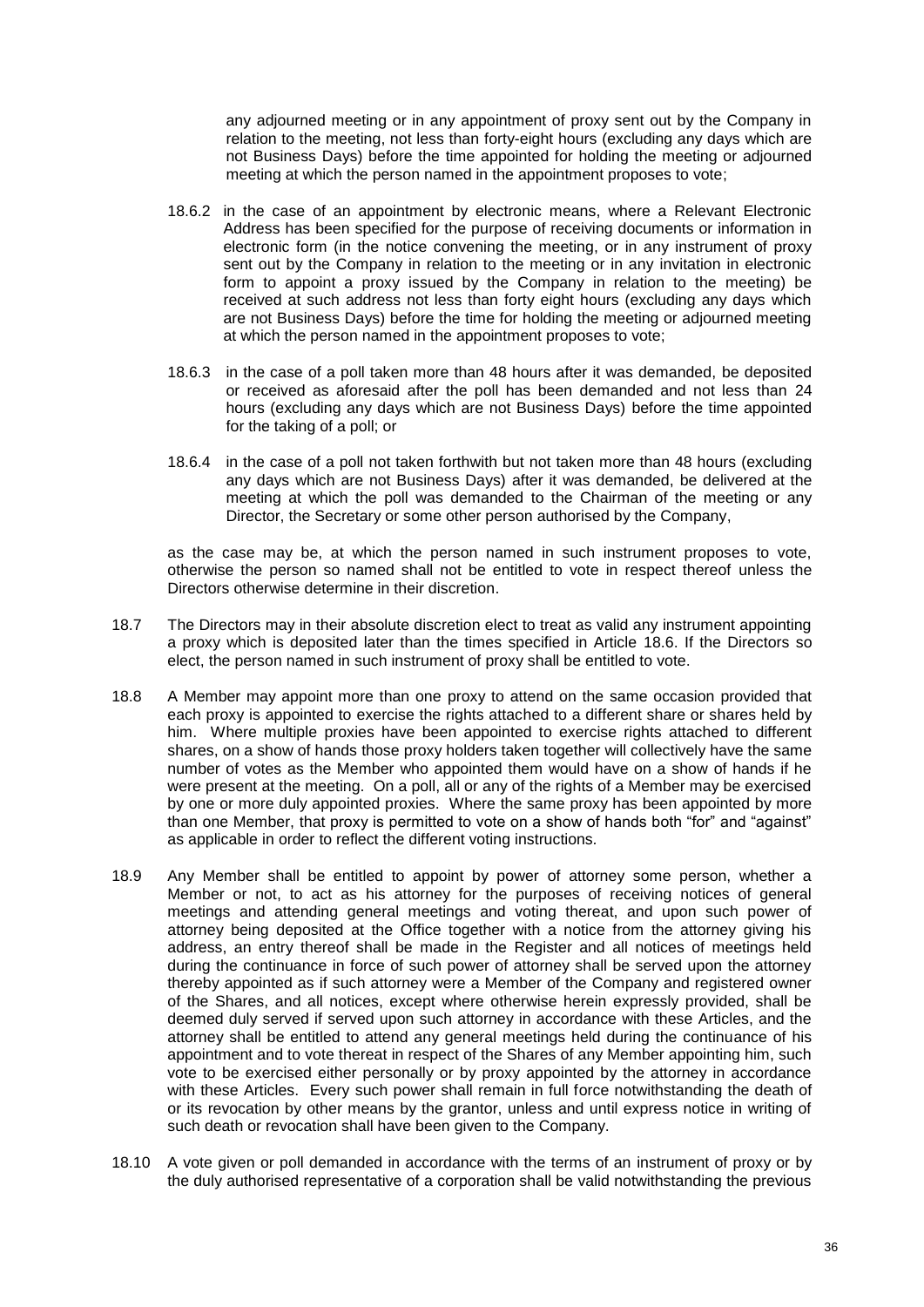determination of the authority of the person voting or demanding a poll unless a notice of the determination of the proxy or of the authority under which the proxy was executed, shall have been received by the Company at the Office before the commencement of the meeting or adjourned meeting at which the proxy is used.

- 18.11 Subject to the Statutes, a resolution in writing signed, within twenty eight days of the date of circulation of such written resolution, by or on behalf of the requisite majority of eligible Members who, on the date when the resolution is to be passed, would be entitled to vote on the resolution if it were proposed at a meeting, shall be as effective as if the same had been duly passed at a general meeting.
- 18.12 When two or more valid but differing instruments appointing a proxy are received in respect of the same share for use at the same meeting or poll, the one which is last received (regardless of its date or of the date of its signature) shall be treated as replacing and revoking the others as regards that share; if the Company is unable to determine which was last received, none of them shall be treated as valid in respect of that share. The proceedings at a general meeting shall not be invalidated where an appointment of a proxy in respect of that meeting is sent in electronic form as provided in these Articles, but because of a technical problem it cannot be read by the recipient.

### **19. CORPORATIONS ACTING BY REPRESENTATIVES AT MEETINGS**

Any corporation which is a Member may by resolution of its directors or other governing body authorise any one or more persons as it thinks fit to act as its representative(s) at any meeting of the Company or of any class of Members or to approve any resolution submitted in writing, and the person so authorised shall be entitled to exercise the same powers on behalf of the corporation which he represents as that corporation could exercise if it were an individual Member provided that if two or more representatives of one Member purport to exercise a power in respect of the same shares, then (i) if they exercise the power in the same manner, it shall be exercised in such manner; but (ii) if they exercise the power in a different manner, it shall be deemed not to have been exercised.

#### **20. APPOINTMENT OF DIRECTORS**

- <span id="page-38-2"></span>20.1 Unless otherwise determined by Ordinary Resolution, the number of Directors shall not be fewer than five or more than nine. At no time shall a majority of Directors be resident in the United Kingdom nor resident in or citizens of the United States. Each Director shall immediately inform the Board and the Company of any change to his residency status or citizenship. No person may be appointed as a Director unless he has, in writing, consented to being a Director and declared that he is not ineligible to act under the Companies Law.
- <span id="page-38-0"></span>20.2 The Investment Manager shall have the right to appoint one Director.
- 20.3 A Director need not be a Member but shall be entitled to receive notice of and attend and speak at all General Meetings of the Company.
- 20.4 Subject to Article [20.2,](#page-38-0) no person shall, unless recommended by the Directors, be eligible for election to the office of Director at any general meeting unless not fewer than three nor more than twenty-one days before the date appointed for the meeting there shall have been left at the Office (or, if a Relevant Electronic Address or another electronic address has been specified by the Company for such purposes, sent to the Company's Relevant Electronic Address or other electronic address) a notice in writing signed by a Member duly qualified to attend and vote at the meeting for which such notice is given, of his intention to propose such person for election, and also notice in writing signed by that person of his willingness to be elected and containing a declaration that he is not ineligible to act as a Director under the Companies Law.
- <span id="page-38-1"></span>20.5 The Directors shall have power at any time and from time to time to appoint any person to be a Director, either to fill a casual vacancy or as an addition to the existing Directors. Any Director so appointed shall hold office only until the next following annual general meeting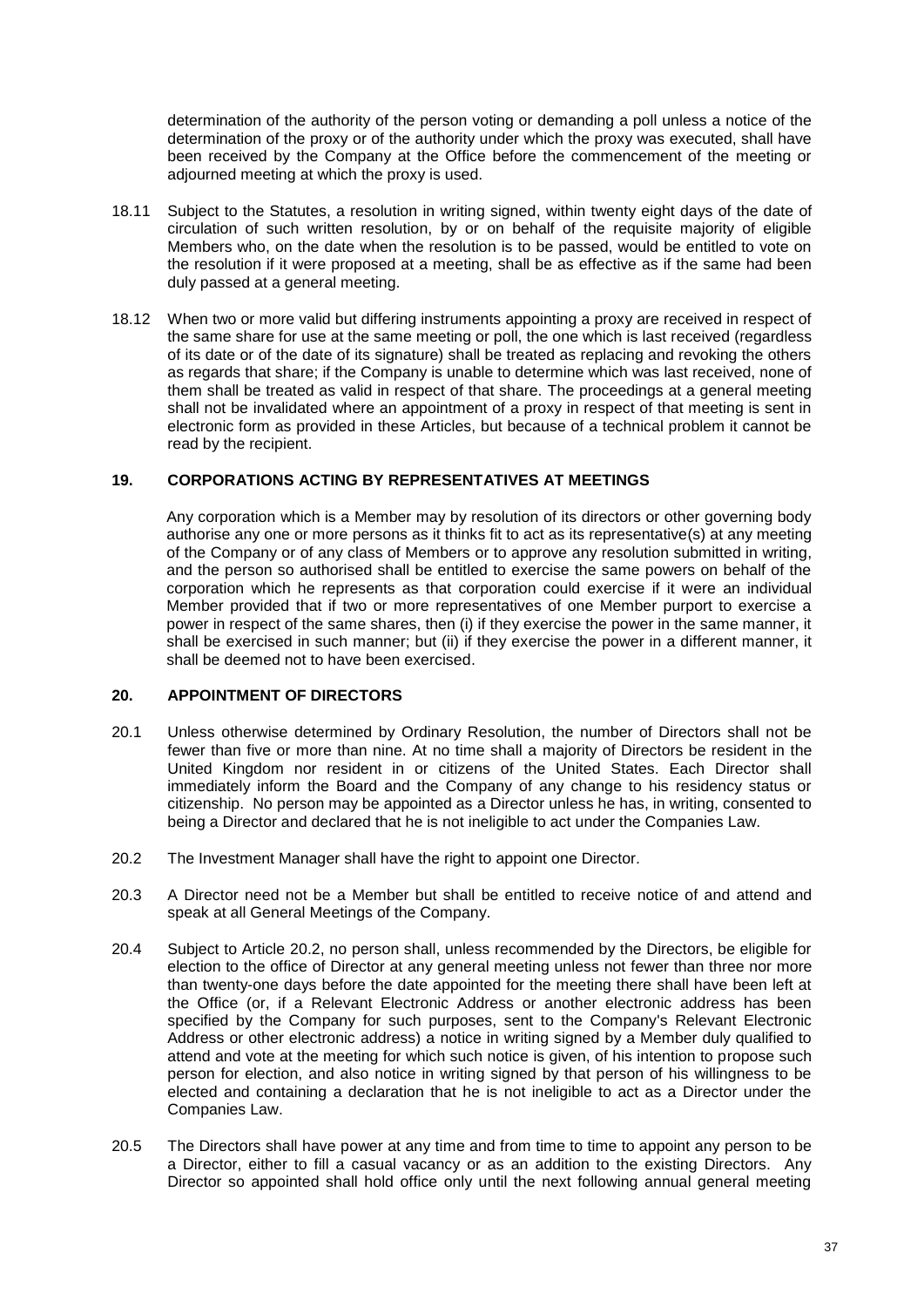and shall then be eligible for election.

20.6 The Company in general meeting may by Ordinary Resolution appoint another person in place of a Director removed from office under Article [26,](#page-41-0) and without prejudice to the powers of the Directors under Article [20.5](#page-38-1) the Company may by Ordinary Resolution appoint any person to be a Director either to fill a casual vacancy or as an additional Director.

## **21. REMUNERATION OF DIRECTORS**

- 21.1 The remuneration of the Directors shall from time to time be determined by the Company by Ordinary Resolution. Such remuneration shall be deemed to accrue from day to day. The Directors may also be paid all travelling, hotel and other expenses properly incurred by them in attending and returning from meetings of the Directors or any committee of the Directors or general meetings of the Company or in connection with the business of the Company.
- 21.2 If any Director, being willing, shall be called upon to render or to perform and shall render or perform extra or special services of any kind or shall travel or go or reside in any country not his usual place of residence for any business or purposes of the Company, he shall be entitled to receive such sum as the Directors may think fit for expenses and also such remuneration as the Directors may think fit, either as a fixed sum or as a percentage of profits or otherwise, and such remuneration may, as the Directors shall determine, be either in addition to or in substitution for any other remuneration he may be entitled to receive, and the same shall be charged as part of the ordinary working expenses.

### **22. DIRECTORS' INTERESTS**

- 22.1 Provided that each Director has disclosed his respective interests in accordance with the Companies Law:
	- 22.1.1 A Director may be or become a director or other officer of, or otherwise interested in, any company promoted by the Company or in which the Company may be interested as shareholder or otherwise, and no such Director shall be accountable to the Company for any remuneration or other benefits received by him as a director or officer of, or from his interest in, such other company unless the Company otherwise directs.
	- 22.1.2 Provided that the Board authorises the transaction in good faith after the Director's interest has been disclosed or the transaction is fair to the Company at the time it is approved, a Director or intending Director shall not be disqualified by his office from entering into a contract or arrangement with the Company, either as vendor, purchaser, lessor, lessee, mortgagor, mortgagee, manager, agent, broker or otherwise, and no such contract or arrangement or any contract or arrangement entered into by or on behalf of the Company, with any person, firm or company of or in which any Director shall be in any way interested shall be avoided, nor shall any person so contracting or being so interested be liable to account to the Company for any profit realised by any such contract or arrangement by reason of such Director holding the office of Director, or of the fiduciary relationship thereby established. Any Director, so contracting or being so interested as aforesaid, shall immediately after becoming aware of the fact that he is interested in a transaction or proposed transaction with the Company disclose to the Board the nature of that interest unless the transaction or proposed transaction is between the Director and the Company, and is to be entered into in the ordinary course of the Company's business and on usual terms and conditions. A failure by a Director to comply does not affect the validity of a transaction entered into by the Company or the Director. A Director shall be counted in the quorum at the Board Meeting and he may vote in respect of any contract or arrangement in which he is so interested as aforesaid notwithstanding his interest. A Director may occupy any other office or place of profit in the Company (except that of auditor) or act in any professional capacity to the Company in conjunction with his office of Director, and on such terms as to remuneration and otherwise as the Directors shall approve.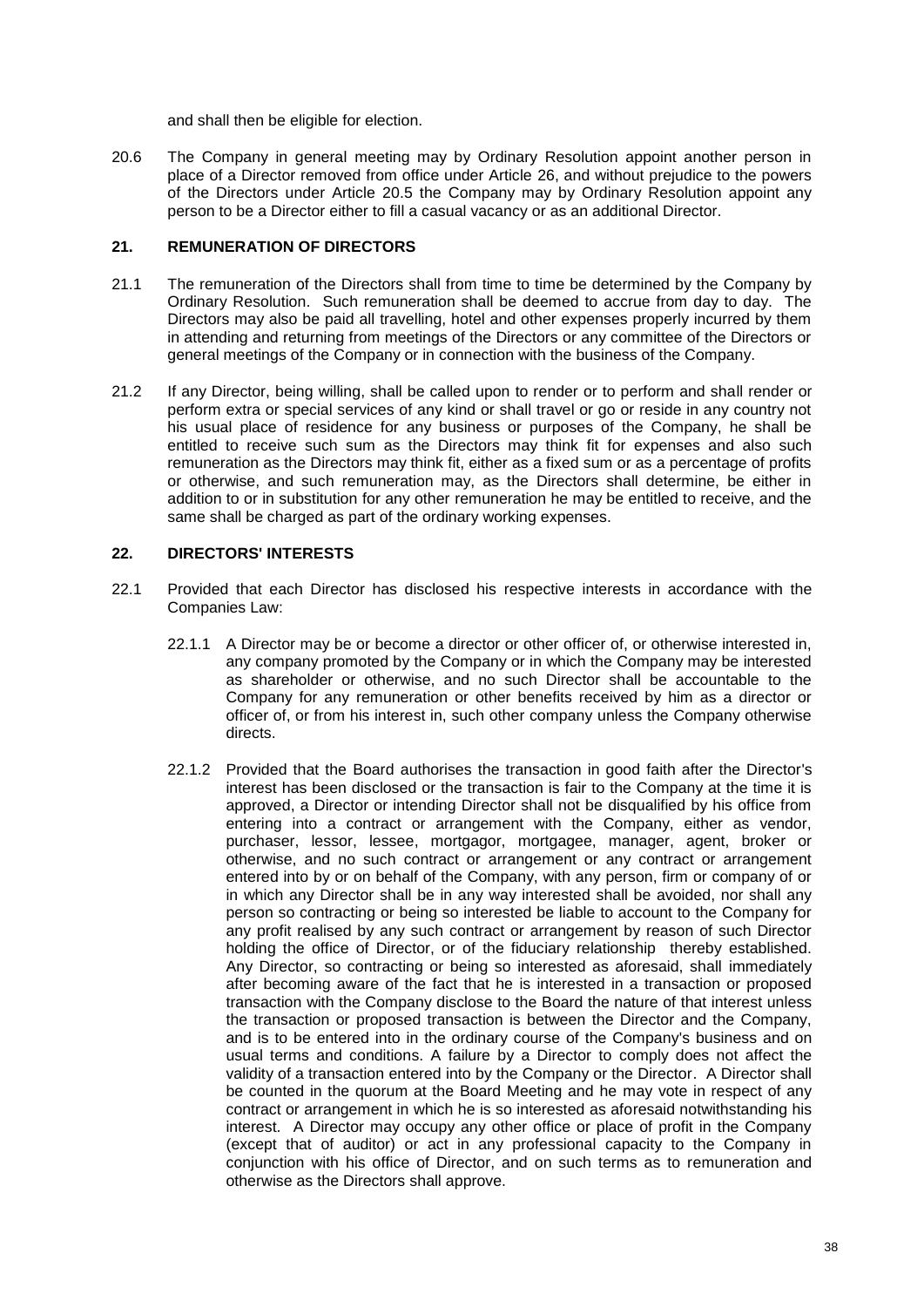### **23. BORROWING POWERS**

The Directors may exercise all the powers of the Company to borrow money, to give guarantees, hypothecate, mortgage, charge or pledge all or part of the Company's assets, property or undertaking and uncalled capital, or any part thereof, and, subject to compliance with the Memorandum and these Articles, to issue securities whether outright or as security for any debt, liability or obligation of the Company or of any third party.

## **24. POWERS AND DUTIES OF DIRECTORS**

- 24.1 The business of the Company shall be managed by the Directors, who may pay all expenses incurred in promoting and registering the Company, and may exercise all such powers of the Company as are not, by the Statutes or by these Articles, required to be exercised by the Company in general meeting, subject, nevertheless, to any of these Articles, to the provisions of the Statutes and to such regulations, being not inconsistent with these Articles or the Statutes as may be prescribed by the Company by Ordinary Resolution; but no regulation made by the Company shall invalidate any prior act of the Directors which would have been valid if that regulation had not been made.
- 24.2 Subject to any restriction thereon contained in the Statutes, the Directors may from time to time and at any time by power of attorney appoint any company, firm or person or body of persons, whether nominated directly or indirectly by the Directors, to be the attorney or attorneys of the Company for such purpose and with such powers, authorities and discretion (not exceeding those vested in or exercisable by the Directors under these Articles) and for such period and subject to such conditions as they may think fit, and any such powers of attorney may contain such provisions for the protection and convenience of persons dealing with any such attorney as the Directors may think fit and may also authorise any such attorney to delegate all or any of the powers, authorities and discretion vested in him.
- 24.3 A power of attorney given by the Company shall be valid if executed by the Company under the common signature of the Company.
- 24.4 The Directors shall cause minutes to be made in books provided for the purpose:
	- 24.4.1 of all appointments of officers made by the Directors;
	- 24.4.2 of the names of the Directors present at all meetings of the Company and of the Directors and of committees of the Directors; and
	- 24.4.3 of all resolutions and proceedings at all meetings of the Company, of the Directors and of committees of the Directors.

#### **25. DIRECTORS' INSURANCE**

Without prejudice to the provisions of Article [38,](#page-48-0) the Directors shall have the power to purchase and maintain insurance for or for the benefit of any persons who are or were at any time Directors, officers or employees of the Company, or of any other company which is its holding company or in which the Company or such holding company or any of the predecessors of the Company or of such holding company has any interest whether direct or indirect or which is in any way allied to or associated with the Company, or of any subsidiary undertaking of the Company or of any such other company, including (without prejudice to the generality of the foregoing) insurance against any liability incurred by such persons in respect of any act or omission in the actual or purported execution and/or discharge of their duties and/or the exercise or purported exercise of their powers and/or otherwise in relation to or in connection with their duties, powers or offices in relation to the Company or any other such company or subsidiary undertaking.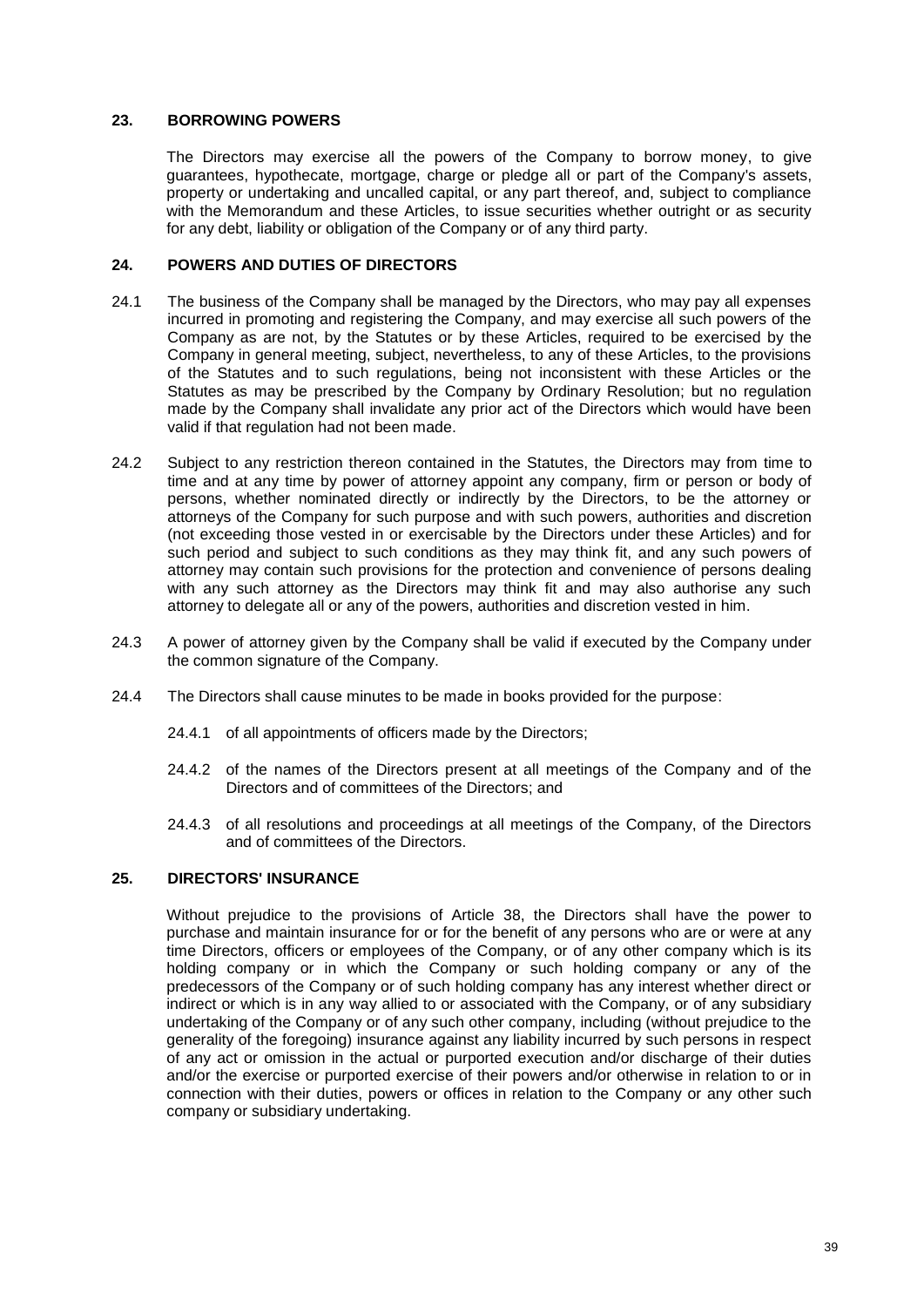### <span id="page-41-0"></span>**26. RETIREMENT AND REMOVAL OF DIRECTORS**

- 26.1 The office of Director shall, *ipso facto*, be vacated:
	- 26.1.1 if he resigns his office by writing under his hand deposited at the Office;
	- 26.1.2 if he shall have absented himself (such absence not being absence with leave or by arrangement with the Directors on the affairs of the Company) from meetings of the Directors for six months in succession and the other Directors shall have resolved that his office shall be vacated;
	- 26.1.3 if he has his affairs declared *en désastre* or has a preliminary vesting order made against his Guernsey realty, becomes bankrupt, suspends payment or compounds with his creditors, or is adjudged insolvent;
	- 26.1.4 if he becomes prohibited from being a Director by reason of an order made under any provisions of any law or enactment;
	- 26.1.5 if he is requested to resign in writing signed by all his co-Directors (being not less than two in number);
	- 26.1.6 if the Company shall by Ordinary Resolution declare that he shall cease to be a Director;
	- 26.1.7 if he becomes resident in the United Kingdom and, as a result thereof, a majority of the Directors are resident in the United Kingdom; or
	- 26.1.8 if he becomes a citizen or resident of the United States and, as a result thereof, a majority of the Directors are citizens or residents of the United States,

provided that until an entry of his office having been so vacated be made in the minutes of the Directors, his acts as a Director shall be as effectual as if his office were not vacated.

- 26.2 Save as provided for, the Directors shall not be required to hold any qualification Shares. At each annual general meeting:
	- 26.2.1 each Non-Independent Director shall retire; and
	- 26.2.2 (i) any Independent Director who was elected or last re-elected a Director at or before the annual general meeting held in the third calendar year before the current year shall retire by rotation; and (ii) such further Independent Directors (if any) shall retire by rotation as would bring the number of Directors retiring up to one-third of the number of Directors in office at the date of the notice of the meeting (or, if their number is not a multiple of three, the number nearest to but not greater than onethird).

### **27. PROCEEDINGS OF DIRECTORS**

- 27.1 The Directors may meet together for the despatch of business, adjourn and otherwise regulate their meetings, as they think fit.
- 27.2 Questions arising at any meeting shall be decided by the affirmative vote of a majority of the Directors then holding office.
- 27.3 A Director may, and the Secretary on the requisition of a Director, shall summon a meeting of the Directors.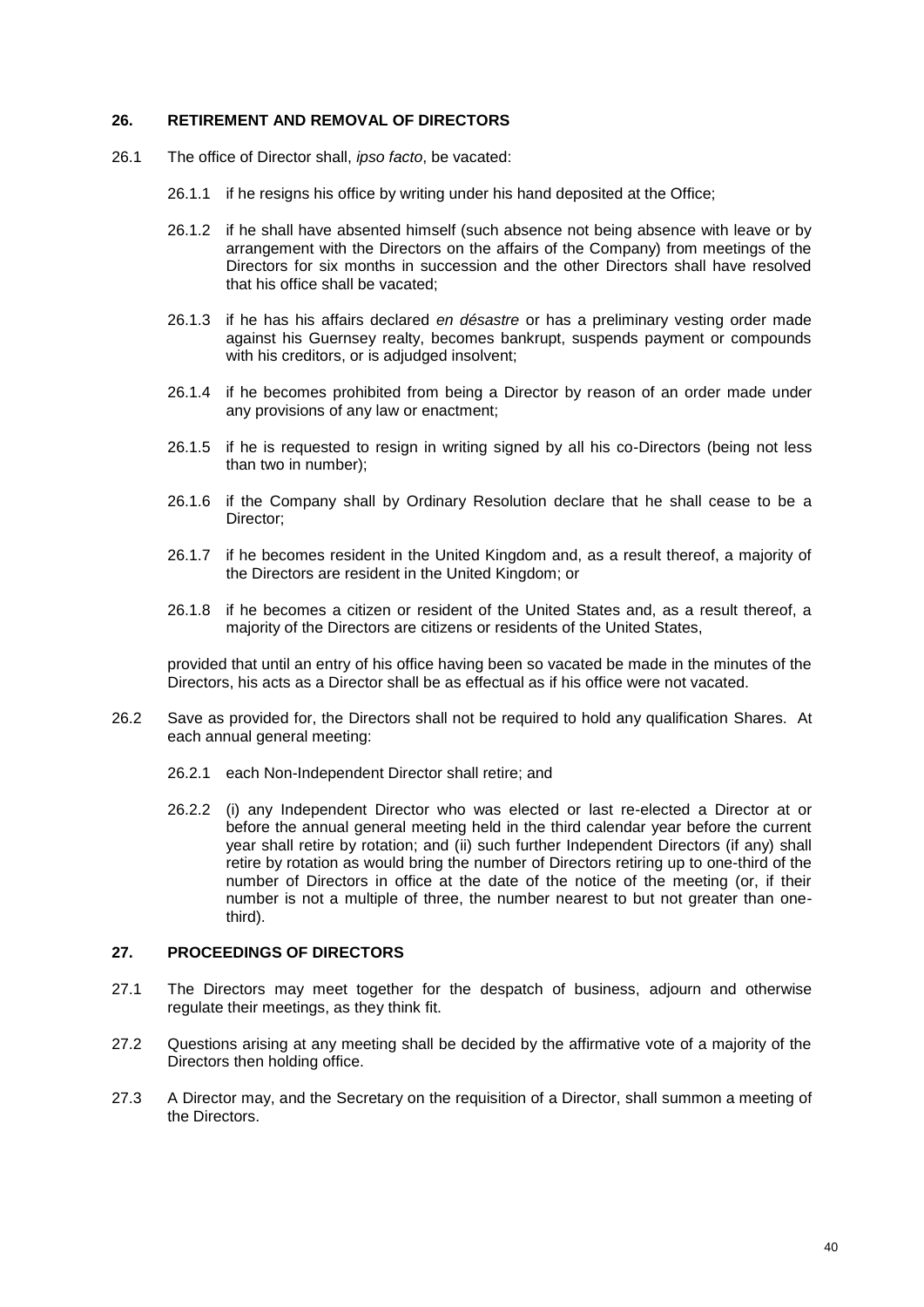- 27.4 Subject to the provisions hereof, a meeting of Directors or of a committee of Directors may be validly held notwithstanding that such Directors may not be in the same place provided that:
	- 27.4.1 they are in constant communication with each other throughout by telephone, television or some other form of communication; and
	- 27.4.2 all Directors entitled to attend such meeting so agree.

A person so participating in the meeting shall be deemed to be present in person, by proxy or by a duly authorised representative (if a corporation) and shall accordingly be counted in the quorum and be entitled to vote. Such a meeting shall be deemed to take place where the chairman of the meeting then is.

- 27.5 The quorum necessary for the transaction of the business of the Directors may be fixed by the Directors, and unless so fixed shall be two except that where the number of Directors has been fixed at one pursuant to Article [20.1,](#page-38-2) a sole Director shall be deemed to form a quorum. For the purposes of this Article an alternate director shall be counted in the quorum at a meeting at which the Director appointing him is not present.
- 27.6 If and for so long as there is a sole Director, he may exercise all the powers conferred on the Directors by the Articles by resolution in writing signed by him.
- 27.7 The continuing Directors or sole continuing Director may act notwithstanding any vacancy in their body, but, if and so long as their number is reduced below the number fixed by or pursuant to these Articles as the necessary quorum of the Directors, the continuing Directors or Director may act for the purpose of increasing the number of Directors to that number or of summoning a general meeting of the Company, but for no other purpose.
- 27.8 The Directors may elect a chairman of their meetings and determine the period for which he is to hold office; but if no such chairman is elected, or if at any meeting the chairman is not present within five minutes of the time appointed for holding the same, the Directors present may choose one of their number to be chairman of the meeting.
- 27.9 The Directors may delegate any of their powers to committees consisting of such member or members of their body as they think fit; any committee so formed shall in the exercise of the powers so delegated conform to any regulations that may be imposed on it by the Directors.
- 27.10 A committee may elect a chairman of its meetings; if no such chairman is elected, or if at any meeting the chairman is not present within five minutes after the time appointed for holding the same, the members present may choose one of their number to be chairman of the meeting.
- 27.11 A committee may meet and adjourn as it thinks proper. Questions arising at any meeting shall be determined by a majority of votes of the members present, and in the case of an equality of votes the chairman shall have a second or casting vote.
- 27.12 All acts done by any meeting of the Directors or of a committee of the Directors or by any person acting as a Director shall, notwithstanding that it be afterwards discovered that there was some defect in the appointment of any of the Directors or person acting as aforesaid, or that they or any of them were disqualified, be as valid as if every such person had been duly appointed and was qualified to be a Director.
- 27.13 A resolution in writing, signed by all the Directors for the time being entitled to receive notice of a meeting of the Directors, shall be as valid and effectual as if it had been passed at a meeting of the Directors duly convened and held, and may consist of several documents in the like form signed by any one or more of the Directors.

### **28. MANAGING DIRECTOR**

28.1 The Directors may from time to time appoint one or more of their body to the office of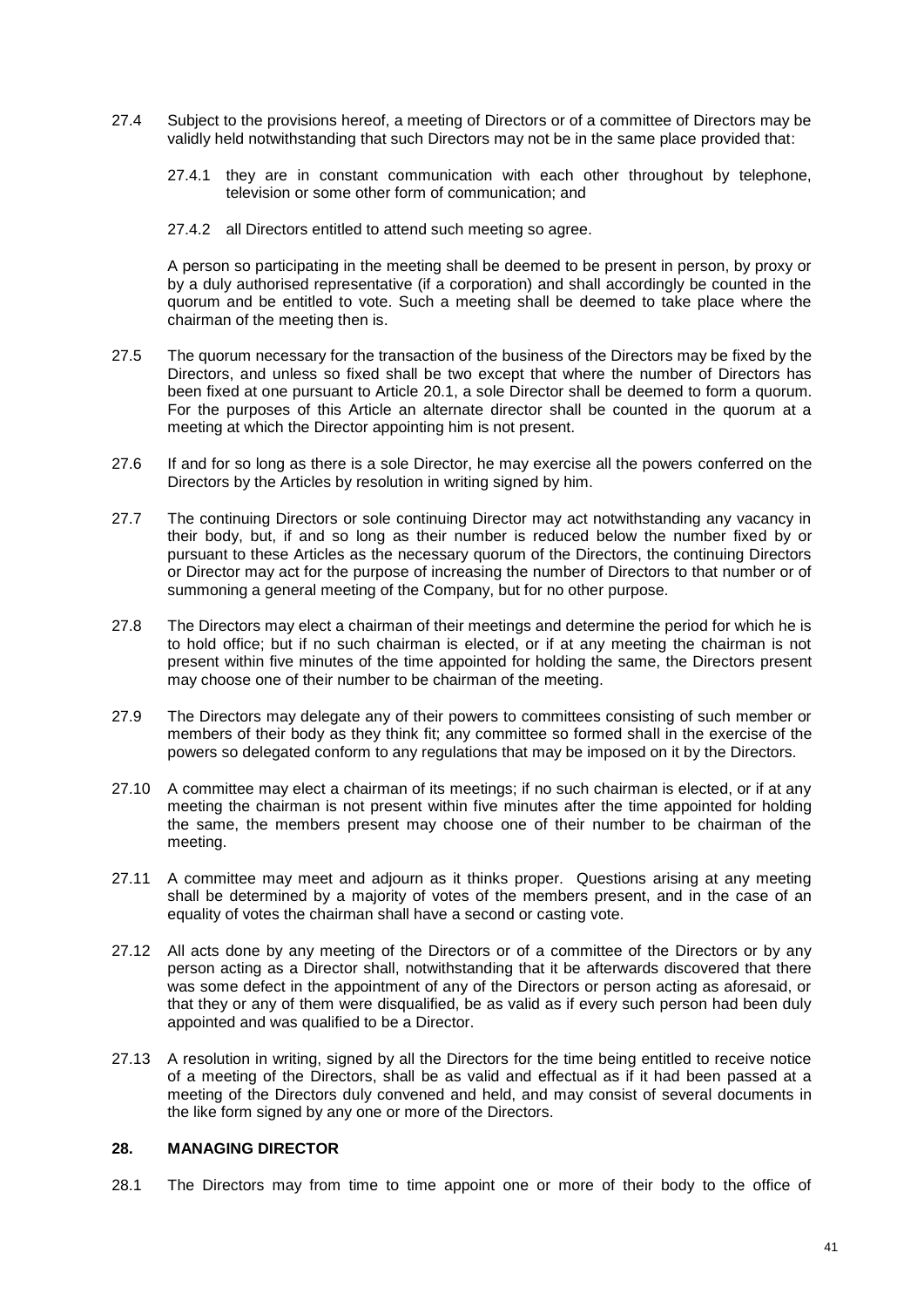Managing Director for such period and on such terms as they think fit, and subject to the terms of any agreement entered into in any particular case, may revoke such appointment. The appointment of a Director so appointed shall be automatically determined if he cease from any cause to be a Director.

- 28.2 A Managing Director shall receive such remuneration (whether by way of salary, commission, or participation in profits or partly in one way and partly in another) as the Directors may determine.
- 28.3 The Directors may entrust to and confer upon a Managing Director any of the powers exercisable by them upon such terms and conditions and with such restrictions as they may think fit, and either collaterally with or to the exclusion of their own powers and may from time to time revoke, withdraw, alter or vary all or any of such powers.

## **29. ALTERNATE DIRECTORS**

- 29.1 Any Director may at any time by writing under his hand and deposited at the Office, or delivered at a meeting of the Directors, appoint any person (including another Director) to be his alternate Director (provided that such appointment is accompanied by a consent to act signed by such person and that such person is eligible to be a Director of the Company under the Companies Law) and may in like manner at any time terminate such appointment.
- 29.2 The appointment of an alternate Director shall terminate on the happening of any event which if he were a Director would cause him to vacate such office or if his appointor ceases to be a Director.
- <span id="page-43-0"></span>29.3 An alternate Director shall be entitled to receive notices of meetings of the Directors and shall be entitled to attend and vote as a Director at any such meeting at which the Director appointing him is not personally present and generally at such meeting to perform all functions of his appointor as a Director and for the purposes of the proceedings at such meeting the provisions of these presents shall apply as if he (instead of his appointor) were a Director. If he shall be himself a Director or shall attend any such meeting as an alternate for more than one Director his voting rights shall be cumulative. If his appointor is for the time being temporarily unable to act through ill-health or disability his signature to any resolution in writing of the Directors shall be as effective as the signature of his appointor. To such extent as the Directors may from time to time determine in relation to any committees of the Directors, the foregoing provisions of this Article [29.3](#page-43-0) shall also apply *mutatis mutandis* to any meeting of any such committee of which his appointor is a member.
- 29.4 An alternate Director shall be entitled to contract and be interested in and benefit from contracts or arrangements or transactions and to be repaid expenses and to be indemnified to the same extent *mutatis mutandis* as if he were a Director but he shall not be entitled to receive from the Company in respect of his appointment as alternate Director any remuneration except only such part (if any) of the remuneration otherwise payable to his appointor as such appointor may by notice in writing to the Company from time to time direct.

## **30. SECRETARY**

- 30.1 The Secretary of the Company shall be appointed by the Directors for such term, at such remuneration and upon such conditions as they may think fit; and any Secretary so appointed may be removed by them.
- 30.2 Where the Company has appointed a Secretary, and without prejudice to the responsibility of any other person or to any other responsibilities he may hold, the functions and responsibilities of a Secretary are those which are set out in any agreement under which the Secretary is appointed from time to time or, failing such agreement, the Secretary shall take reasonable steps to ensure:
	- 30.2.1 that all registers and indexes are maintained in accordance with the provisions of the Companies Law;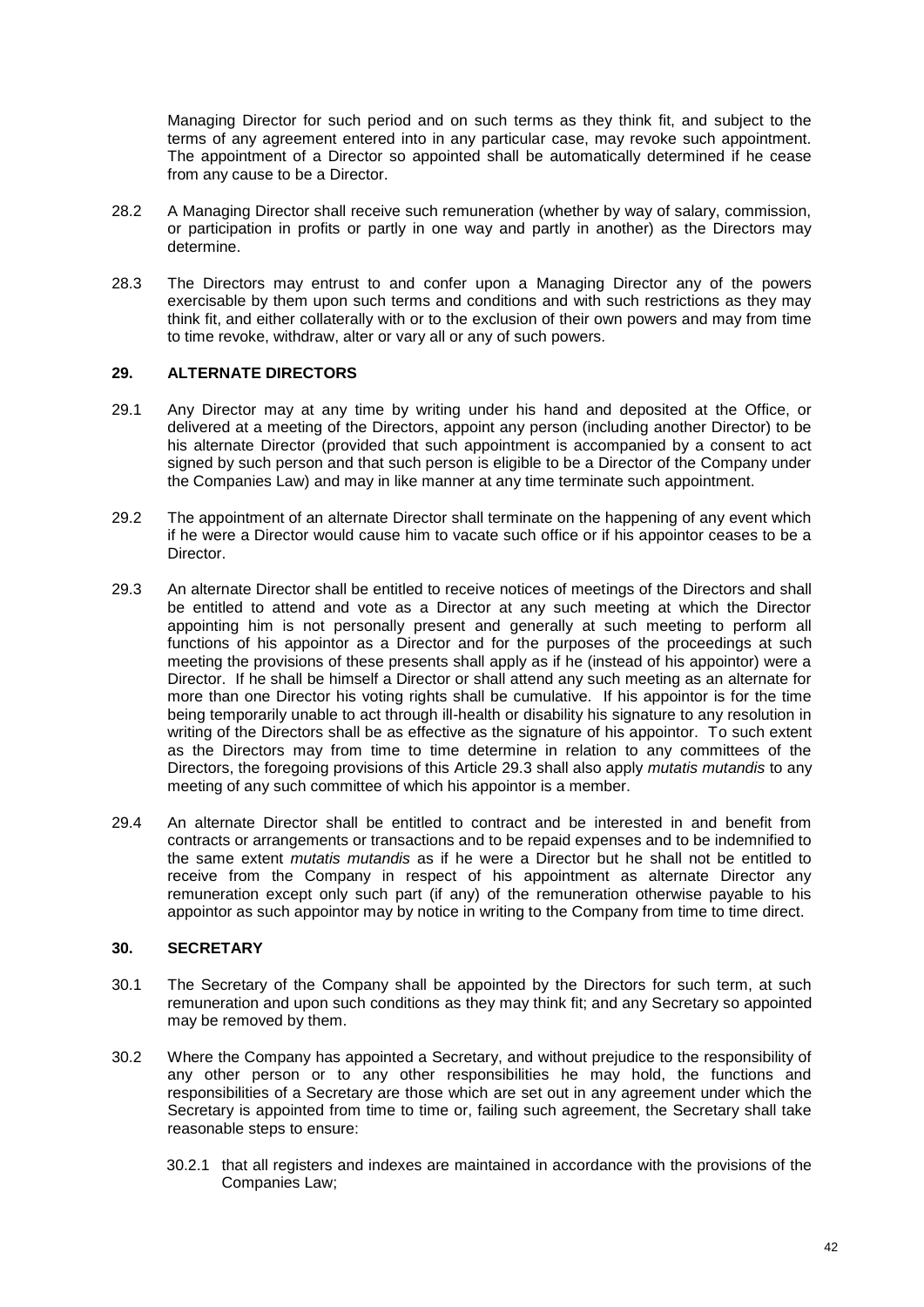- 30.2.2 that all notices and documents required to be filed or served upon the Registrar or other persons are duly so filed or served;
- 30.2.3 that all resolutions, records and minutes of the Company are properly kept;
- 30.2.4 that copies of the Memorandum and Articles are kept fully up to date; and
- 30.2.5 that the Directors are aware of any obligations imposed by:
	- (a) the Memorandum and Articles; and
	- (b) (if applicable) the rules of any stock exchange that the Company is listed on.

### **31. THE SEAL**

- <span id="page-44-0"></span>31.1 The Company may have a common seal (the "**Seal**") and if the Directors resolve to adopt a Seal the following provisions shall apply.
- 31.2 The Seal shall have the Company's name engraved on it in legible letters.
- 31.3 The Directors shall provide for the safe custody of the Seal, which shall only be used pursuant to a resolution passed at a meeting of the Directors, or a Committee of the Directors authorised to use the Seal, and in the presence either of two Directors or of one Director and the Secretary or of such person or persons as the Directors may from time to time appoint, and such person or persons, as the case may be, shall sign every instrument to which the Seal is affixed.
- 31.4 The Company may have for use in any territory, district or place abroad an official seal which shall bear on its face the Company's name in legible characters with the addition of the name of the territory, district or place where it is to be used.

## <span id="page-44-1"></span>**32. DIVIDENDS AND RESERVES**

- 32.1 The Company may from time to time by Ordinary Resolution declare dividends to be paid to the Members according to their right and interest but no dividend shall be declared in excess of the amount recommended by the Directors. The declaration of the Directors as to the amount available for dividends shall be final and conclusive.
- 32.2 The Directors may from time to time pay to the Members such interim dividends as appear to the Directors to be justified.
- 32.3 No dividend may be authorised by the Directors unless they are satisfied, on reasonable grounds, and in accordance with the Companies Law, that the Company will, immediately after the dividend is paid, satisfy the solvency test (as defined in the Companies Law).
- 32.4 The Directors may, before recommending any dividend, set aside out of the amount to be paid as a dividend such sum as they think proper as a reserve fund, to meet contingencies or for equalising dividends and the Directors may invest the sum so set apart as a reserve fund in such securities as they may select.
- 32.5 All dividends shall be apportioned and paid proportionately to the amounts paid or credited as paid on the Shares during any portion or portions of the period in respect of which the dividend is paid; but if any Share is issued on terms providing that it shall rank for dividend as from a particular date such Share shall rank for dividend accordingly.
- 32.6 The Directors may deduct from the dividends or bonus payable to any Member all such sums of money as may be due from him to the Company on account of calls or otherwise.
- 32.7 No dividend or other amount payable on or in respect of a Share shall bear interest against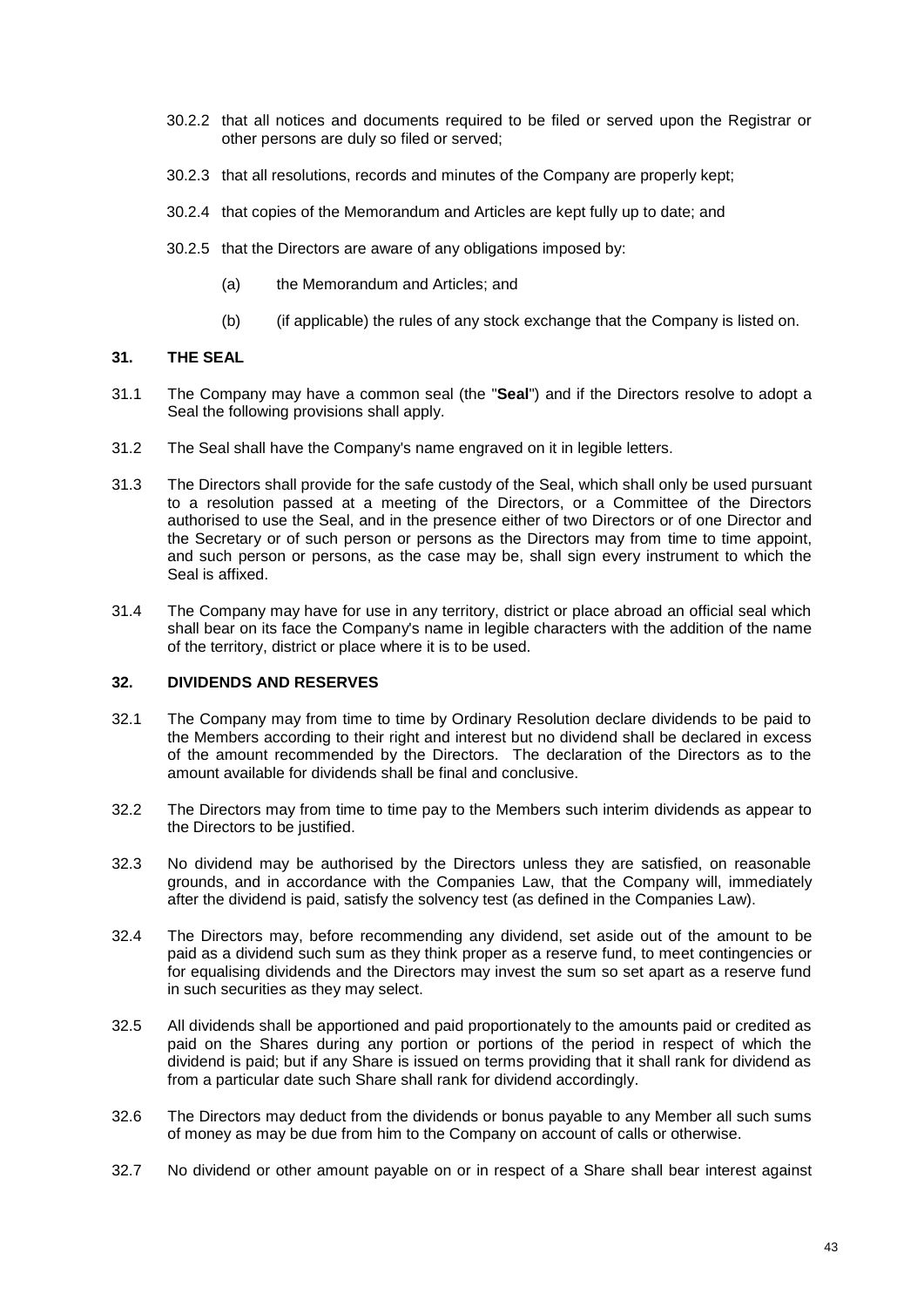the Company.

- 32.8 The receipt of the person appearing by the Register to be the holder of any Shares shall be a sufficient discharge to the Company for any dividend or other moneys payable in respect of such Shares; and where several persons are the joint holders of a Share the receipts of any one of them shall be a good discharge to the Company for any dividends or other moneys payable thereon.
- 32.9 A transfer of Shares shall not pass the right to any dividend declared thereon before the registration of the transfer.
- 32.10 The Directors may retain the dividend payable upon Shares in respect of which any person is entitled to become a Member until such person shall be registered as a Member in respect thereof or shall duly transfer the same.
- 32.11 Unless otherwise directed, any dividend may be paid by cheque or warrant sent through the post to the registered address of the Member entitled thereto, or in the case of joint holders to that one whose name stands first on the Register in respect of the joint holding and every cheque or warrant so sent shall be payable to the order of the person to whom it is sent, and the payment of any such cheque or warrant shall operate as a good discharge to the Company in respect of the dividend represented thereby, notwithstanding that it may subsequently appear that the same has been stolen or that the endorsement thereon has been forged.
- 32.12 All dividends unclaimed for one year after having been declared may be invested or otherwise made use of by the Directors for the benefit of the Company until claimed.
- 32.13 Any dividend which has remained unclaimed for a period of twelve years from the date of declaration thereof shall, if the Directors so resolve, be forfeited and cease to remain owing by the Company and shall thenceforth belong to the Company absolutely.
- 32.14 The Directors may deduct from any dividend, distribution of other amount payable to a Member by the Company any withholding, Relevant Law Deduction or other tax (and associated costs and expenses) attributable to that Member (or, if different, any direct or indirect beneficial owner(s) of the shares held by such Member) and may take any steps necessary to effectuate such withholding, Relevant Law Deduction or payment of tax.

### **33. CAPITALISATION OF PROFITS OR RESERVES**

- 33.1 The Company by Ordinary Resolution may upon the recommendation of the Directors resolve that it is desirable to capitalise any part of the amount for the time being standing to the credit of any of the Company's reserve accounts or to the credit of the profit and loss account or otherwise available for distribution, and accordingly that the sum be set free for distribution amongst the Members who would have been entitled thereto if distributed by way of dividend and in the same proportions on condition that the same be not paid in cash but be applied either in or towards paying up any amounts for the time being unpaid on any Shares held by such Members respectively or paying up in full unissued Shares of the Company to be allotted and distributed credited as fully paid up to and amongst such Members in the proportion aforesaid, or partly in the one way and partly in the other.
- 33.2 Whenever such a resolution as aforesaid shall have been passed the Directors shall make all the appropriations and applications of the profits or reserves resolved to be capitalised thereby, and all allotments and issues of fully paid Shares, if any, and generally shall do all acts and things required to give effect thereto with full power to the Directors to make such provision by the issue of fractional certificates or by payment in cash or otherwise as they think fit for the case of Shares becoming distributable in fractions, and also to authorise any person to enter on behalf of all the Members entitled thereto into an agreement with the Company providing for the allotment to them respectively, credited as fully paid up, of any further Shares to which they may be entitled upon such capitalisation, or (as the case may require) for the payment up by the Company on their behalf, by the application thereto of their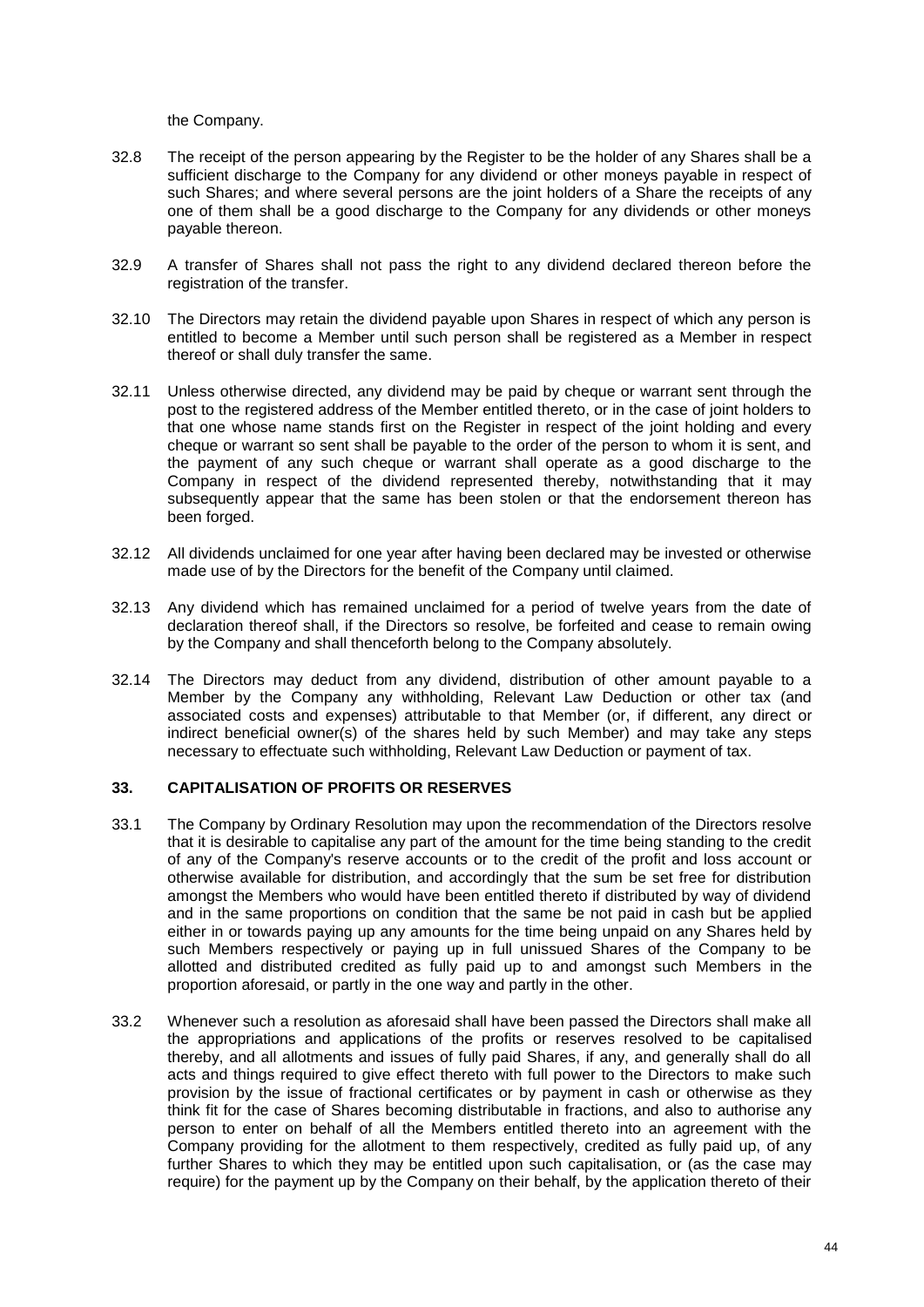respective proportions of the profits or reserves resolved to be capitalised, of the amounts or any part of the amounts remaining unpaid on their existing Shares, and any agreement made under such authority shall be effective and binding on all such Members.

## **34. ACCOUNTS**

- 34.1 The Directors shall keep proper books of account with respect to all the transactions, assets and liabilities of the Company in accordance with the Statutes.
- 34.2 Subject to the Statutes, the books of account shall be kept at the Office, or at such other place or places as the Directors shall think fit and shall at all times be open to the inspection of the Directors, and the Secretary.
- 34.3 Financial statements in accordance with accounting principles generally accepted in the U.S. shall be prepared on an annual basis and laid before the Company at its annual general meeting in each year. The financial statements shall be accompanied by a report of the Directors as to the principal activities of the Company in the course of the financial year. The report and balance sheet shall be signed on behalf of the Directors by at least two of the Directors of the Company, or if there is only one Director for the time being, by that Director.
- 34.4 A copy of the Directors' report and financial statements with the auditor's report (if any) attached thereto shall, at least ten days prior to the annual general meeting, be delivered or sent by post to the registered address of every Member.

### **35. AUDIT**

- 35.1 Auditors shall be appointed and their duties regulated in accordance with the Statutes.
- 35.2 The Company's annual financial statements must be audited by an independent accountancy firm of international standing.

### <span id="page-46-0"></span>**36. NOTICES**

- 36.1 A notice may be given by the Company to any Member either personally or by sending it by post in a pre-paid envelope addressed to the Member at his registered address or by being transmitted by facsimile to the facsimile number from time to time held by the Company for that Member or by being transmitted to his Relevant Electronic Address or by Electronic Communication in accordance with this Article. A notice shall, unless the contrary is shown, be deemed to have been:
	- 36.1.1 received in the case of a notice sent by post to an address in the United Kingdom, Channel Islands or the Isle of Man, on the second day after the day of posting;
	- 36.1.2 received in the case of a notice sent elsewhere by airmail, on the third day after posting;
	- 36.1.3 served in the case of a notice sent by facsimile, immediately after it was transmitted in accordance with Article [36.2;](#page-46-1)
	- 36.1.4 served in the case of a notice transmitted by electronic means, immediately after it was transmitted in accordance with Article [36.2,](#page-46-1)

excluding, in the first two cases, any day which is a Saturday, Sunday, Good Friday, Christmas Day, a bank holiday in Guernsey or a day appointed as a day of public thanksgiving or public mourning in Guernsey.

<span id="page-46-1"></span>36.2 Any document or notice which, in accordance with these Articles, may be transmitted by the Company in electronic form and by electronic means shall, if so transmitted, be deemed to be regarded as served immediately after it was transmitted unless the contrary is shown. Proof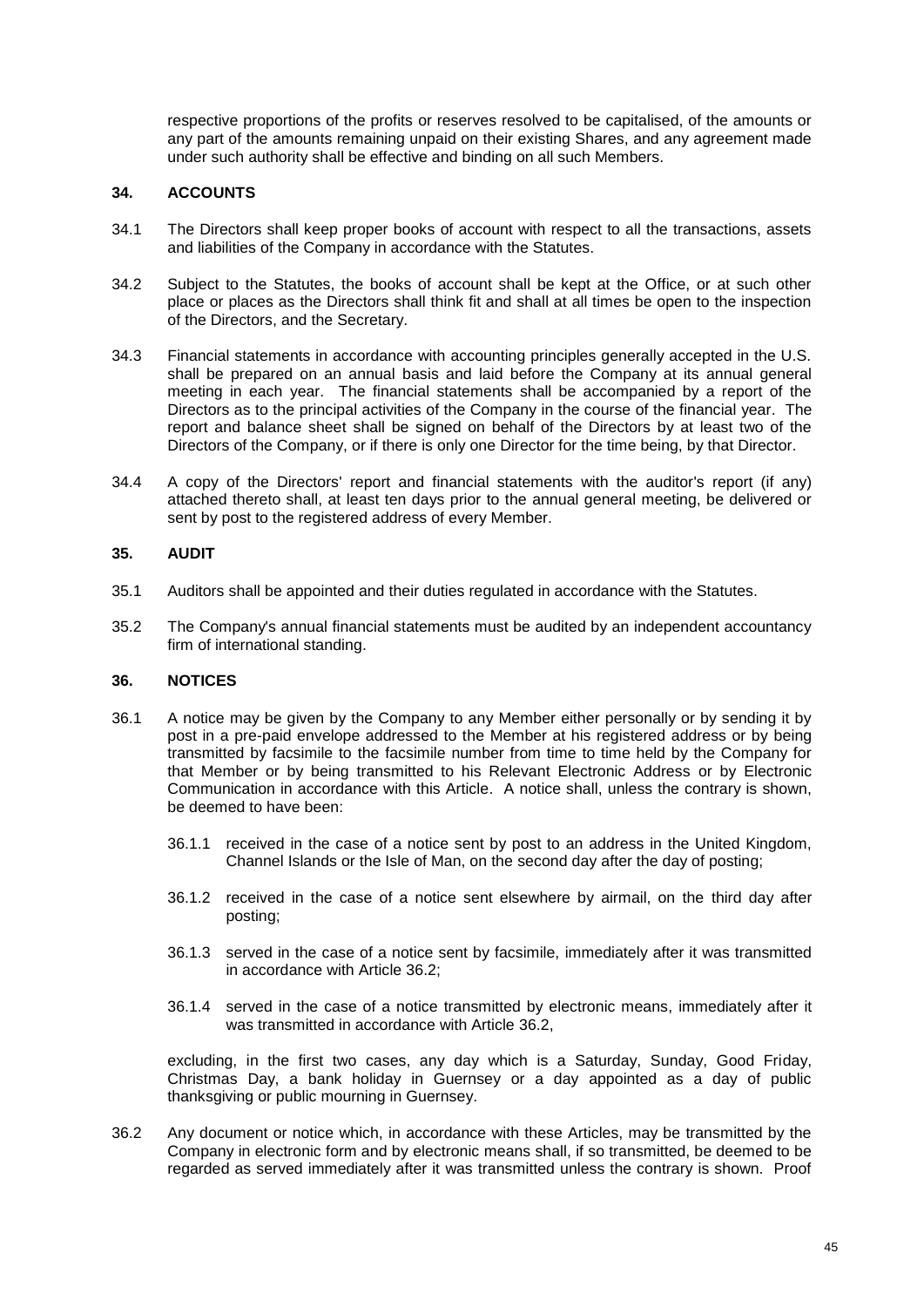(in accordance with the formal recommendations of best practice contained in the guidance issued by the United Kingdom Institute of Chartered Secretaries and Administrators) that a communication was transmitted by electronic means by the Company shall be conclusive evidence of such transmission.

- 36.3 Any document required under these Articles, the Statutes or the Rules required to be sent:
	- 36.3.1 to the Company; or
	- 36.3.2 by the Company; or
	- 36.3.3 to the Members or their proxies,

may be sent in electronic format or communicated by means of a website.

- 36.4 The Members consent to the receipt of Electronic Communications to a Relevant Electronic Address specified and provided to the Company for that purpose when such a Relevant Electronic Address is provided to the Company.
- 36.5 The Company consents to the receipt of Electronic Communications to a Relevant Electronic Address specified and provided to the Members for that purpose when such a Relevant Electronic Address is provided to the Members.
- <span id="page-47-1"></span>36.6 The Members consent to the receipt of Electronic Communications by means of a website when they provide such consent to the Company (either generally or in a specific case) or pursuant to Article [36.7](#page-47-0) below is deemed to have agreed, that notices, document or information can be sent or supplied to the Member in that form and has not revoked such agreement; provided that the Electronic Communications are made in accordance with the Companies Law and are available in a form, and by a means, that the Company reasonably considers will enable the recipient to read it and retain a copy of it and provided that the Company notifies the recipient of:
	- 36.6.1 the presence of the document on the website;
	- 36.6.2 the address of the website;
	- 36.6.3 the place on the website where it may be accessed; and
	- 36.6.4 how to access the document.
- <span id="page-47-0"></span>36.7 If a Member has been asked individually by the Company to agree that the Company may serve, send or supply notices, documents or other information generally, or specific notices, documents or other information, to them by means of a website (for the avoidance of doubt, whether before or after the adoption of this Article) and the Company does not receive a response within a period of 28 days beginning with the date on which the Company's request was sent (or such longer period as the Directors may specify), such Member will be deemed to have agreed to receive such notices, documents or other information by means of a website in accordance with Article [36.6](#page-47-1) above. A Member can revoke any such deemed election in accordance with Article [36.8](#page-47-2) below.
- <span id="page-47-2"></span>36.8 Any amendment or revocation of a notification given to the Company or agreement (or deemed agreement) under this Article shall only take effect if in writing, signed (or authenticated by electronic means) by the Member and on actual receipt by the company thereof.
- 36.9 If the notice referred to in Article [36.6](#page-47-1) is in relation to a notice of a Company meeting, the notification must state that it concerns a notice of a Company meeting and specify the place, date and time of the meeting.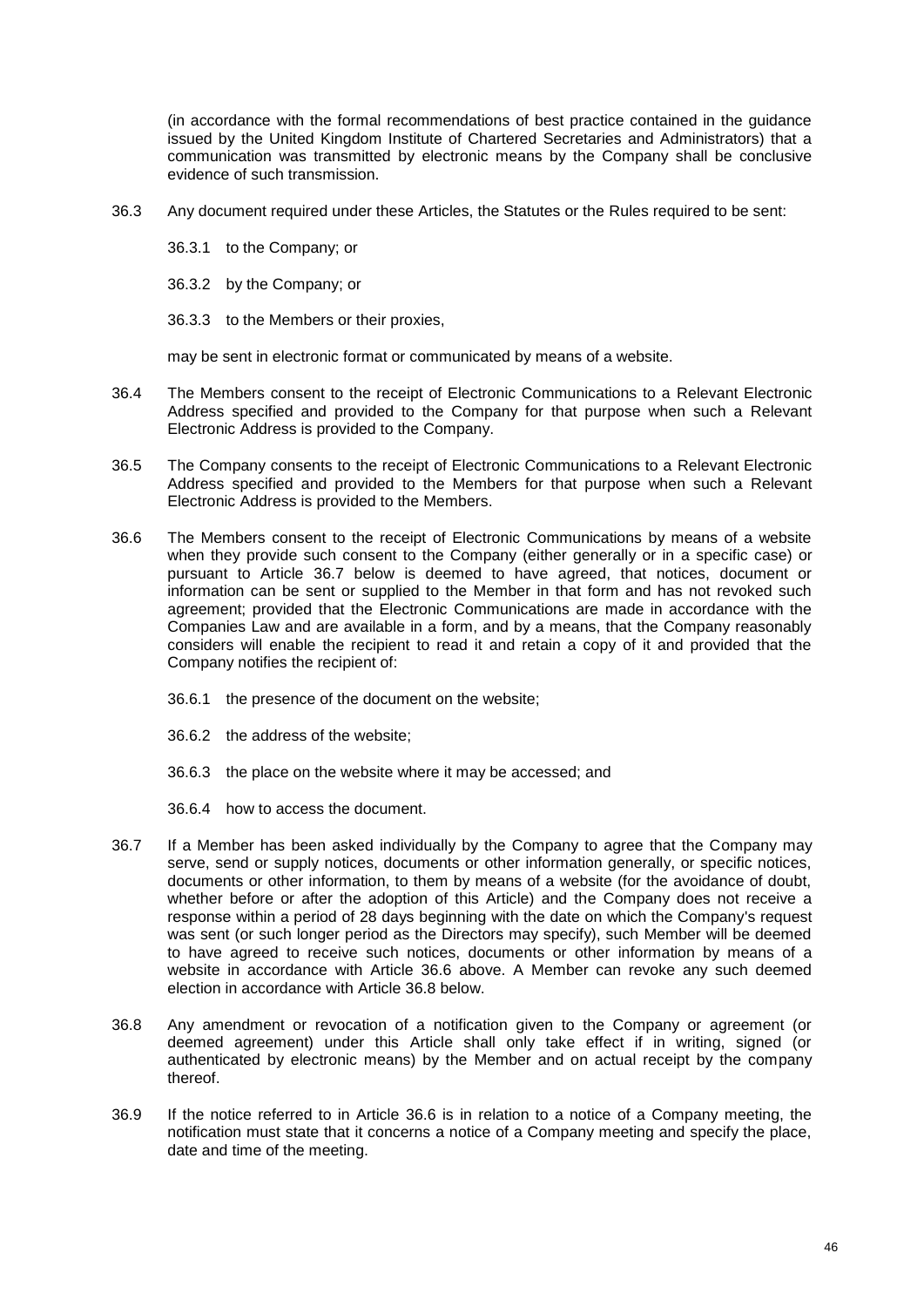- 36.10 The Electronic Communication must be made available by the Company on the website throughout the period specified by the applicable provisions of the Companies Law, the Rules or these Articles, or, if no such period is specified, the period of 28 days beginning with the day on which the notification required under Article [36.6](#page-47-1) is sent to the Member.
- 36.11 A notice may be given by the Company to the joint holders of a Share by giving the notice to the joint holder first named in the Register in respect of the Share.
- 36.12 A notice may be given by the Company to the persons entitled to a Share in consequence of the death or bankruptcy of a Member by sending it through the post in a prepaid letter addressed to them by name, or by the title of representatives of the deceased, or trustee of the bankrupt, or by any like description, at the address, if any, supplied for the purpose by the persons claiming to be so entitled, or (until such an address has been so supplied) by giving the notice in any manner in which the same might have been given if the death or bankruptcy had not occurred.
- 36.13 Notice of every general meeting shall be given in any manner hereinbefore authorised to:
	- 36.13.1 every Member who has supplied to the Company a registered address for the giving of notices to him;
	- 36.13.2 every person upon whom the ownership of a Share devolves by reason of his being a legal personal representative or a trustee in bankruptcy of a Member where the Member but for his death or bankruptcy would be entitled to receive notice of the meeting; and,
	- 36.13.3 each Director who is not a Member.

No other person shall be entitled to receive notices of general meetings.

#### **37. WINDING UP**

If the Company shall be wound up the liquidator may, with the approval of the Members by Ordinary Resolution and any other sanction required by the Statutes, divide amongst the Class A Shareholders and the Class B Shareholders in specie or kind the whole or any part of the assets of the Company to which they are entitled pursuant to Article [4.4](#page-11-2) (whether they shall consist of property of the same kind or not) and may, for such purpose, set such value as he deems fair upon any property to be divided as aforesaid and may determine how such division shall be carried out as between the Class A Shareholders and the Class B Shareholders. The liquidator may, with the like sanction, vest the whole or any part of such assets in trustees upon such trusts for the benefit of the contributories as the liquidator, with the like sanction, shall think fit, but so that no Class A Shareholder or Class B Shareholder shall be compelled to accept any shares or other securities whereon there is any liability.

### <span id="page-48-0"></span>**38. INDEMNITY**

Subject to the Companies Law, the Directors, Secretary and other officers or servants or agents for the time being of the Company shall be indemnified out of the assets of the Company from and against all actions, costs, charges, losses, damages and expenses in respect of which they may lawfully be indemnified which they or any of them shall or may incur or sustain by reason of any contract entered into or any act done, concurred in, or omitted, in or about the execution of their duty or supposed duty or in relation thereto, except such (if any) as they shall incur or sustain by or through their own wilful act, negligence or default respectively, and none of them shall be answerable for the acts, receipts, negligence or defaults of the other or others of them, or for joining in any receipt for the sake of conformity, or for any bankers or other persons with whom any moneys or effects belonging to the Company shall or may be lodged or deposited for safe custody, or for any bankers, brokers, or other persons into whose hands any money or assets of the Company may come, or for any defect of title of the Company to any property purchased, or for the insufficiency or deficiency or defect of title of the Company, to any security upon which any moneys of the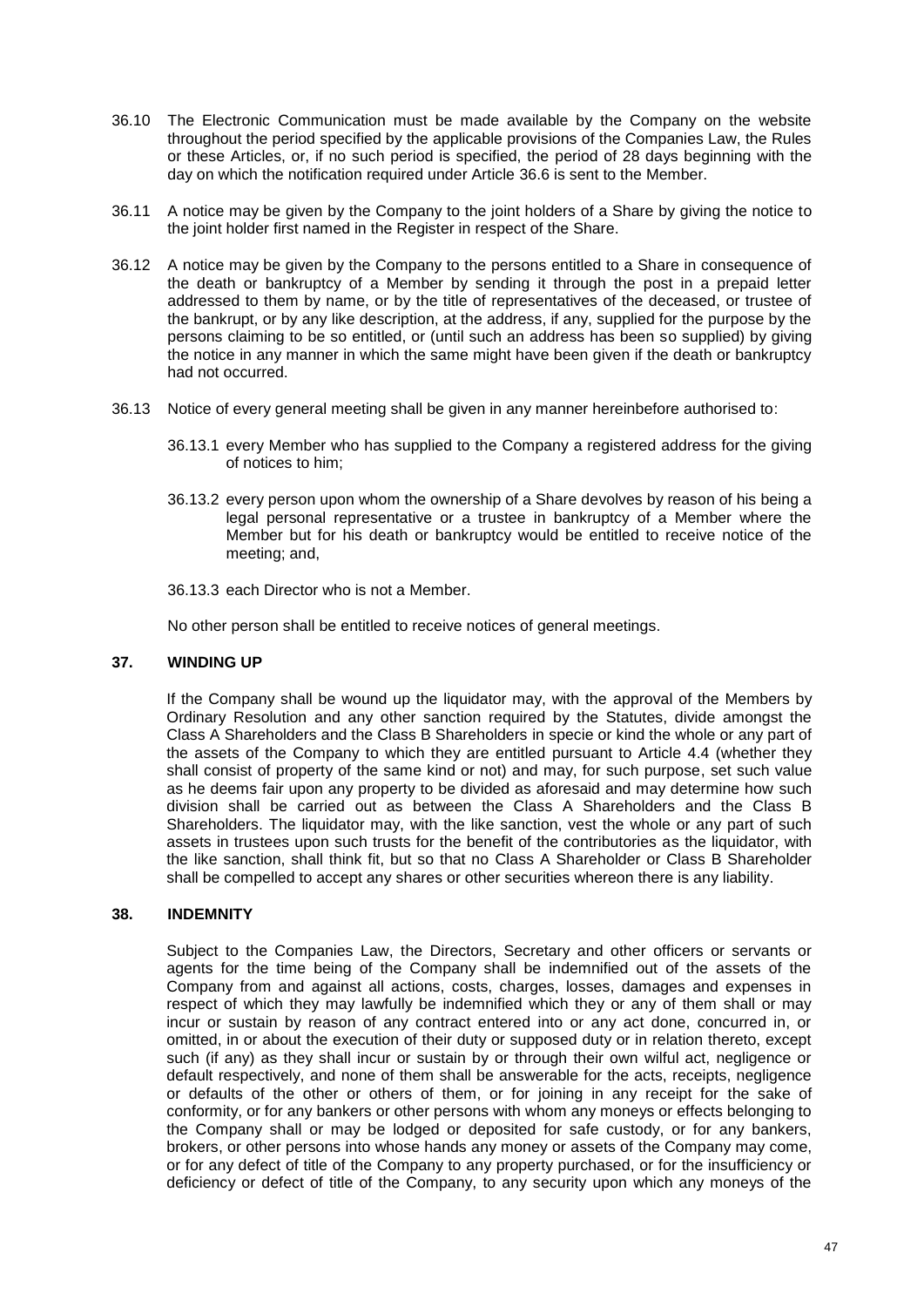Company shall be invested, or for any loss or damage occasioned by an error of judgement or oversight on their part, or for any other loss, damage or misfortune whatsoever which shall happen in the execution of their respective offices or in relation thereto, except the same shall happen by or through their own wilful act, negligence or default respectively.

### **39. INSPECTION OF REGISTERS AND OTHER RECORDS**

- <span id="page-49-0"></span>39.1 A Director shall be entitled at any time to inspect the Register, the minute books, the annual validation, the registers of Directors and secretaries and the index, if any, of Members.
- <span id="page-49-1"></span>39.2 A Member shall be entitled, in accordance with the Statutes, to inspect the Register and the other documents mentioned in Article [39.1](#page-49-0) other than the minutes of proceedings at Directors' meetings.
- 39.3 Any person who is not a Director or a Member shall be entitled, on fulfilling the requirements in the Companies Law, to inspect the Register, the registers of Directors and secretaries and the index, if any, of Members.
- 39.4 The rights of inspection herein referred to shall be exercisable between 9am and 5pm on any weekday when banks in Guernsey are open for business.
- 39.5 Subject to Article [39.2,](#page-49-1) no Member shall (as such) have any right of inspecting any accounting records or other books or documents of the Company except as conferred by the Statutes or authorised by the Directors or by Ordinary Resolution.

### **40. UNTRACEABLE MEMBERS**

- <span id="page-49-4"></span><span id="page-49-3"></span><span id="page-49-2"></span>40.1 The Company shall be entitled to sell at the best price reasonably obtainable the Shares of a Member or any Shares to which a person is entitled by transmission on death or bankruptcy if and provided that:-
	- 40.1.1 for a period of twelve years no cheque or warrant sent by the Company through the post in a pre-paid letter addressed to the Member or to the person so entitled to the share at his address in the Register or otherwise the last known address given by the Member or the person entitled by transmission to which cheques and warrants are to be sent has been cashed and no communication has been received by the Company from the Member or the person so entitled;
	- 40.1.2 the Company has at the expiration of the said period of twelve years by advertisement in a newspaper circulating in the area in which the address referred to in Article [40.1.1](#page-49-2) above is located given notice of its intention to sell such shares;
	- 40.1.3 the Company has not during the period of three months after the date of the advertisement and prior to the exercise of the power of sale received any communication from the Member or person so entitled; and
	- 40.1.4 if the Shares are quoted on any stock exchange, the Company has given notice in writing to the quotations department of such stock exchange of its intention to sell such Shares.
- <span id="page-49-5"></span>40.2 The Company shall also be entitled to sell at the best price reasonably obtainable at the time of sale any additional Certificated Shares in the Company issued either in Certificated or Uncertificated form during the period of 12 years immediately preceding the date of publication of the advertisements referred to in Article [40.1.2](#page-49-3) above in right of any Share to which Article [40.1](#page-49-4) applies (or in right of any share so issued), if the criteria in Articles [40.1.1](#page-49-2) to [40.1.4](#page-49-5) are otherwise satisfied in relation to the additional Shares.
- 40.3 To give effect to any such sale the Board may appoint any person to execute as transferor an instrument of transfer of the said Shares and such instrument of transfer of the said Shares shall be as effective as if it had been executed by the registered holder of, or person entitled